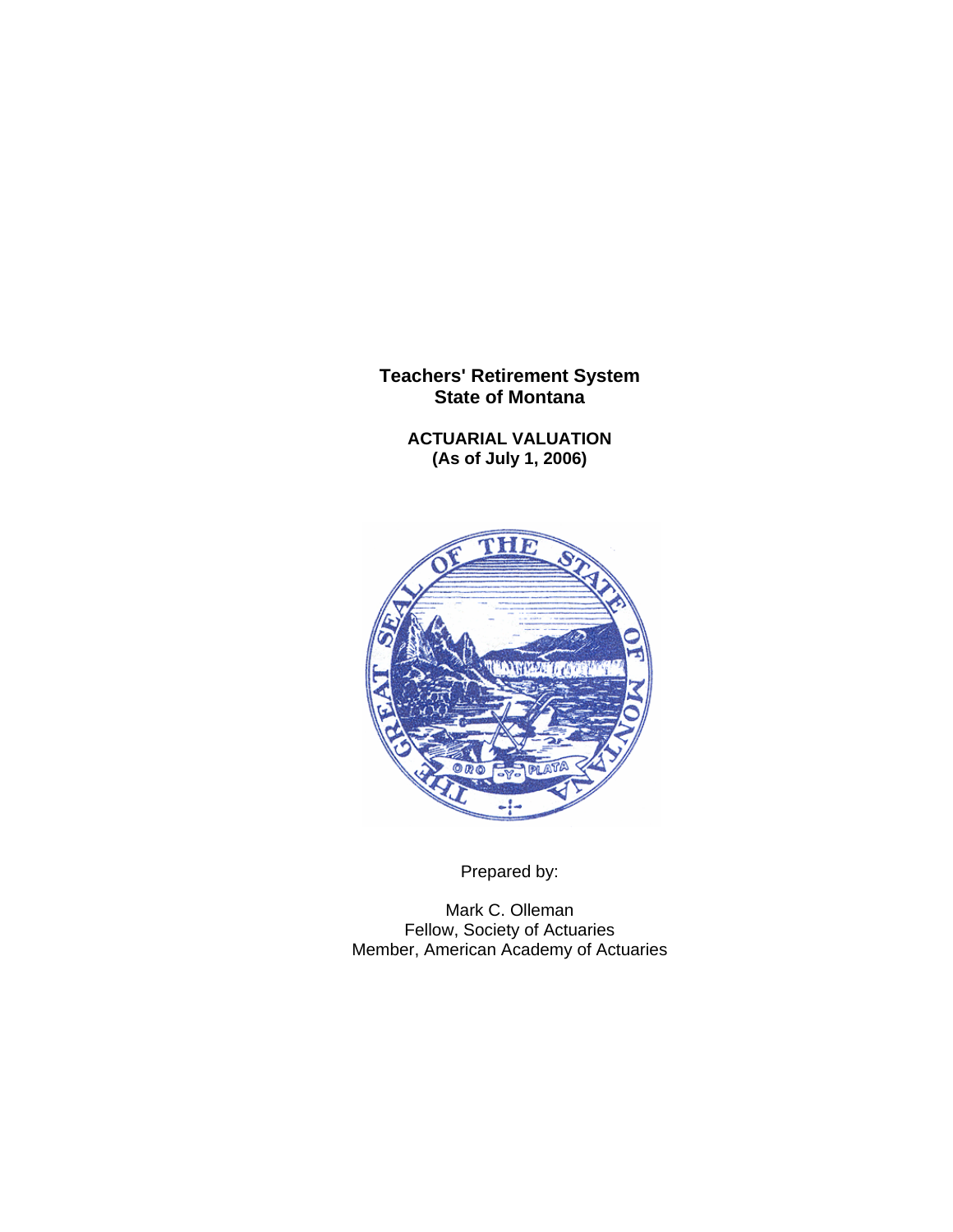A MILLIMAN GLOBAL FIRM



Milliman Consultants and Actuaries

1301 Fifth Avenue, Suite 3800 Seattle, WA 98101-2605 Tel +1 206 624.7940 Fax +1 206 623.3485 www.milliman.com

October 6, 2006

Teachers' Retirement Board State of Montana 1500 Sixth Avenue Helena, MT 59620-0139

Dear Members of the Board:

As requested, we have made an actuarial valuation of the Teachers' Retirement System of the State of Montana. The major findings of the valuation are contained in this report. They are summarized in Section 1. This report reflects the benefit provisions and contribution rates in effect as of July 1, 2006.

In preparing this report, we relied, without audit, on information (some oral and some in writing) supplied by the System's staff. This information includes, but is not limited to, statutory provisions, employee data, and financial information. In our examination of these data, we have found them to be reasonably consistent and comparable with data used for other purposes. Since the valuation results are dependent on the integrity of the data supplied, the results can be expected to differ if the underlying data is incomplete or missing. It should be noted that if any data or other information is inaccurate or incomplete, our calculations might need to be revised.

On the basis of the foregoing, we hereby certify that, to the best of our knowledge and belief, this report is complete and accurate and has been prepared in accordance with generally recognized and accepted actuarial principles and practices which are consistent with the principles prescribed by the Actuarial Standards Board (ASB) and the Code of Professional Conduct and Qualification Standards for Public Statements of Actuarial Opinion of the American Academy of Actuaries.

We further certify that all costs, liabilities, rates of interest, and other factors for the System have been determined on the basis of actuarial assumptions and methods which are individually reasonable (taking into account the experience of the System and reasonable expectations); and which, in combination, offer our best estimate of anticipated experience affecting the System. Nevertheless, the emerging costs will vary from those presented in this report to the extent that actual experience differs from that projected by the actuarial assumptions. The Board of Trustees has the final decision regarding the appropriateness of the assumptions and adopted them as indicated in Appendix A.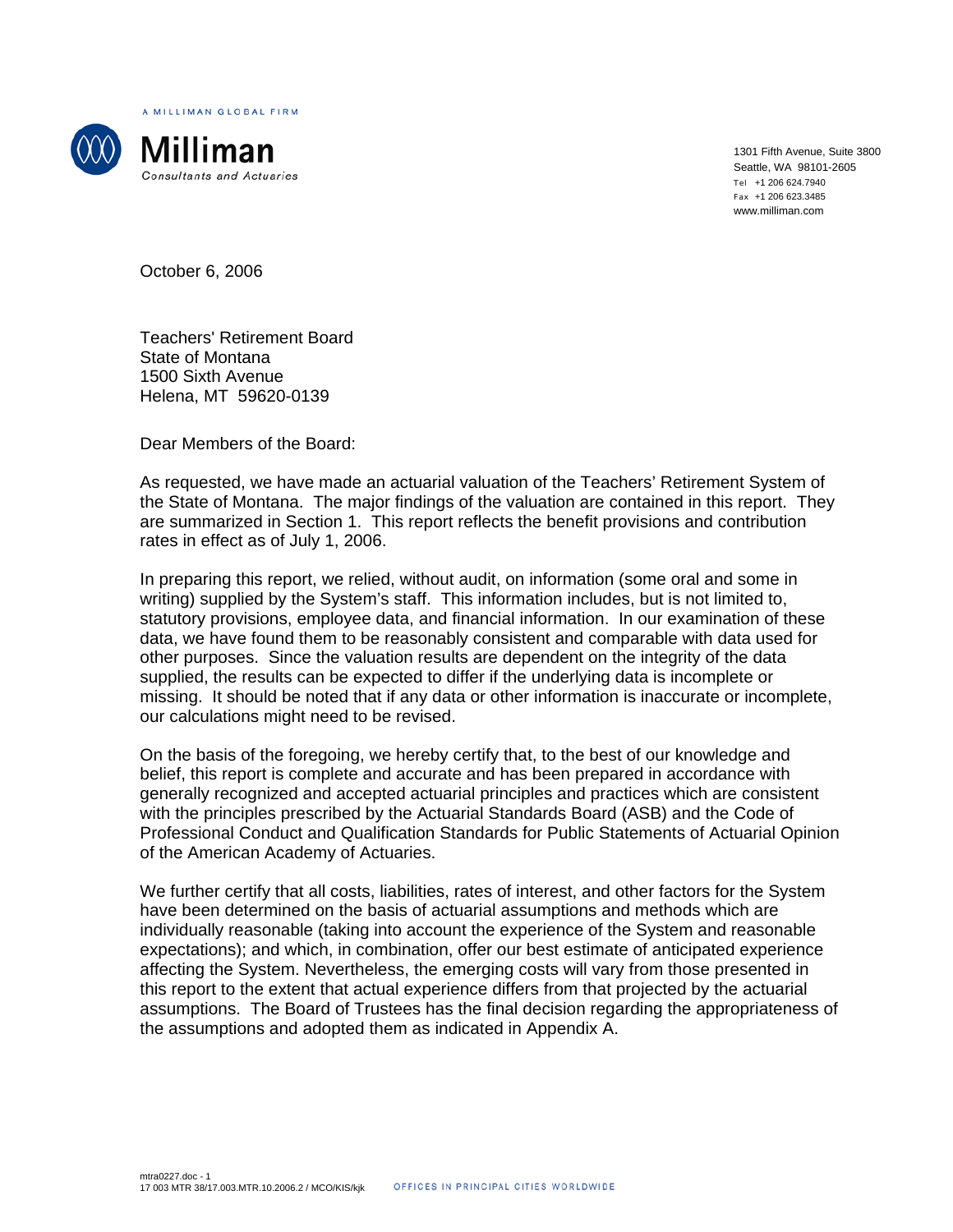

Teachers' Retirement System State of Montana October 6, 2006 Page 2

Actuarial computations presented in this report are for purposes of determining the recommended funding amounts for the System. The calculations in the enclosed report have been made on a basis consistent with our understanding of the System's funding requirements and goals. Determinations for purposes other than meeting these requirements may be significantly different from the results contained in this report. Accordingly, additional determinations may be needed for other purposes.

Milliman's work product was prepared exclusively for the System for a specific and limited purpose. It is a complex, technical analysis that assumes a high level of knowledge concerning the System's operations, and uses the System's data, which Milliman has not audited. It is not for the use or benefit of any third party for any purpose. Any third party recipient of Milliman's work product who desires professional guidance should not rely upon Milliman's work product, but should engage qualified professionals for advice appropriate to its own specific needs. Any distribution of this report must be in its entirety including this cover letter, unless prior written consent from Milliman is obtained.

We would like to express our appreciation to Mr. David L. Senn, Executive Director of the System, and to members of his staff, who gave substantial assistance in supplying the data on which this report is based.

I, Mark C. Olleman, am a member of the American Academy of Actuaries and a Fellow of the Society of Actuaries, and meet the Qualification Standards of the American Academy of Actuaries to render the actuarial opinion contained herein.

We respectfully submit the following report, and we look forward to discussing it with you.

Respectfully submitted,

Nath (C

Mark C. Olleman, FSA, EA, MAAA Consulting Actuary Joint Board Enrollment # 05-05636

MCO/KIS/kjk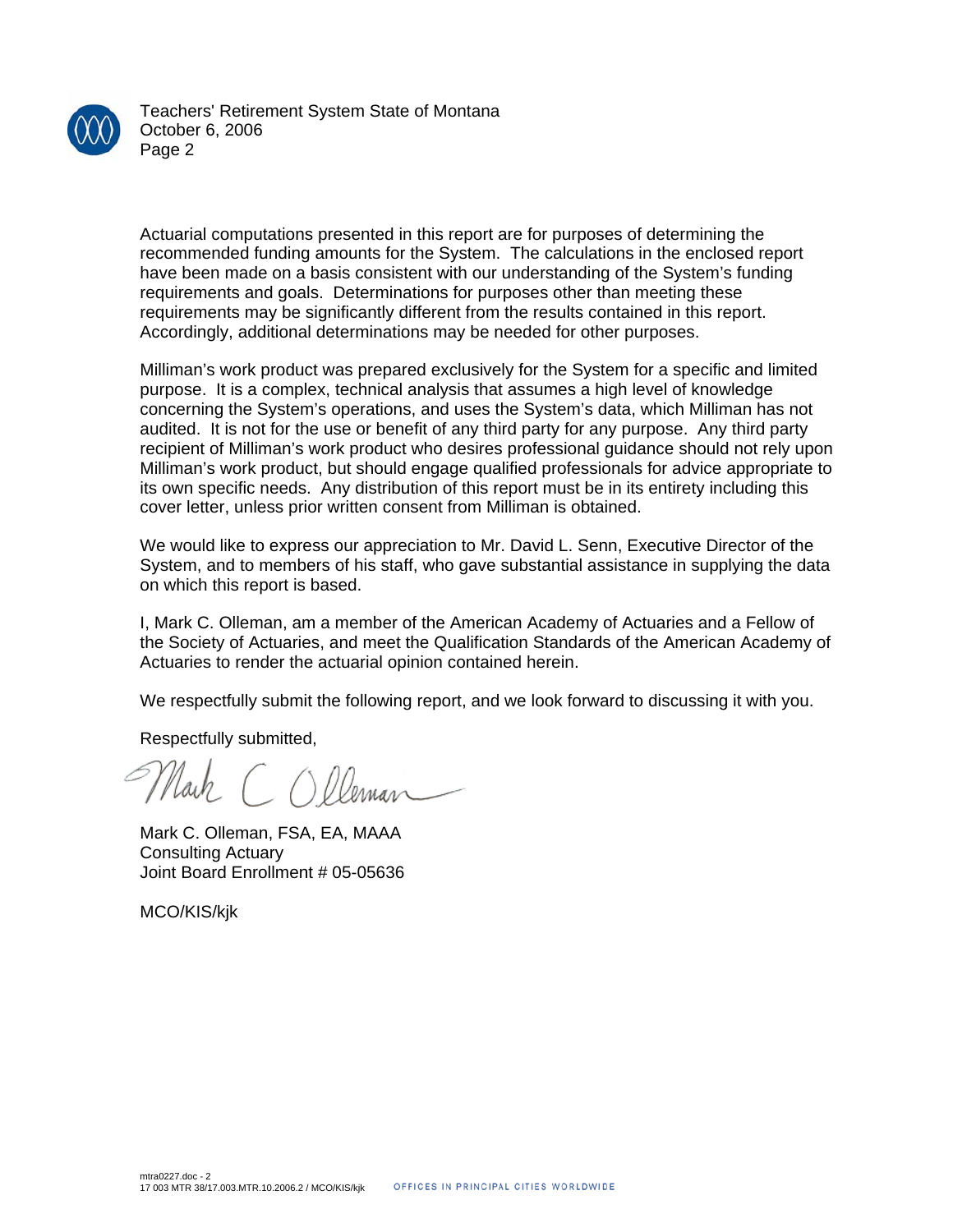## **Table of Contents**

|                                                                                       | Page |
|---------------------------------------------------------------------------------------|------|
|                                                                                       |      |
|                                                                                       |      |
|                                                                                       |      |
|                                                                                       |      |
|                                                                                       |      |
|                                                                                       |      |
|                                                                                       |      |
| Table 4 Actuarial Present Value of Future Benefits for Contributing Members, Former   |      |
|                                                                                       |      |
| Table 5 Normal Cost Contribution Rates As Percentages of Salary 16                    |      |
|                                                                                       |      |
| Table 7 Recommended Contribution Rates As Percentages of Salary18                     |      |
| Table 8 Illustration of TRS Contribution Rates Needed to Meet a                       |      |
|                                                                                       |      |
|                                                                                       |      |
|                                                                                       |      |
|                                                                                       |      |
|                                                                                       |      |
|                                                                                       |      |
|                                                                                       |      |
|                                                                                       |      |
| Table A-6 Other Terminations of Employment Among Members Not Eligible to Retire 31    |      |
| Table A-7 Probability of Retaining Membership in the System Upon Vested Termination32 |      |
|                                                                                       |      |
|                                                                                       |      |
| Table C-1 Active Members Distribution of Full-Time Employees and Salaries 37          |      |
| Table C-1 Active Members Distribution of Full-Time Employees and Salaries 38          |      |
| Table C-1 Active Members Distribution of Full-Time Employees and Salaries 39          |      |
|                                                                                       |      |
|                                                                                       |      |
|                                                                                       |      |
|                                                                                       |      |
|                                                                                       |      |
|                                                                                       |      |
|                                                                                       |      |
|                                                                                       |      |
|                                                                                       |      |



This work product was prepared solely for the Montana Teachers' Retirement System. It may not be appropriate to use for other purposes. Milliman does not intend to benefit and assumes no duty or liability to other parties who receive this work.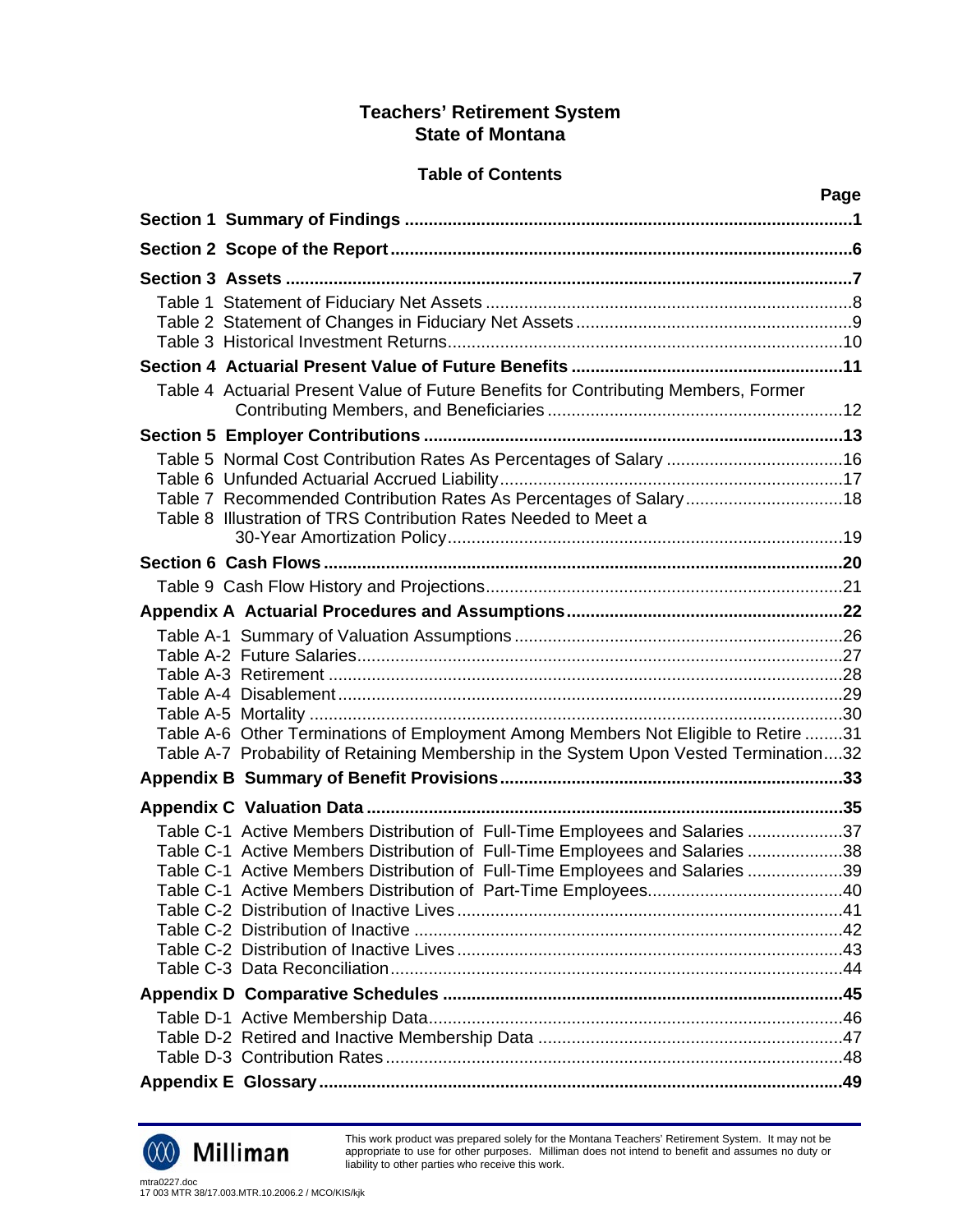# **Section 1**

# **Summary of Findings**

As a result of the actuarial valuation of the benefits in effect under the Montana Teachers' Retirement System as of July 1, 2006, we recommend contributions be increased above the current employer contribution rate, 7.58% of members' salaries. The System does not currently meet the requirements of actuarial soundness because the contributions do not amortize the Unfunded Actuarial Accrued Liability over 30 years. The 7.58% employer contribution is composed of 7.47% from participating employers and 0.11% from the State General Fund. MCA 19-20-604 states that the employer contribution rate will be reduced by 0.11% when the amortization period of the System's unfunded actuarial accrued liability is 10 years or less according to the System's latest actuarial valuation.

An increase in the employer contribution rate of 3.38% (7.58% to 10.96%) as of July 1, 2007 is projected to maintain an amortization of the unfunded actuarial accrued liability over the 30 years beginning July 1, 2006. A 30-year amortization period is the maximum acceptable amortization period specified in Statements No. 25 and 27 of the Governmental Accounting Standards Board (GASB). It is also the trigger in the Retirement Board's funding policy for recommending to the legislature that funding be increased. The contribution increase could also be phased in over a number of years, or lessened by a one-time infusion of cash such as was made on January 1, 2006.

The actuarial costs are calculated using the entry age actuarial cost method. This is the method used by most public plans. It is designed to provide a stable contribution rate as a percent of member pay. This actuarial valuation measures the adequacy of the contribution rates set in Montana State Law.

## **Additional \$100 Million Contribution**

An additional one-time contribution of \$100 million was made at January 1, 2006. This made a large and immediate impact on the funding of TRS. If not for this contribution, we estimate the required contribution increase to maintain a 30 year amortization would have been 4.34% instead of 3.38% (0.96% of pay larger) and the July 1, 2006 Unfunded Actuarial Accrued Liability funded by TRS contributions would have been \$966.9 million instead of \$863.1 million (\$103.8 million larger).

## **Investment Experience**

The System experienced an asset gain over the last year. The market assets earned 8.91% net of investment and operating expenses. The actuarial assets earned 8.46% which is 0.71% above the actuarial assumption of 7.75%. The following chart compares the annual returns for the past six years.

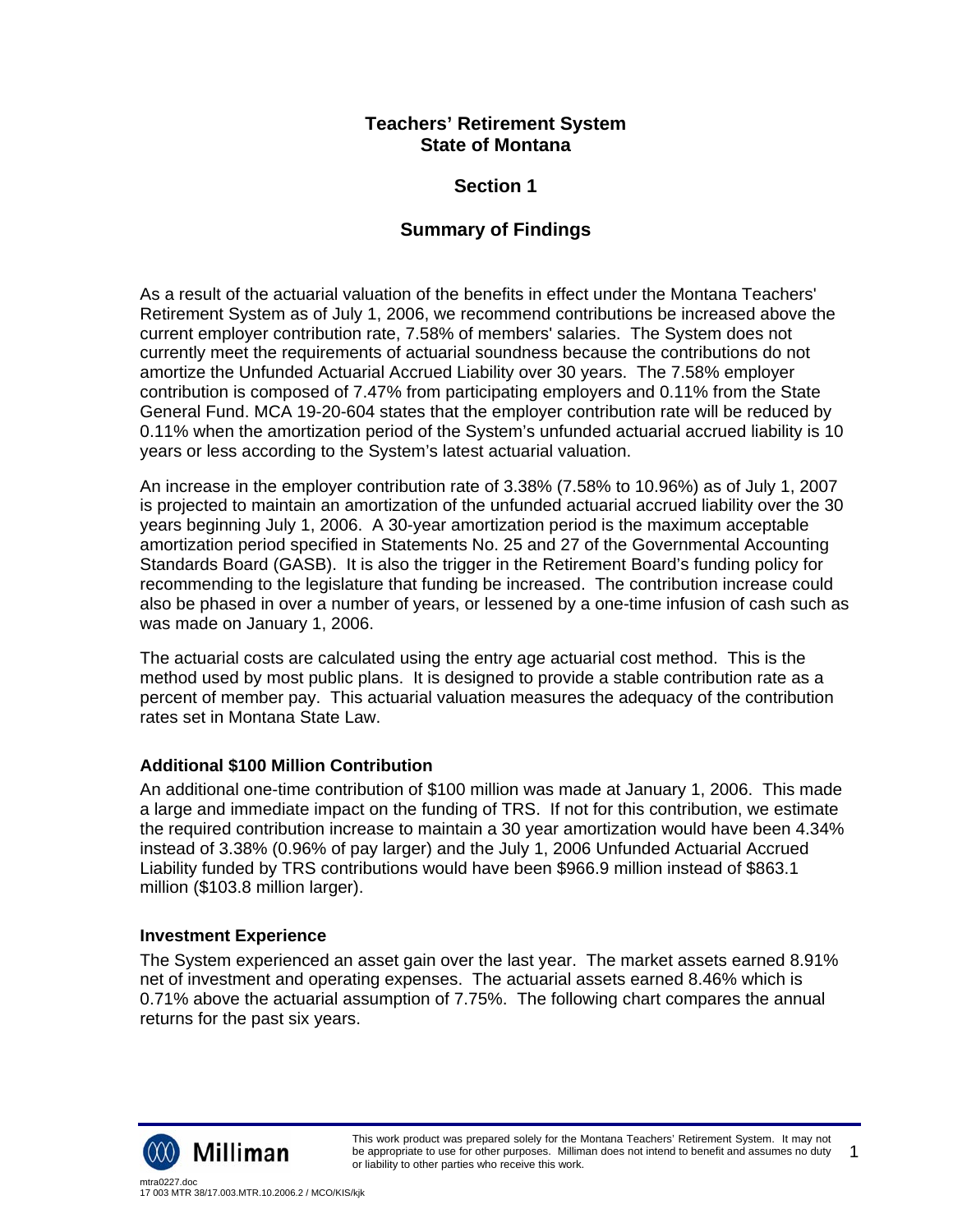| Year                  | <b>Market</b><br><b>Return</b> | <b>Actuarial</b><br><b>Return</b> | <b>Actuarial Return over</b><br>Assumption* |
|-----------------------|--------------------------------|-----------------------------------|---------------------------------------------|
| 7/1/2000 to 6/30/2001 | (5.1)%                         | 9.2%                              | 1.2%                                        |
| 7/1/2001 to 6/30/2002 | (7.3)%                         | 3.8%                              | (4.2)%                                      |
| 7/1/2002 to 6/30/2003 | 6.2%                           | 1.6%                              | (6.4)%                                      |
| 7/1/2003 to 6/30/2004 | 13.3%                          | 2.1%                              | (5.9)%                                      |
| 7/1/2004 to 6/30/2005 | 8.0%                           | 2.7%                              | (5.0)%                                      |
| 7/1/2005 to 6/30/2006 | 8.9%                           | 8.5%                              | 0.7%                                        |

 *\* The actuarial assumption was 8.0% through 6/30/2004 and 7.75% thereafter.* 

Asset gains or losses result when the return on the actuarial value of assets differs from the actuarial investment return assumption of 7.75% (8.0% before July 1, 2004). The actuarial return on assets has under performed the assumption by about 20% in the last six years (combined) as shown in the accumulation of the last column of the chart. These losses have led to a need for increased contributions.

The root of these losses is the low market returns of (5.1)% and (7.3)% in the years ending 6/30/2001 and 6/30/2002. The recognition of these two years of market losses kept the actuarial return on assets below the assumption until this past year. The Retirement Board adopted the market value of assets to be used as the actuarial value assets for this report at their May, 2006 meeting. Therefore, there are no unrecognized asset gains or losses as of July 1, 2006.

## **Future Experience**

The future funding status of the System and any changes in future contribution rates will be determined by the System's experience. In the future, the System's actual asset returns, salary increases, and retirement, withdrawal, disability and death rates will all impact the funding status of the System. The entry age normal cost method will help to provide a more orderly funding of the System's liabilities, but will not change the actual experience. The actuarially determined contribution rate may not be stable, and will reflect gains and losses.

## **Summary**

Although the January 1, 2006 one-time contribution of \$100 million made a substantial impact on the funding of TRS, the System still does not meet the requirements of actuarial soundness. This is because the contributions do not amortize the Unfunded Actuarial Accrued Liability over a reasonable period. To stay financially sound in the future, the System will need either (1) future gains such as asset returns well over the 7.75% assumption, or (2) additional contributions. Additional contributions could take the form of a one time increase in contribution rates, a set of contribution increases graded in over a number of years, or large additional contributions made outside the percent of pay contributions such as the \$100 million contributed at January 1, 2006. All these options are shown in Table 7 and its footnotes.

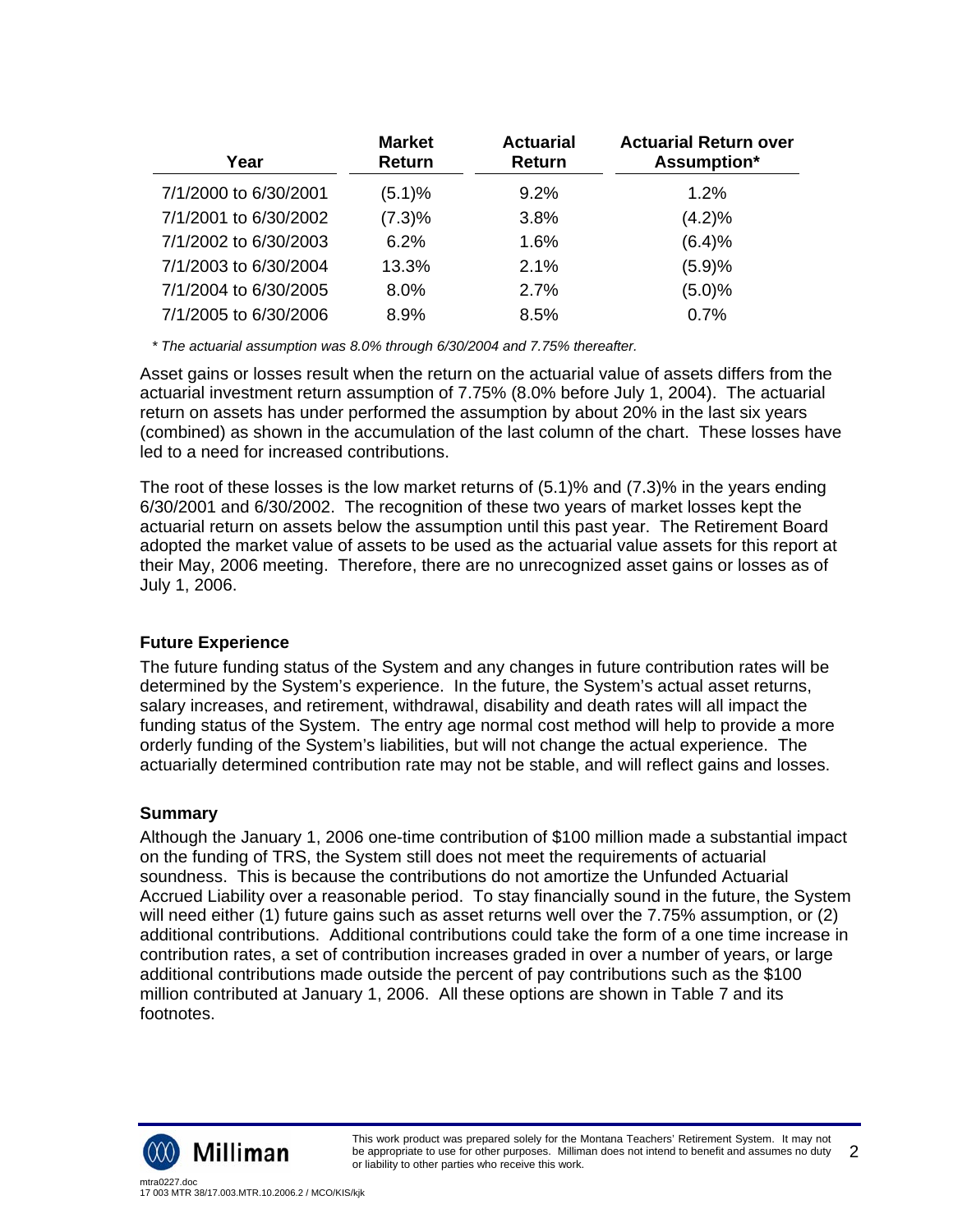## **Assumption Changes**

The mortality assumptions were changed for this valuation. Our study of the System's mortality was documented in our May 2006 report and the Board adopted new assumptions at their May 2006 Board meeting.

## **Benefit Changes**

No benefit changes since the July 1, 2005 valuation are reflected in this valuation.

## **Contribution Changes**

There have been no contribution rate changes since the July 1, 2000 actuarial valuation.

### **Method Changes**

The Retirement Board adopted the market value of assets to be used as the actuarial value of assets for this report at their May 2006 meeting. There are therefore no unrecognized asset gains or losses in this valuation. There were \$10 million in unrecognized asset losses in the July 1, 2005 actuarial valuation.

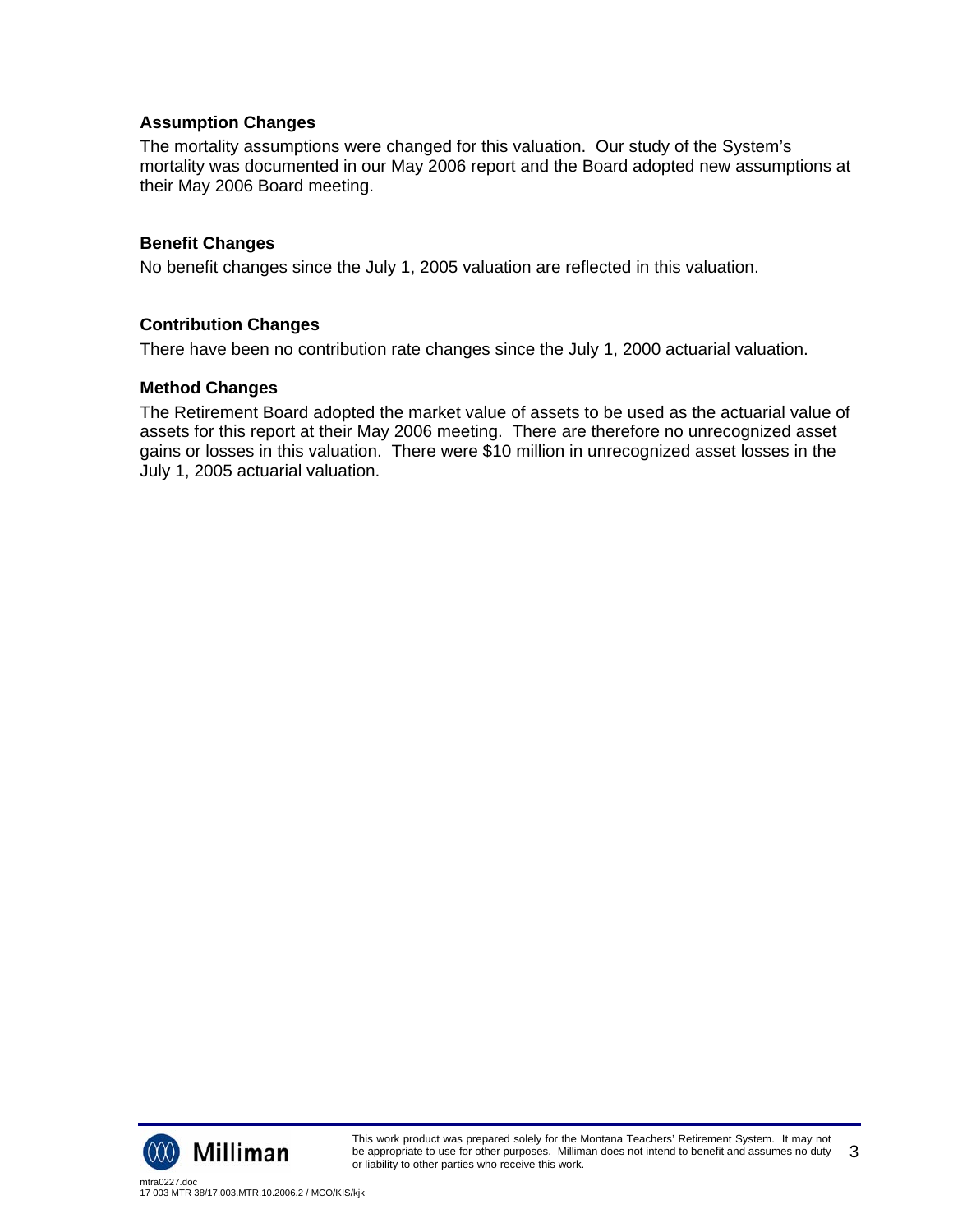# **Impact of Changes**

The following table summarizes how experience has changed the Unfunded Actuarial Accrued Liability (UAAL) since the July 1, 2005 Actuarial Valuation.

| <b>Changes in the Unfunded Actuarial Accrued Liability (UAAL)</b> |         |           |  |
|-------------------------------------------------------------------|---------|-----------|--|
| (In millions)                                                     |         |           |  |
| July 1, 2005 Valuation UAAL funded by TRS<br>contributions        |         | \$903.3   |  |
| <b>Expected Increase without Assumption</b><br>change             | 44.9    |           |  |
| <b>New Mortality Assumptions</b>                                  | 24.0    |           |  |
| <b>Total Expected Increase</b>                                    |         | 68.9      |  |
| Expected July 1, 2006 UAAL                                        |         | \$972.2   |  |
| <b>Retired Mortality Gain</b>                                     |         | (6.2)     |  |
| <b>Active Member Experience</b>                                   |         |           |  |
| <b>Salary Gain</b>                                                | (\$1.3) |           |  |
| <b>Withdrawal Loss</b>                                            | 6.5     |           |  |
| <b>Retirement Gain</b>                                            | (4.1)   |           |  |
| <b>Active Member Mortality Gain</b>                               | (0.2)   |           |  |
| <b>Active Member Disability Loss</b>                              | 0.3     |           |  |
| <b>Total Active Member Experience Loss</b>                        |         | \$1.2     |  |
| <b>Experience Gain on Actuarial Assets</b>                        |         | (17.9)    |  |
| <b>Loss from Other Causes</b>                                     |         | 17.6      |  |
| July 1, 2006 UAAL<br>before \$100 million contribution            |         | 966.9     |  |
| \$100 million contribution at January 1, 2006                     |         | (\$103.8) |  |
| July 1, 2006 Valuation UAAL funded by TRS<br>contributions        |         | \$863.1   |  |

The table on the following page summarizes the key valuation results.

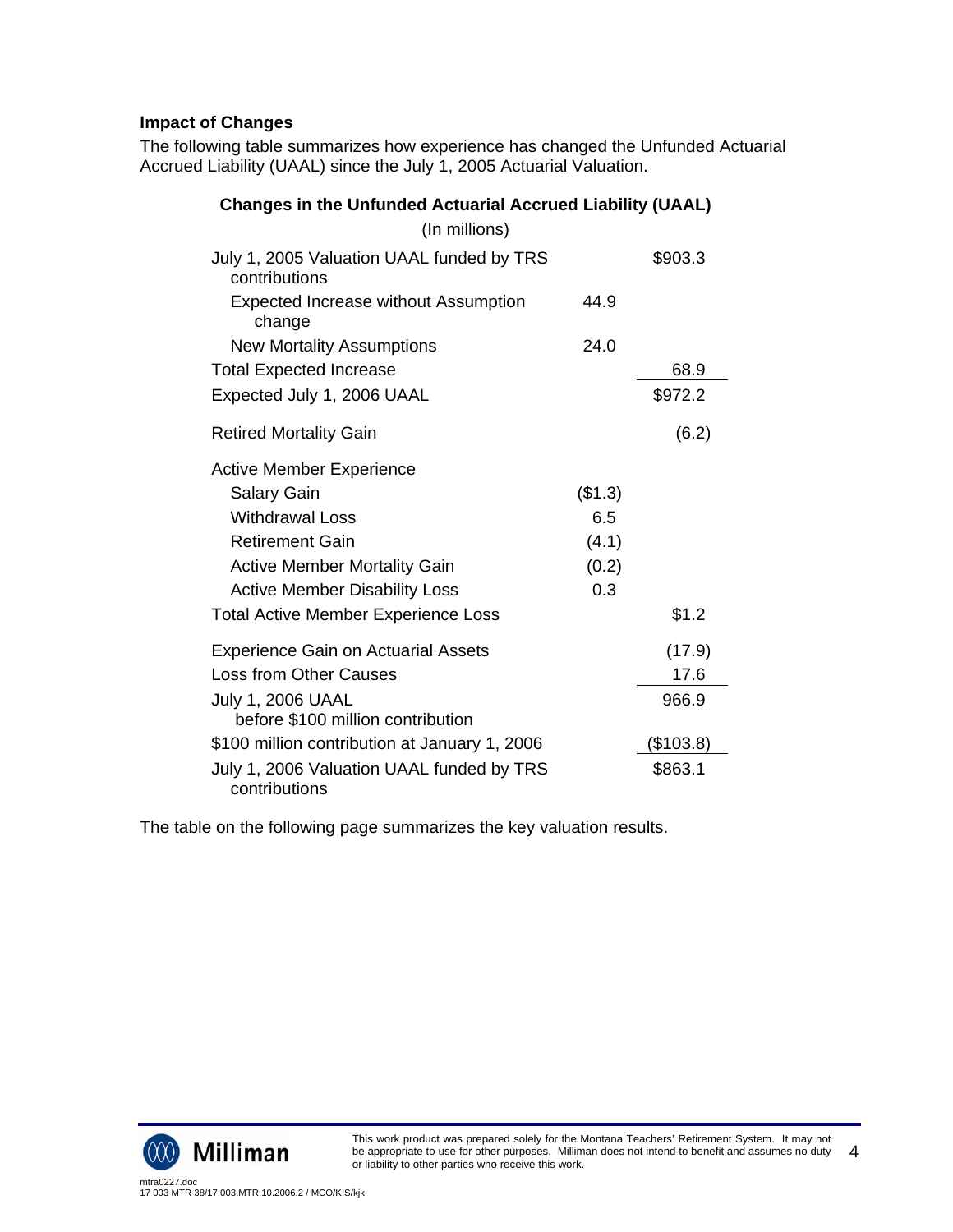## **Summary of Key Valuation Results**

|    |                                                                                 | 2006<br><b>Valuation</b> | 2005<br>Valuation    | Percentage<br>Change |
|----|---------------------------------------------------------------------------------|--------------------------|----------------------|----------------------|
| 1. | <b>Total Membership</b>                                                         |                          |                      |                      |
|    | A. Active Members (Annual Pay \$1,000 or more)                                  | 17,555                   | 17,542               | 0.1%                 |
|    | Active Members (Annual Pay under \$1,000)<br>В.                                 | 544                      | 697                  | $-22.0%$             |
|    | C. Vested Terminated Members                                                    | 1,684                    | 1,649                | 2.1%                 |
|    | D. Non-vested Terminated Members                                                | 8,542                    | 8,569                | $-0.3%$              |
|    | <b>Retired Members and Beneficiaries</b><br>Е.                                  | 11,019                   | 10,664               | 3.3%                 |
|    | F.<br><b>Total Membership</b>                                                   | 39,344                   | 39,121               | 0.6%                 |
|    | 2. Annual Salaries                                                              |                          |                      |                      |
|    | A. Annual Total (\$Thousands)                                                   | \$606,989                | \$585,885            | 3.6%                 |
|    | B. Annual Average per Active Member                                             | 34,576<br>\$             | 33,399<br>S.         | 3.5%                 |
| 3. | <b>Average Annual Allowance Payable</b>                                         |                          |                      |                      |
|    | <b>Service Retirement</b><br>А.                                                 | \$<br>17,452             | \$<br>16,951         | 3.0%                 |
|    | <b>Disability Retirement</b><br>В.                                              | \$<br>9,049              | \$<br>8,794          | 2.9%                 |
|    | C. Survivors & Beneficiaries                                                    | \$<br>9,877              | \$<br>9,584          | 3.1%                 |
|    | D. All Payees                                                                   | \$<br>16,436             | \$<br>15,954         | 3.0%                 |
| 4. | <b>Actuarial Accrued Liability (\$Millions)</b>                                 |                          |                      |                      |
|    | A. Active Members                                                               | \$1,627.0                | \$1,547.8            | 5.1%                 |
|    | <b>B.</b> Inactive Members                                                      | 72.8                     | 69.9                 | 4.1%                 |
|    | C. Retired Members and Beneficiaries                                            | 2,033.8                  | 1,909.3              | 6.5%                 |
|    | D. Total AAL                                                                    | \$3,733.6                | \$3,527.0            | 5.9%                 |
|    | E. Less Present Value of Future University<br><b>Supplemental Contributions</b> | 124.7                    | 126.2                | $-1.2%$              |
|    | F. AAL Funded by TRS Contributions                                              | \$3,608.9                | \$3,400.8            | 6.1%                 |
| 5. | Value of System Assets (\$Millions)                                             |                          |                      |                      |
|    | A. Fair Value                                                                   | \$2,745.8                | \$2,487.1            | 10.4%                |
|    | B. Smoothing Unrecognized Loss / (Reserve)                                      | 0.0                      | 10.4                 |                      |
|    | <b>Actuarial Value</b><br>C                                                     | 2,745.8                  | 2,497.5              | 9.9%                 |
|    | D. Ratio of Actuarial Value to Fair Value                                       | 100.0%                   | 100.4%               |                      |
| 6. | <b>Funded Status (\$Millions)</b>                                               |                          |                      |                      |
|    | Unfunded Actuarial Accrued Liability<br>А.<br>Funded by TRS Contributions*      | \$863.1                  | \$903.3              | $-4.5%$              |
|    | B. Funded Ratio $(5C \div 4D)$                                                  | 73.5%                    | 70.8%                |                      |
|    | C. Net Funded Ratio $(5C \div 4F)$                                              | 76.1%                    | 73.4%                |                      |
| 7. | <b>Contribution Rates (percent of salaries)</b>                                 |                          |                      |                      |
|    | <b>Statutory Funding Rate</b><br>А.                                             | 14.73%                   | 14.73%               | 0.0%                 |
|    | Normal Cost Rate<br>В.                                                          | <u>10.37%</u>            | <u>10.35%</u>        | 0.2%                 |
|    | Available for Amortization of UAL $(7A - 7B)$<br>C.                             | 4.36%                    | 4.38%                | $-0.5%$              |
|    | Period to Amortize<br>D.                                                        | Does not<br>amortize     | Does not<br>amortize |                      |
|    | Projected 30-Year Level Funding Rate<br>Е.                                      | 18.11%                   | 18.79%               | $-3.6%$              |
|    | Projected Shortfall (Surplus) (7E - 7A)*<br>F.                                  | 3.38%                    | 4.06%                | $-16.7%$             |

\* Had \$100 million not been contributed at January 1, 2006 we estimate the July 1, 2006 UAAL shown on line 6A would have been \$966.9 million and the projected shortfall shown on line 7F would have been 4.34%.



 $\overline{\phantom{0}}$ 

This work product was prepared solely for the Montana Teachers' Retirement System. It may not be appropriate to use for other purposes. Milliman does not intend to benefit and assumes no duty or liability to other parties who receive this work. 5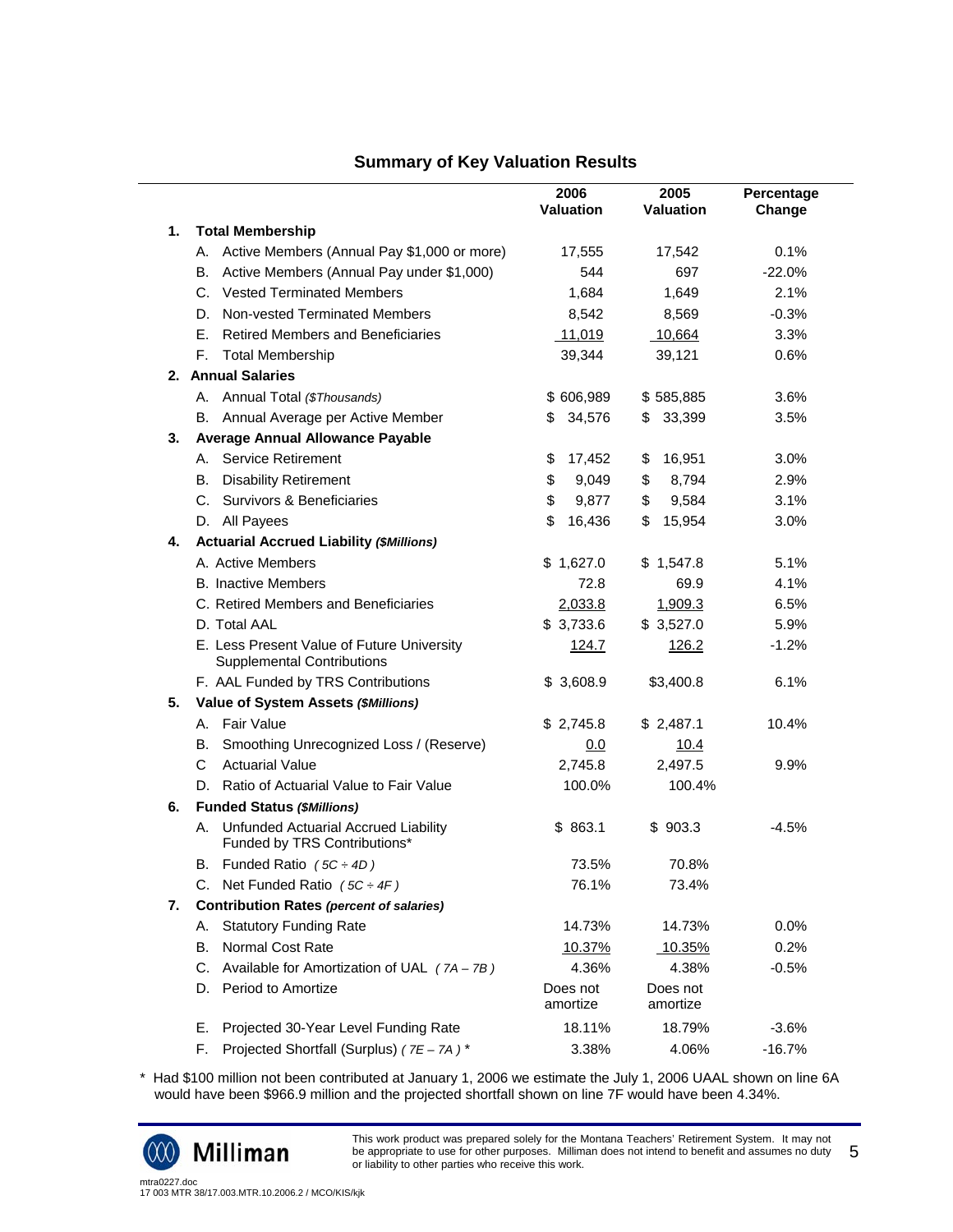# **Section 2**

# **Scope of the Report**

This report presents the actuarial valuation of the Montana Teachers' Retirement System as of July 1, 2006.

A summary of the findings resulting from this valuation is presented in the previous section. Section 3 describes the assets of the System. Sections 4 and 5 describe how the obligations of the System are to be met under the actuarial cost method in use.

The actuarial procedures and assumptions used in this valuation are described in Appendix A. The current benefit structure, as determined by the provisions of the governing law on July 1, 2006, is summarized in Appendix B. Schedules of valuation data classifying the data used in the valuation by various categories of contributing members, former contributing members, and beneficiaries make up Appendix C. Appendix D provides a brief summary of the System's recent experience. Comparative statistics are presented on the System's membership and contribution rates. Appendix E is a glossary of actuarial terms used in this report.

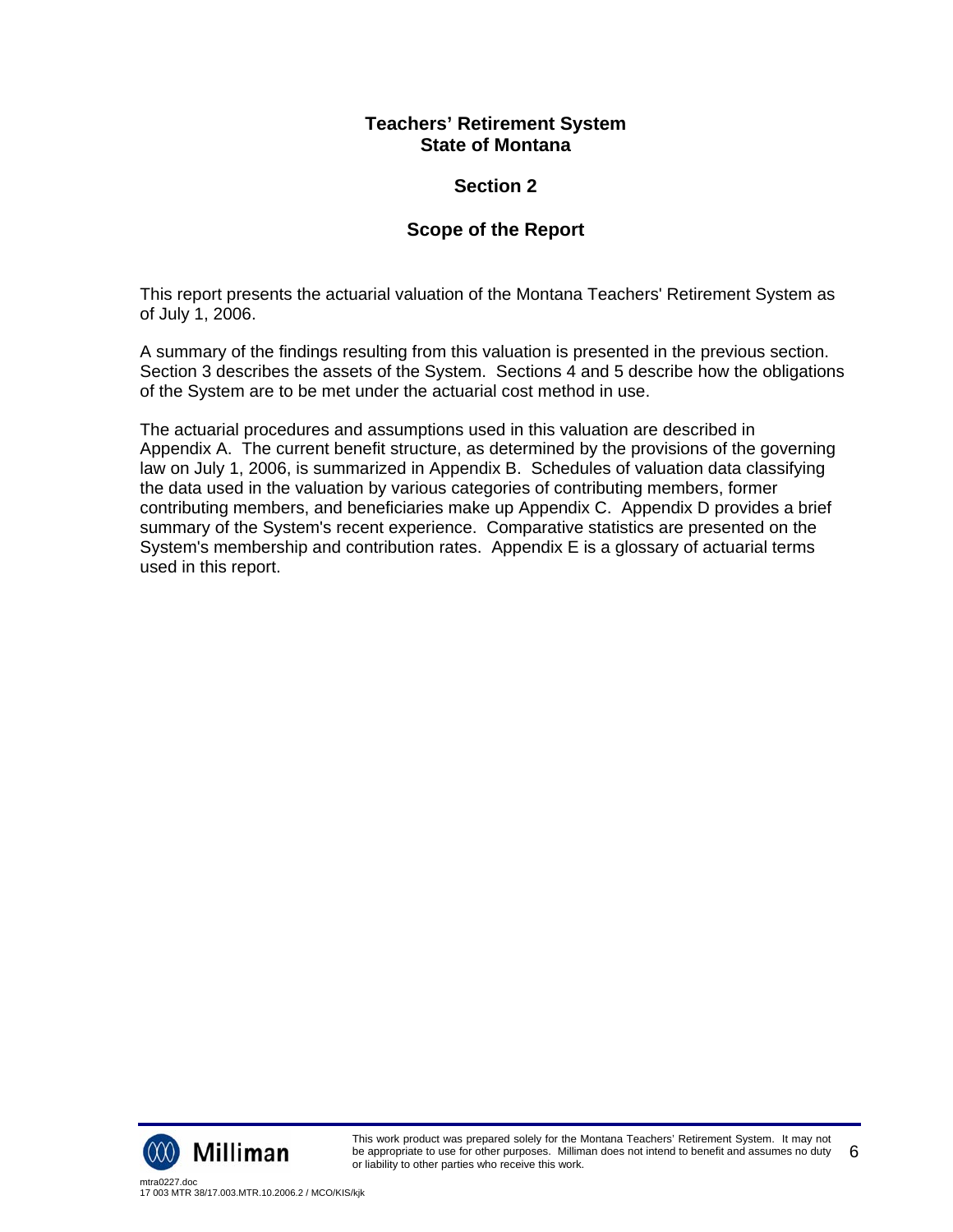# **Section 3**

## **Assets**

In many respects, an actuarial valuation can be regarded as an inventory process. The inventory is taken as of the actuarial valuation date, which for this valuation is July 1, 2006. On that date, the assets available for the payment of benefits are appraised. These assets are compared with the actuarial liabilities. The actuarial process thus leads to a method of determining what contributions by members and their employers are needed to strike a balance.

The market value of assets is used as the actuarial value of assets in this valuation. This method was adopted for the July 1, 2006 valuation; prior to this date, any gains or losses on assets were recognized evenly over a period of five years.

Table 1 lists the assets held and their market value for the past two years. Table 2 summarizes the fund's activity during the past two years. Table 3 summarizes historical asset returns since July 1, 1994 including the amount recognized by the actuarial asset valuation method which was greater or lesser than the actuarial investment return assumption.

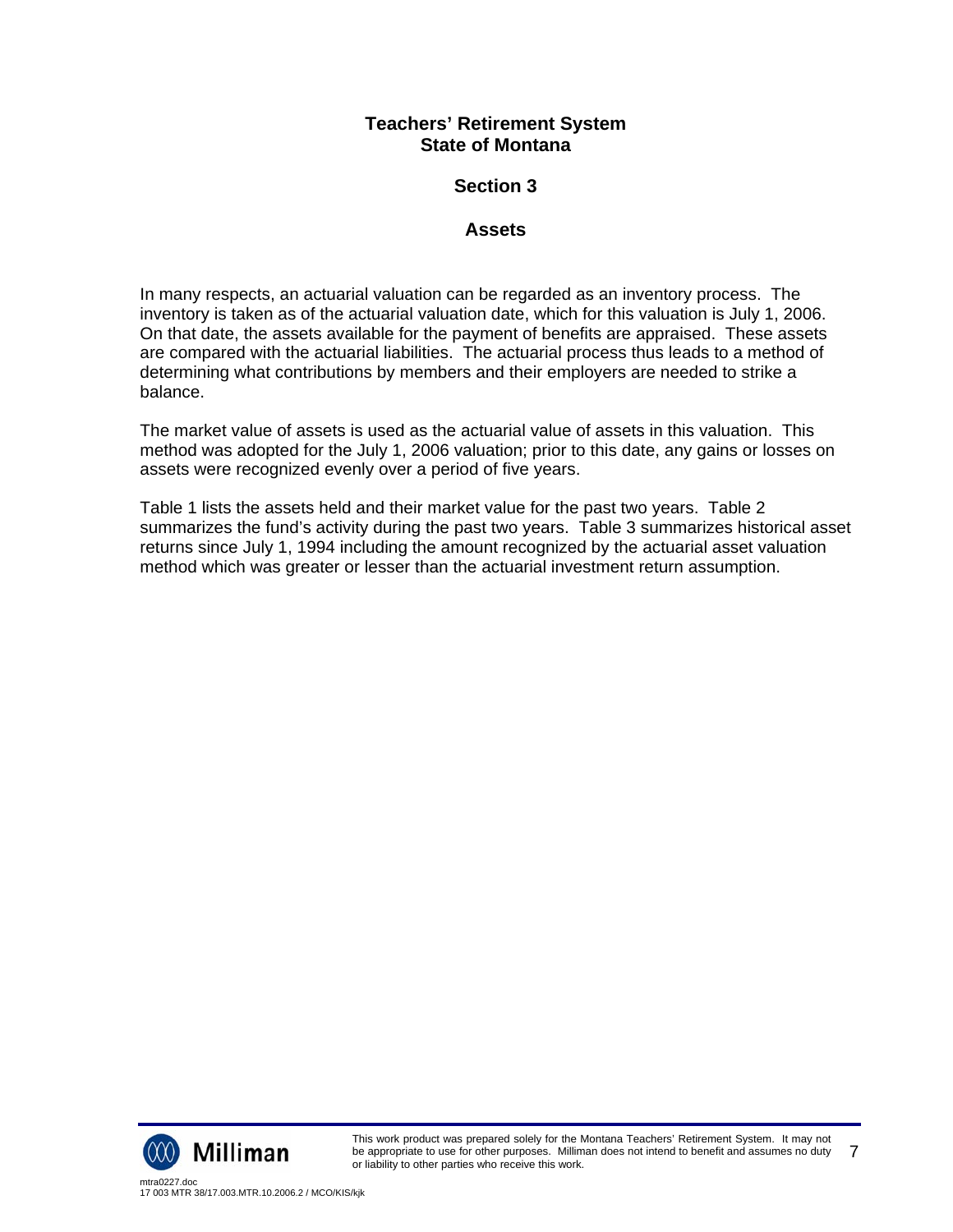#### **Table 1**

# **Statement of Fiduciary Net Assets June 30, 2006 and June 30, 2005**

|                                        | <b>TOTAL</b><br><b>TRS 2006</b> | <b>TOTAL</b><br><b>TRS 2005</b> |
|----------------------------------------|---------------------------------|---------------------------------|
| <b>ASSETS</b>                          |                                 |                                 |
| Cash/Cash Equivalents-Short Term       |                                 |                                 |
| Investment Pool (Note B)               | \$<br>71,802,925 \$             | 31,855,506                      |
| Receivables:                           |                                 |                                 |
| <b>Accounts Receivable</b>             | 15,236,623                      | 15,321,348                      |
| <b>Interest Receivable</b>             | 5,556,602                       | 5,709,232                       |
| Due from Primary Government            | 249,859                         | 165,768                         |
| <b>Total Receivables</b>               | \$<br>21,043,084 \$             | 21,196,348                      |
| Investments, at fair value (Note B):   |                                 |                                 |
| Mortgages                              | \$<br>36,712,095 \$             | 43, 153, 151                    |
| <b>Investment Pools</b>                | 2,607,713,723                   | 2,382,433,759                   |
| Other Investments                      | 8,056,730                       | 7,949,031                       |
| Securities Lending Collateral          | 51,930,374                      | 107,020,752                     |
| <b>Total Investments</b>               | \$                              | 2,704,412,922 \$ 2,540,556,693  |
| Assets Used in Plan Operations:        |                                 |                                 |
| Land and Buildings                     | \$<br>193,844 \$                | 193,844                         |
| Less: Accumulated Depreciation         | (136, 118)                      | (132, 354)                      |
| Equipment                              | 147,087                         | 147,087                         |
| Less: Accumulated Depreciation         | (129, 561)                      | (127, 921)                      |
| <b>Prepaid Expense</b>                 | 4,452                           | 3,126                           |
| Intangible Assets, net of amortization | 607,086                         | 691,795                         |
| <b>Total Other Assets</b>              | \$<br>686,790 \$                | 775,577                         |
| <b>TOTAL ASSETS</b>                    | \$                              | 2,797,945,721 \$ 2,594,384,124  |
| <b>LIABILITIES</b>                     |                                 |                                 |
| <b>Accounts Payable</b>                | \$<br>88,974 \$                 | 77,551                          |
| Due to Primary Government              | 29,446                          | 32,212                          |
| Securities Lending Liability (Note B)  | 51,930,374                      | 107,020,752                     |
| Compensated Absences (Note B)          | 125,880                         | 117,069                         |
| <b>TOTAL LIABILITIES</b>               | \$<br>52,174,674 \$             | 107,247,584                     |
| <b>NET ASSETS HELD IN TRUST</b>        |                                 |                                 |
| <b>FOR PENSION BENEFITS</b>            | \$                              | 2,745,771,047 \$ 2,487,136,540  |



This work product was prepared solely for the Montana Teachers' Retirement System. It may not be appropriate to use for other purposes. Milliman does not intend to benefit and assumes no duty or liability to other parties who receive this work. 8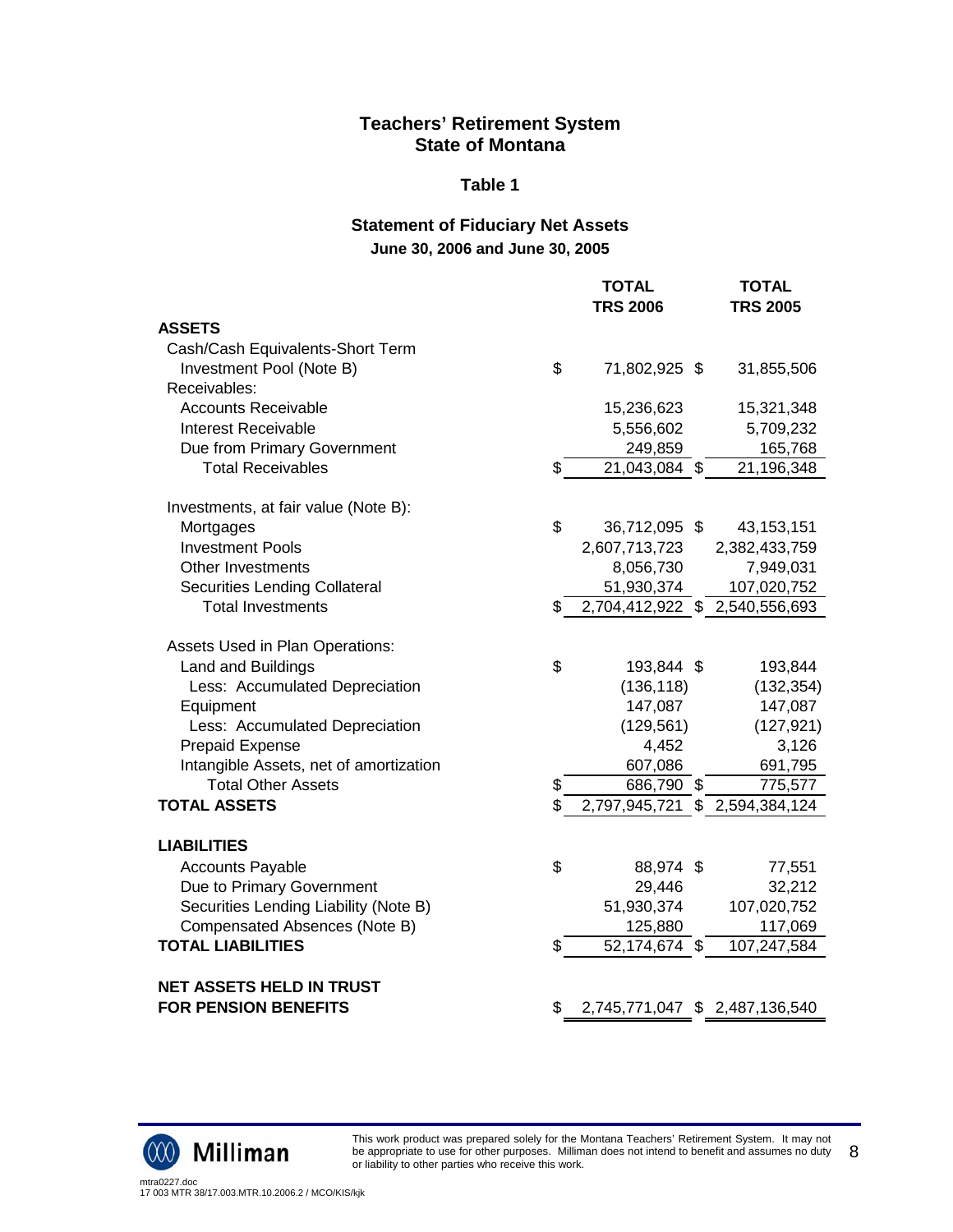#### **Table 2**

## **Statement of Changes in Fiduciary Net Assets Fiscal Year Ended June 30, 2006 and 2005**

| <b>TOTAL</b>   |                                                                      | <b>TOTAL</b><br><b>TRS 2005</b>                                                                                                                                                                               |
|----------------|----------------------------------------------------------------------|---------------------------------------------------------------------------------------------------------------------------------------------------------------------------------------------------------------|
|                |                                                                      |                                                                                                                                                                                                               |
|                |                                                                      |                                                                                                                                                                                                               |
| \$             |                                                                      | 57,150,364                                                                                                                                                                                                    |
| 53,292,921     |                                                                      | 52,900,262                                                                                                                                                                                                    |
| 693,226        |                                                                      | 655,812                                                                                                                                                                                                       |
| \$             |                                                                      | 110,706,438                                                                                                                                                                                                   |
| \$             |                                                                      | 98                                                                                                                                                                                                            |
| 100,000,000    |                                                                      | 0                                                                                                                                                                                                             |
|                |                                                                      |                                                                                                                                                                                                               |
|                |                                                                      |                                                                                                                                                                                                               |
|                |                                                                      | 112,888,982                                                                                                                                                                                                   |
|                |                                                                      | 79,373,616                                                                                                                                                                                                    |
|                |                                                                      | 2,460,271                                                                                                                                                                                                     |
|                |                                                                      | 194,722,869                                                                                                                                                                                                   |
|                |                                                                      | 3,701,090                                                                                                                                                                                                     |
|                |                                                                      | 2,287,406                                                                                                                                                                                                     |
|                |                                                                      | 188,734,373                                                                                                                                                                                                   |
| \$             |                                                                      | 299,440,909                                                                                                                                                                                                   |
|                |                                                                      |                                                                                                                                                                                                               |
| \$             |                                                                      | 161,247,366                                                                                                                                                                                                   |
| 4,876,148      |                                                                      | 4,340,382                                                                                                                                                                                                     |
| 1,579,155      |                                                                      | 1,560,820                                                                                                                                                                                                     |
| \$             |                                                                      | 167,148,568                                                                                                                                                                                                   |
|                |                                                                      |                                                                                                                                                                                                               |
| \$             |                                                                      | 132,292,341                                                                                                                                                                                                   |
|                |                                                                      |                                                                                                                                                                                                               |
|                |                                                                      |                                                                                                                                                                                                               |
| 2,487,136,540  |                                                                      | 2,354,844,199                                                                                                                                                                                                 |
| \$             |                                                                      |                                                                                                                                                                                                               |
| \$<br>\$<br>\$ | <b>TRS 2006</b><br>74,818,519<br>3,918,769<br>3,859,788<br>3,827,250 | 58,268,941 \$<br>112,255,088 \$<br>$3,968$ \$<br>153,737,011 \$<br>232,474,299 \$<br>224,787,261 \$<br>437,046,317 \$<br>171,956,507 \$<br>178,411,810 \$<br>258,634,507 \$<br>2,745,771,047 \$ 2,487,136,540 |



This work product was prepared solely for the Montana Teachers' Retirement System. It may not be appropriate to use for other purposes. Milliman does not intend to benefit and assumes no duty or liability to other parties who receive this work. 9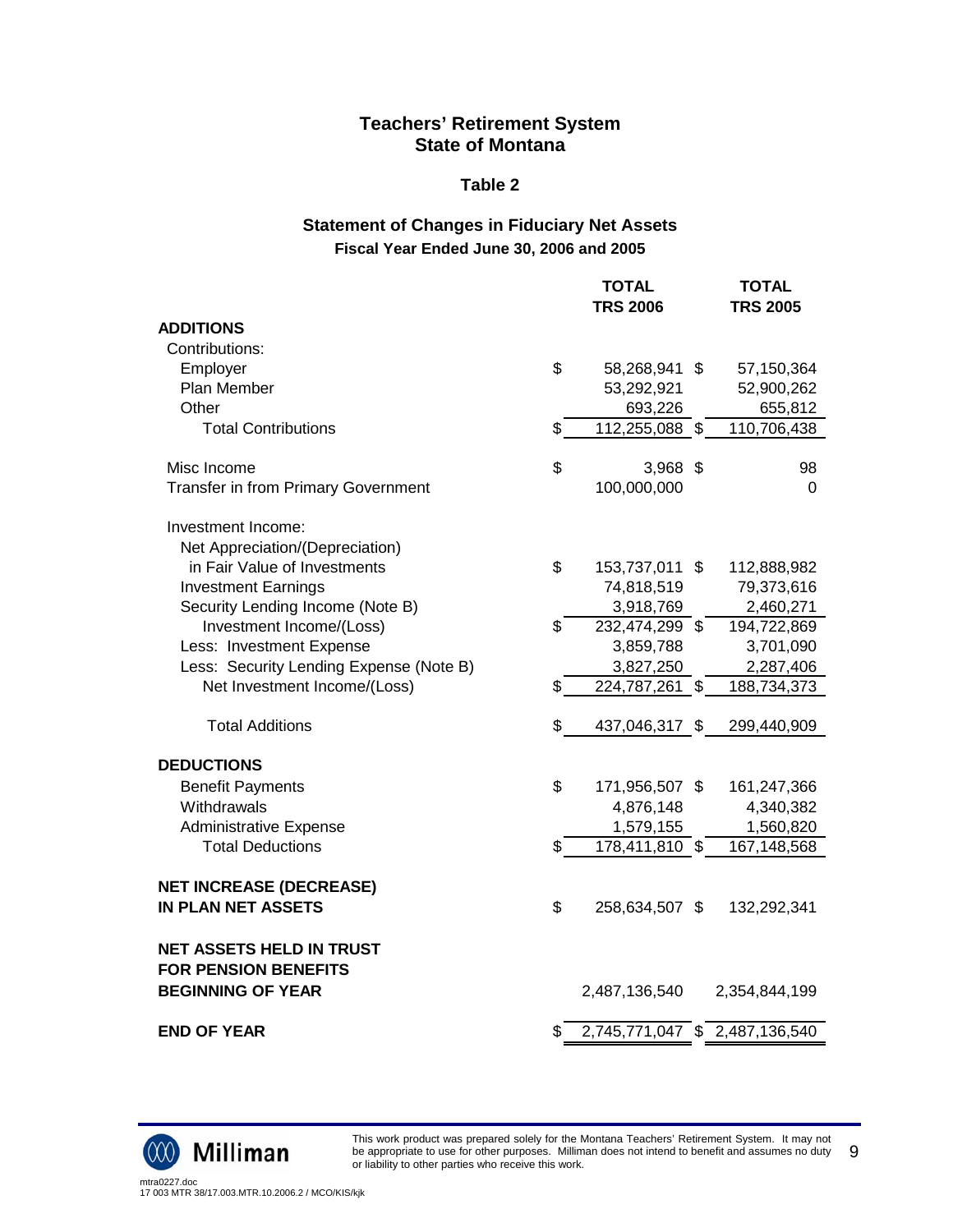#### **Table 3**

## **Historical Investment Returns\***

| <b>Fiscal Year</b><br><b>Ending</b> | <b>Market Returns</b> | <b>Actuarial Return</b> | <b>Actuarial Return</b><br><b>Over 8.0% Assumption</b> |
|-------------------------------------|-----------------------|-------------------------|--------------------------------------------------------|
| June 30, 1995                       | 15.7%                 | 8.9%                    | 0.9%                                                   |
| June 30, 1996                       | 12.4                  | 10.4                    | 2.4                                                    |
| June 30, 1997                       | 19.4                  | 14.9                    | 6.9                                                    |
| June 30, 1998                       | 16.6                  | 16.0                    | 8.0                                                    |
| June 30, 1999                       | 11.9                  | 12.3                    | 4.3                                                    |
| June 30, 2000                       | 7.8                   | 12.8                    | 4.8                                                    |
| June 30, 2001                       | (5.1)                 | 9.2                     | 1.2                                                    |
| June 30, 2002                       | (7.3)                 | 3.8                     | (4.2)                                                  |
| June 30, 2003                       | 6.2                   | 1.6                     | (6.4)                                                  |
| June 30, 2004                       | 13.3                  | 2.1                     | (5.9)                                                  |

| <b>Fiscal Year</b><br><b>Ending</b> | <b>Market Returns</b> | <b>Actuarial Return</b> | <b>Actuarial Return</b><br><b>Over 7.75% Assumption</b> |
|-------------------------------------|-----------------------|-------------------------|---------------------------------------------------------|
| June 30, 2005                       | 8.04                  | 2.71                    | (5.04)                                                  |
| June 30, 2006                       | 8.91                  | 8.46                    | 0.71                                                    |

*\* Returns reflect all investment returns, including investment income and realized and unrealized investment gains and losses, and are net of investment expenses and administrative expenses paid by the System.* 

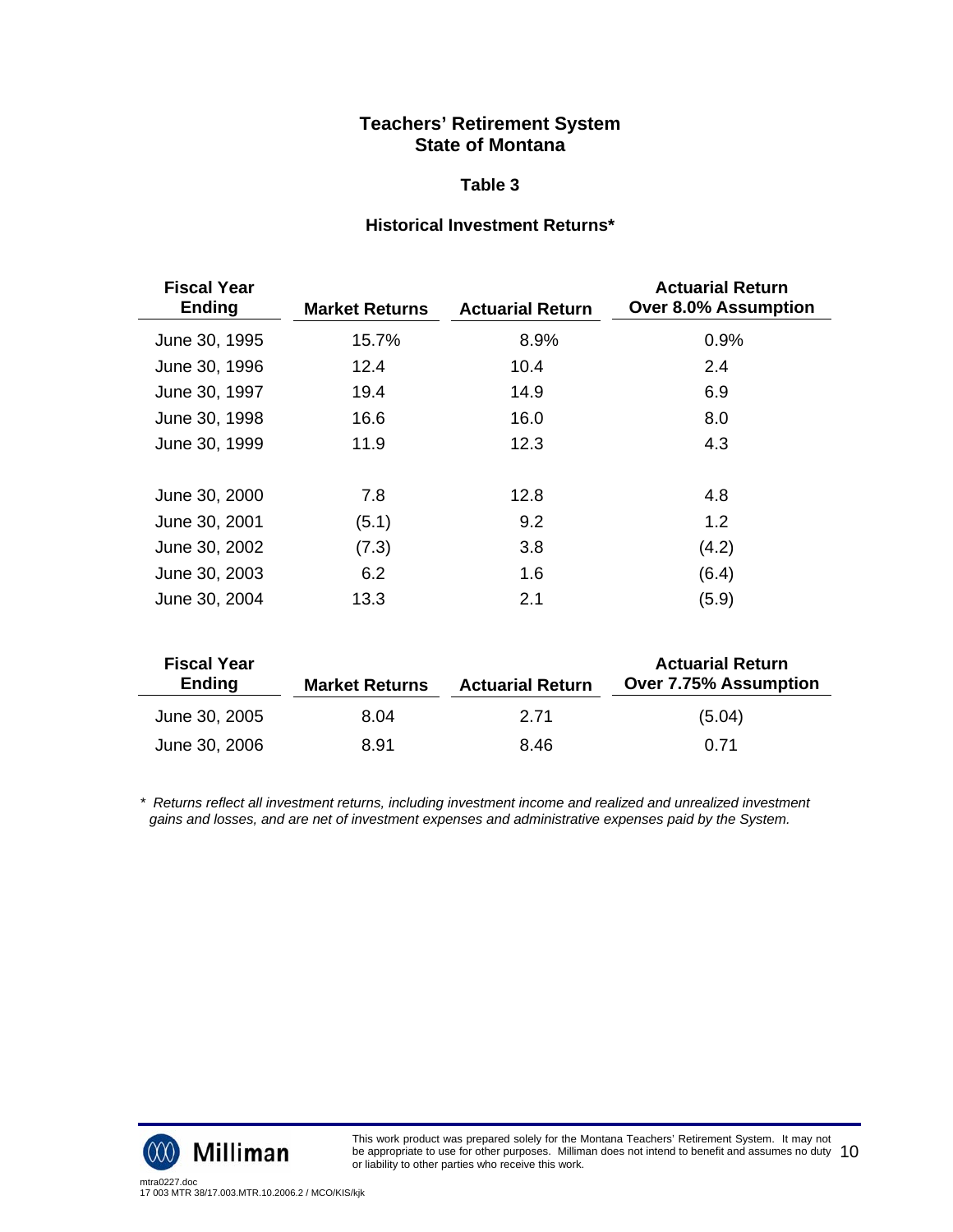# **Section 4**

# **Actuarial Present Value of Future Benefits**

In the previous section, an actuarial valuation was related to an inventory process, and an analysis was given of the inventory of assets of the System as of the valuation date, July 1, 2006. In this section, the discussion will focus on the commitments of the System, which will be referred to as its actuarial liabilities.

Table 4 contains an analysis of the actuarial present value of all future benefits for contributing members, for former contributing members, and for beneficiaries. The analysis is given by type of benefit.

The actuarial liabilities summarized in Table 4 include the actuarial present value of all future benefits expected to be paid with respect to each member covered as of the valuation date. For an active member, this value includes a measure of both benefits already earned and future benefits to be earned. Thus, for all members, active and retired, the value extends over benefits earnable and payable for the rest of their lives and, if an optional benefit is chosen, for the lives of their surviving beneficiaries.

The actuarial valuation does not recognize liabilities for employees who become members and participate in the System after the valuation date.

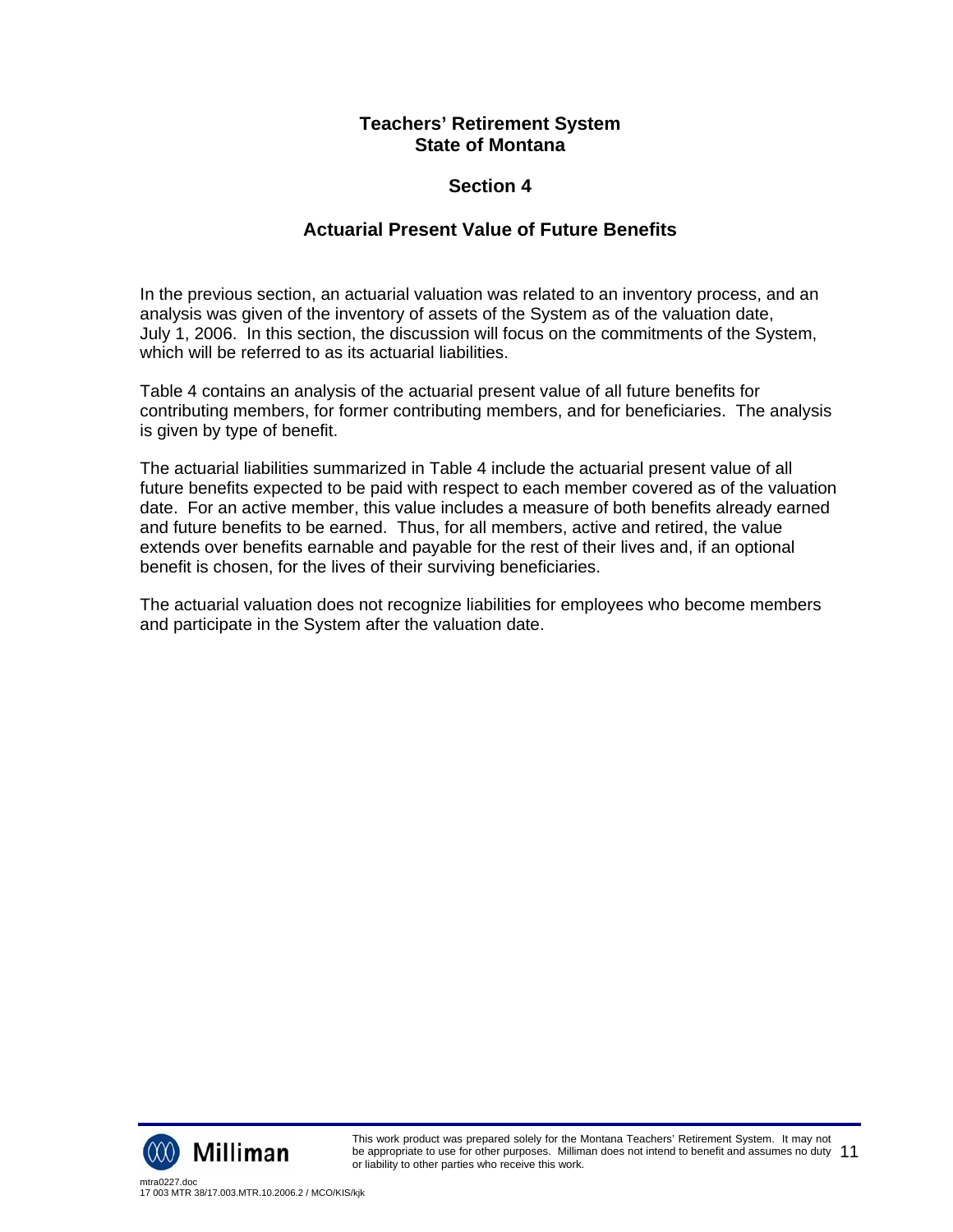#### **Table 4**

# **Actuarial Present Value of Future Benefits for Contributing Members, Former Contributing Members, and Beneficiaries**

#### **(All amounts are actuarial present values in millions)**

|    |                                                                                                                                                | <b>July 1, 2006</b>                       | <b>July 1, 2005</b>                       |
|----|------------------------------------------------------------------------------------------------------------------------------------------------|-------------------------------------------|-------------------------------------------|
|    |                                                                                                                                                | Total                                     | <b>Total</b>                              |
|    | A. Active members                                                                                                                              |                                           |                                           |
|    | Service retirement<br><b>Disability retirement</b><br>Survivors' benefits<br><b>Vested Retirement</b><br><b>Refund of Member Contributions</b> | \$1,964.7<br>23.8<br>39.1<br>33.6<br>32.8 | \$1,870.9<br>22.1<br>43.5<br>31.9<br>32.0 |
|    | Total                                                                                                                                          | \$2,094.0                                 | \$2,000.4                                 |
| B. | Inactive members and annuitants                                                                                                                |                                           |                                           |
|    | Service retirement<br><b>Disability retirement</b>                                                                                             | \$1,896.2<br>18.5                         | \$1,780.3<br>17.7                         |
|    | Beneficiaries*                                                                                                                                 | 119.1                                     | 111.3                                     |
|    | Vested terminated members<br>Nonvested terminated members                                                                                      | 59.8<br><u> 13.0</u>                      | 57.0<br><u>12.9</u>                       |
|    | Total                                                                                                                                          | \$2,106.6                                 | \$1,979.2                                 |
|    | C. Grand Total                                                                                                                                 | \$4,200.6                                 | \$3,979.6                                 |

 *\* Includes survivors of active and retired members, and children's benefits.* 

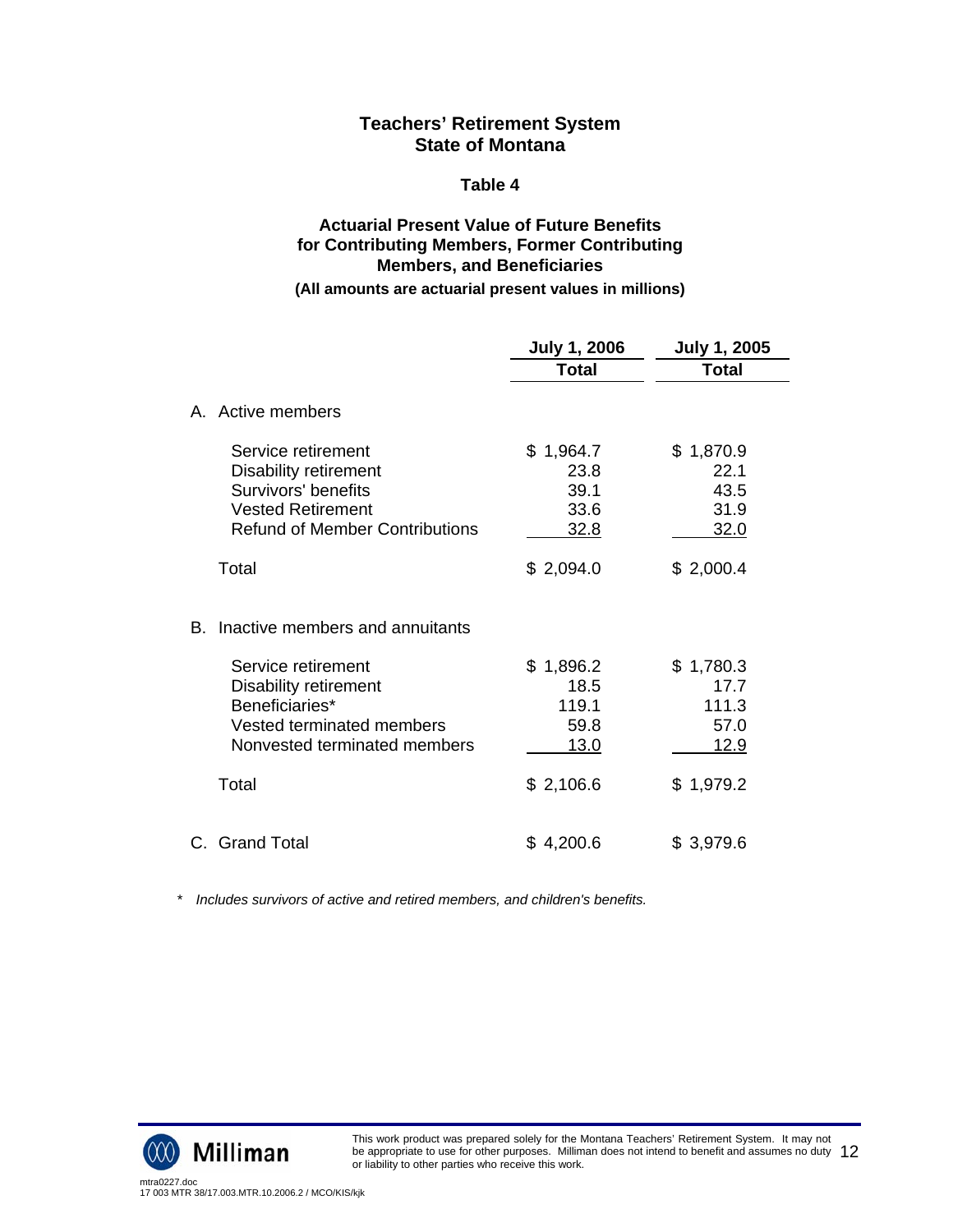# **Section 5**

# **Employer Contributions**

In the previous two sections, attention has been focused on the assets and the present value of all future benefits of the System. A comparison of Tables 1 and 4 indicates that there is a shortfall in current actuarial assets to meet the present value of all future benefits for current members and beneficiaries.

In an active system, there will always be a difference between the assets and the present value of all future benefits. This difference has to be funded with future contributions and investment returns. An actuarial valuation sets a schedule of future contributions that will deal with this funding in an orderly fashion.

The method used to determine the incidence of the contributions in various years is called the actuarial cost method. For this valuation, the entry age actuarial cost method has been used. A description of the entry age actuarial cost method is provided in Appendix A. Under this method, or essentially any actuarial cost method, the contributions required to meet the difference between current assets and the present value of all future benefits are allocated each year between two elements:

- A normal cost amount, which ideally is relatively stable as a percentage of salary over the years; and
- Whatever amount is left over, which is used to amortize what is called the unfunded actuarial accrued liability.

The two items described above, normal cost and unfunded actuarial accrued liability, are the keys to understanding the actuarial cost method. Let us first discuss the normal cost.

The normal cost is the theoretical contribution rate, which will meet the ongoing costs of a group of average new employees. Suppose that a group of new employees were covered under a separate fund from which all benefits and to which all contributions and associated investment return were to be paid. Under the entry age actuarial cost method, the normal cost contribution rate is that level percentage of pay which would be exactly right to maintain this fund on a stable basis. If experience were to follow the actuarial assumptions exactly, the fund would be completely liquidated with the last payment to the last survivor of the group.

We have determined the normal cost rates separately by type of benefit under the System. These are summarized in Table 5.

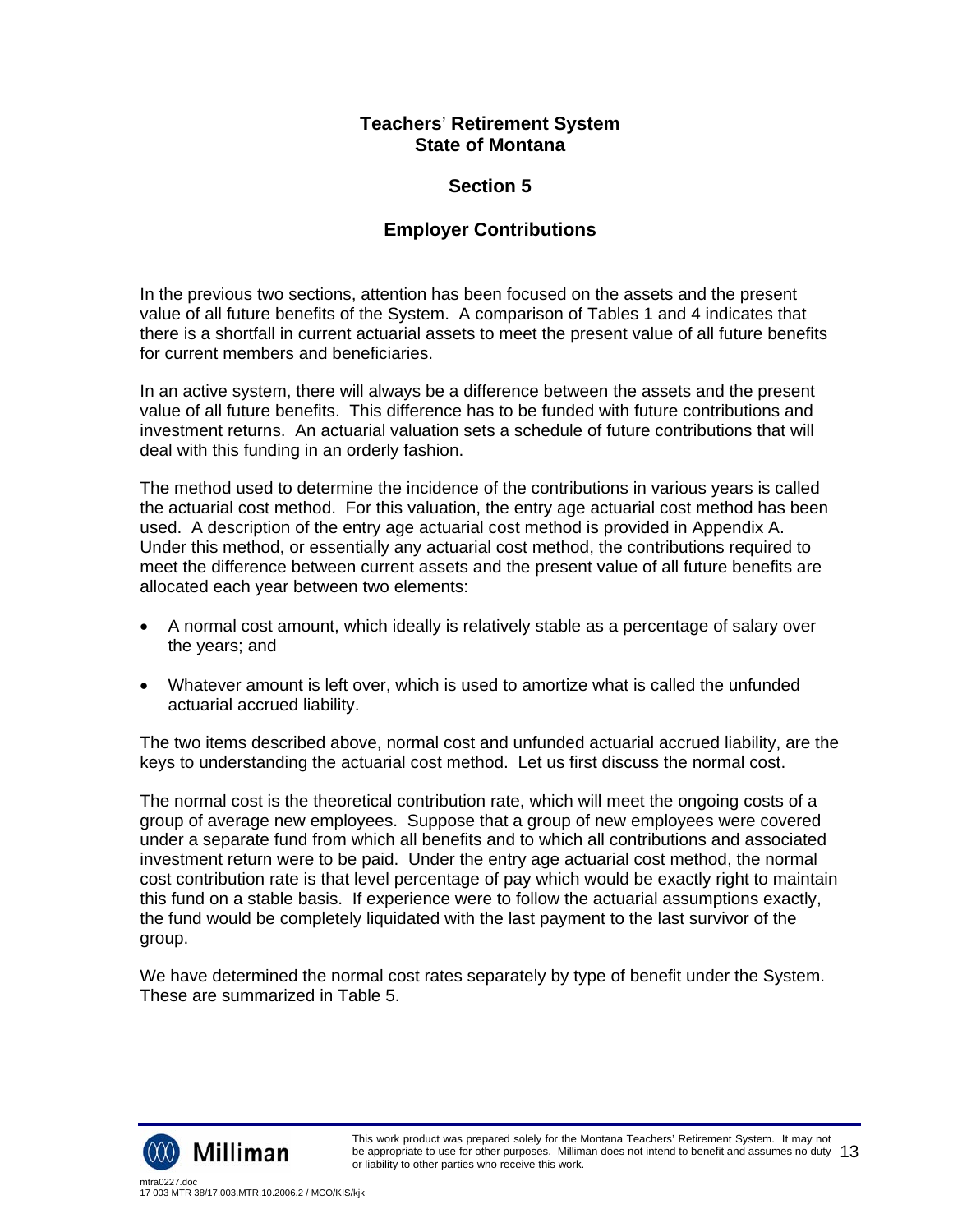The term "fully funded" is often applied to a system where contributions for everyone at the normal cost rate will fully pay for the benefits of existing as well as new employees. Often, systems are not fully funded, either because of benefit improvements in the past that have not been completely paid for or actuarial deficiencies that have occurred because experience has not been as favorable as anticipated. Under these circumstances, an unfunded actuarial accrued liability (UAAL) exists.

Table 6 shows how the UAAL was derived for the System. Lines A and B show, respectively, the total present value of future benefits and the portion of the future liability that is expected to be paid from future normal cost contributions, both employer and employee. Line C shows the actuarial accrued liability: the portion of the present value of future benefits not provided by future normal cost contributions. Line D shows the actuarial value of assets available for benefits. Line E shows the UAAL. Lines F and G show the impact of the present value of future scheduled university supplemental contributions (described below) on the UAAL.

As can be seen from this discussion, a key consideration in the adequacy of the funding of the System is how the UAAL is being amortized. Table 7 shows that the current employer and member contribution rates are adequate to pay the total normal cost rate (10.37% of pay), but do not have enough left over to amortize the UAAL over a reasonable period. Therefore, the current basis is not sufficient to meet future requirements.

An increase in the employer contribution rate of 3.38% (7.58% to 10.96%) as of July 1, 2007 is projected to maintain an amortization of the UAAL over the 30 years beginning July 1, 2006. A 30 year amortization period is the maximum acceptable amortization period specified in Statements No. 25 and 27 of the Governmental Accounting Standards Board (GASB). It is also the trigger in the Retirement Board's funding policy for recommending to the legislature that funding be increased.

The amortization of the UAAL assumes university supplemental contributions are made as a percent of pay for members of the Optional Retirement Plan (ORP) until June 30, 2033. Under Section 19-20-621, periodic separate valuations are to be performed to measure the liabilities of benefits to be paid under the Teachers' Retirement System (TRS) for Montana University System (MUS) members. As of the 1996 valuation, there was a \$98.0 million difference, or shortfall, which is to be funded as a level percentage of future ORP salaries from July 1, 1997 to June 30, 2033. The single contribution rate determined as of July 1, 1997 was 3.97%. However, the following graded schedule for increasing the supplemental university contributions was adopted:

| <b>Supplemental University</b><br><b>Contribution Rate</b> | <b>Fiscal Years Ending</b>     |  |  |
|------------------------------------------------------------|--------------------------------|--|--|
| 2.81%                                                      | June 30, 1998                  |  |  |
| 3.12%                                                      | June 30, 1999                  |  |  |
| 3.42%                                                      | June 30, 2000                  |  |  |
| 3.73%                                                      | June 30, 2001                  |  |  |
| 4.04%                                                      | June 30, 2002 to June 30, 2033 |  |  |

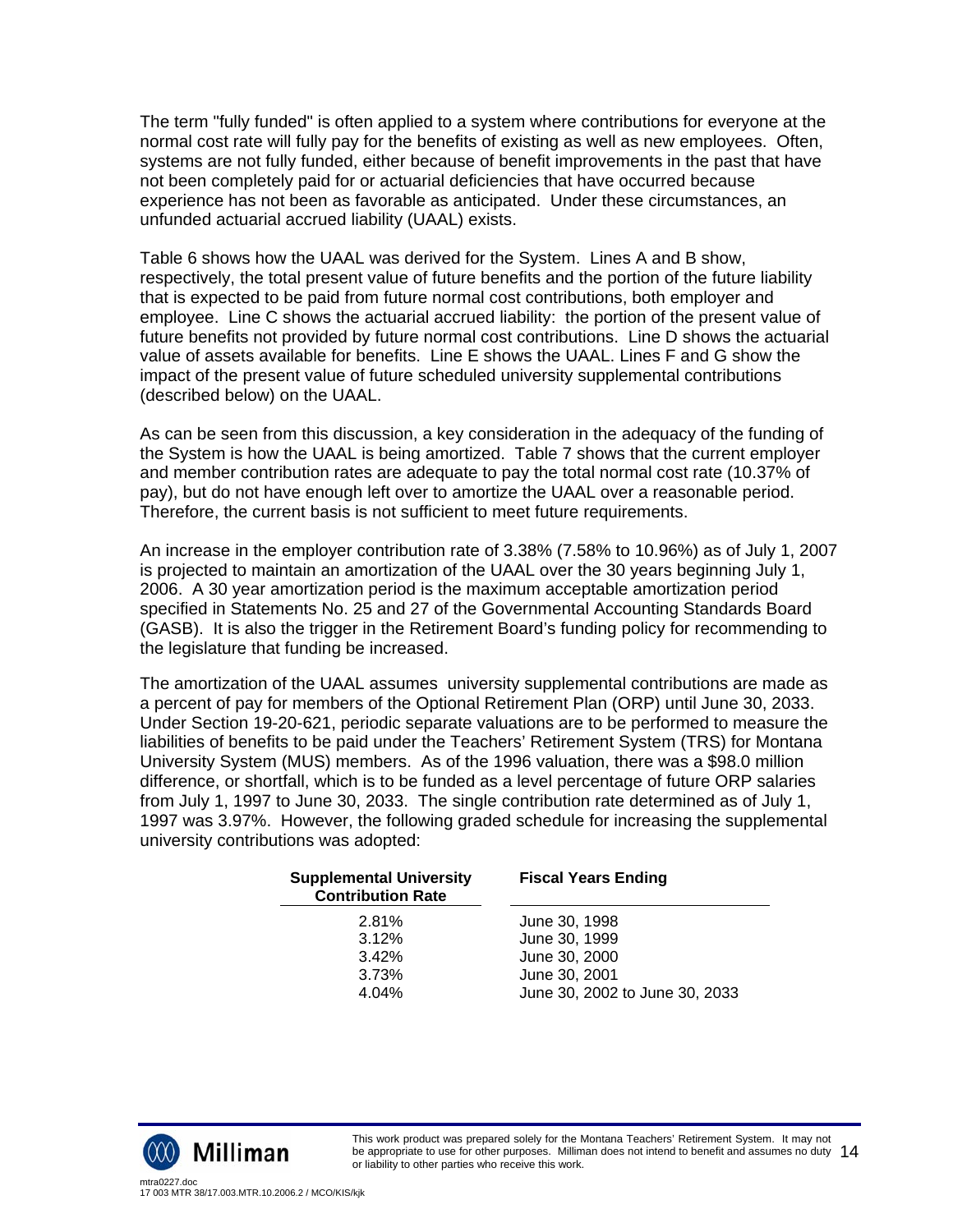The July 1, 2004 actuarial valuation of the MUS calculated a \$144.4 million difference or shortfall between the value of MUS member benefits (not including GABA) and the value of MUS assets and future MUS member contributions. The contribution schedule has not been changed. The value of future supplemental university contributions included in the July 1, 2006 TRS valuation is \$124.7 million based on a 4.04% contribution rate until July 1, 2033.

Table 8 illustrates the pattern of the total TRS contribution rate needed to amortize the UAAL over the next 30 years. The amortization payments for each year and their present values are also shown.

The UAAL at any date after establishment of a system is affected by any actuarial gains or losses arising when the actual experience of the system varies from the experience anticipated by the actuarial assumptions used in the valuations. To the extent actual experience as it develops differs from the assumptions used, so also will the actual emerging costs differ from the estimated costs. The impact of these differences in actual experience from the assumptions is included in Section 1, the Summary of Findings.

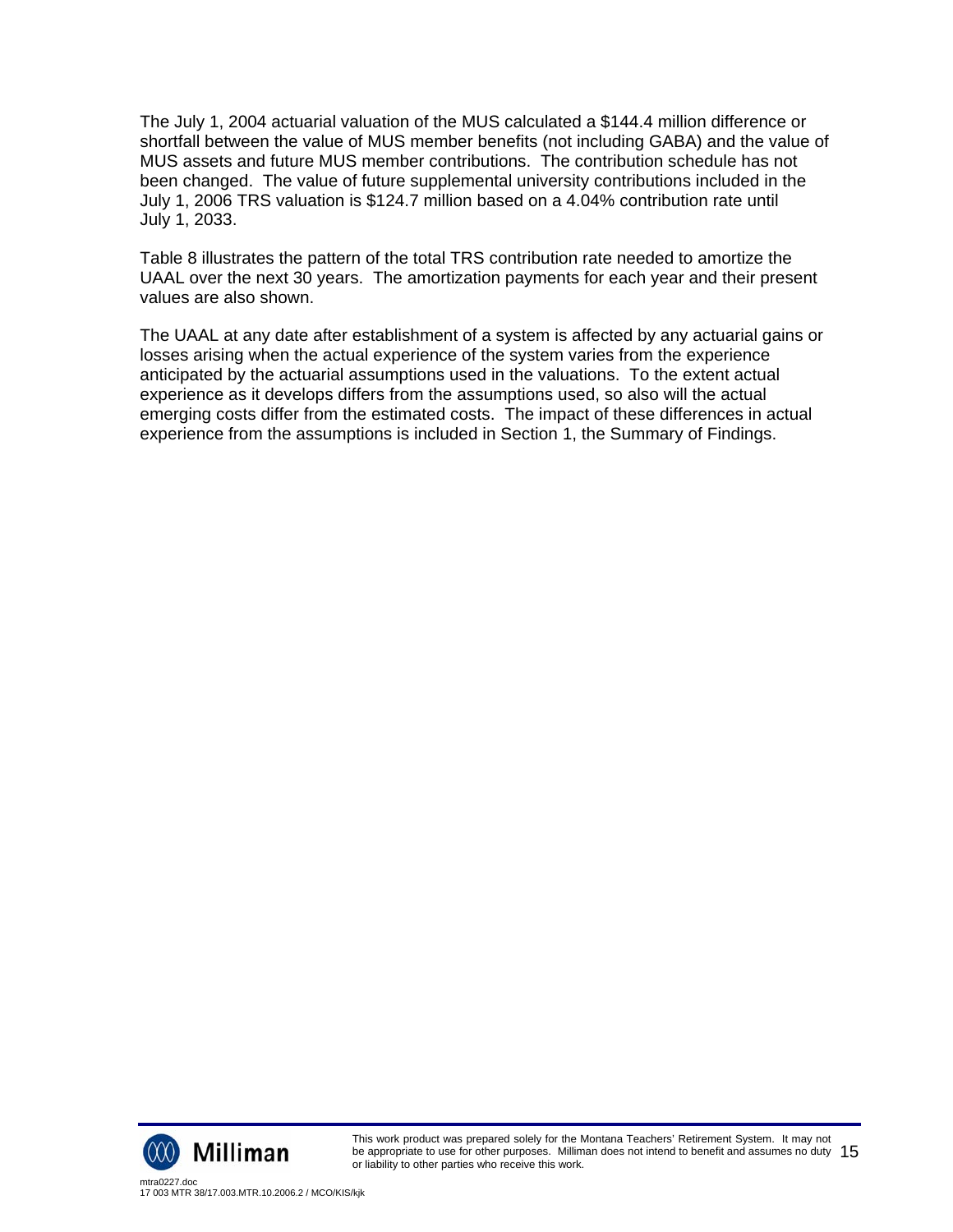### **Table 5**

## **Normal Cost Contribution Rates As Percentages of Salary**

|                                | <b>July 1, 2006</b> | <b>July 1, 2005</b> |
|--------------------------------|---------------------|---------------------|
|                                | <b>Total</b>        | <b>Total</b>        |
| Service retirement             | 7.94%               | 7.87%               |
| Disability retirement          | 0.16                | 0.16                |
| Survivors' benefits            | 0.22                | 0.26                |
| Vested retirement              | 0.63                | 0.63                |
| Refund of member contributions | <u>1.42</u>         | <u>1.43</u>         |
| Total                          | 10.37%              | 10.35%              |



This work product was prepared solely for the Montana Teachers' Retirement System. It may not be appropriate to use for other purposes. Milliman does not intend to benefit and assumes no duty be appropriate to use for other purposes. Milliman does not intend to benefit and assumes no duty  $~16~$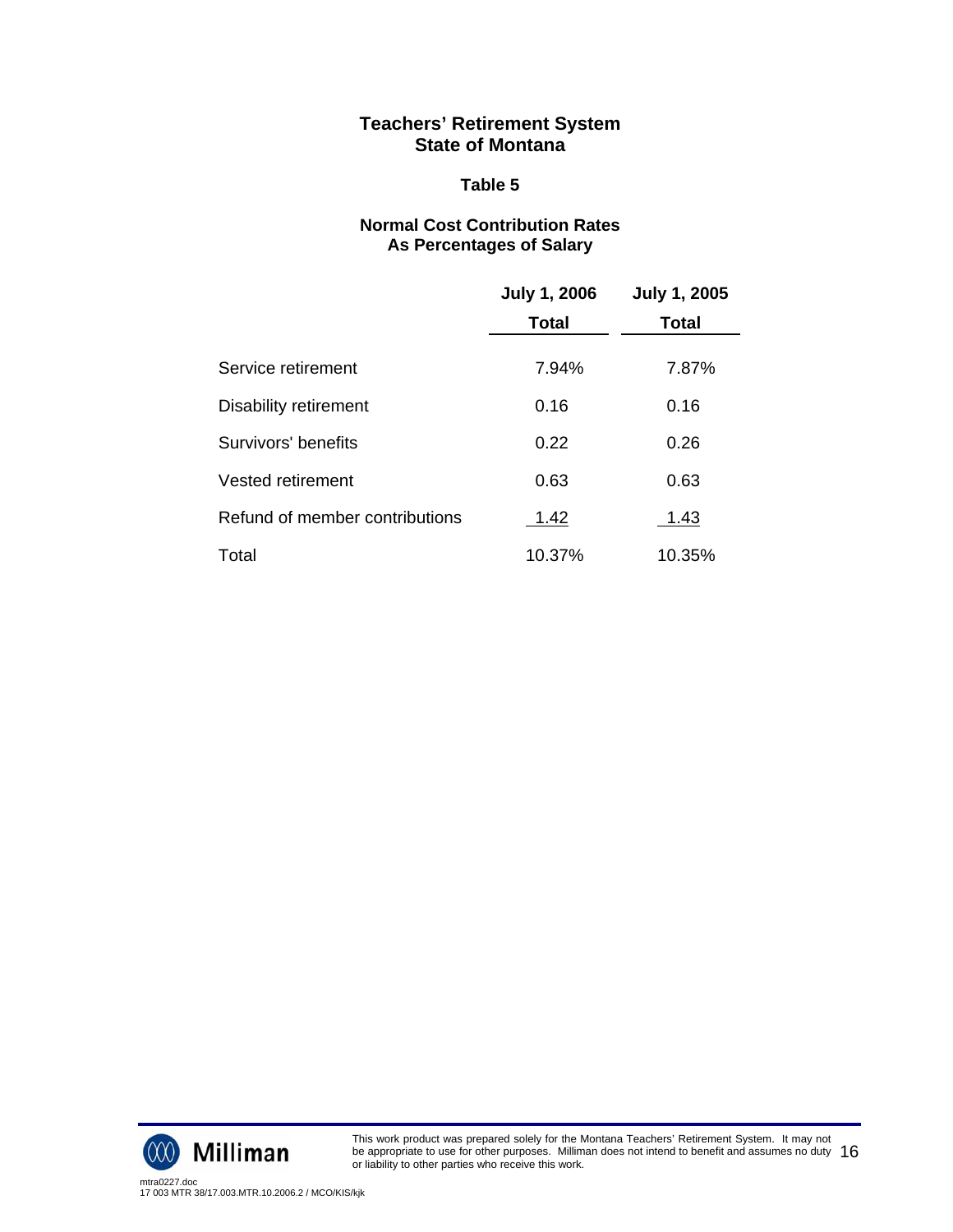### **Table 6**

# **Unfunded Actuarial Accrued Liability**

## **(All dollar amounts in millions)**

|                                                                                                                      | <b>July 1, 2006</b> | <b>July 1, 2005</b> |
|----------------------------------------------------------------------------------------------------------------------|---------------------|---------------------|
| A. Actuarial present value of all future benefits for<br>present and former members and their survivors<br>(Table 4) | 4,200.6<br>\$       | \$3,979.6           |
| B. Less actuarial present value of total future<br>normal costs for present members                                  | 467.0               | 452.6               |
| C. Actuarial accrued liability                                                                                       | \$3,733.6           | \$3,527.0           |
| D. Less actuarial value of assets available for<br>benefits                                                          | 2,745.8             | 2,497.5             |
| E. Unfunded actuarial accrued liability                                                                              | \$<br>987.8         | \$1,029.5           |
| F. Less present value of future university<br>supplemental contributions*                                            | <u> 124.7</u>       | <u>126.2</u>        |
| G. Unfunded actuarial accrued liability funded by<br>TRS contributions**                                             | 863.1<br>S          | \$<br>903.3         |

 *\* Paid by contributions to TRS made as a percentage of the salaries of the participants in the Optional Retirement Plan (ORP) to fund Montana University System member benefits. The percentage of salary will be a level 4.04% for the Fiscal Years through 2033.* 

 *\*\* Had \$100 million not been contributed at January 1, 2006 we estimate the July 1, 2006 UAAL shown on line G would have been \$966.9 million.* 

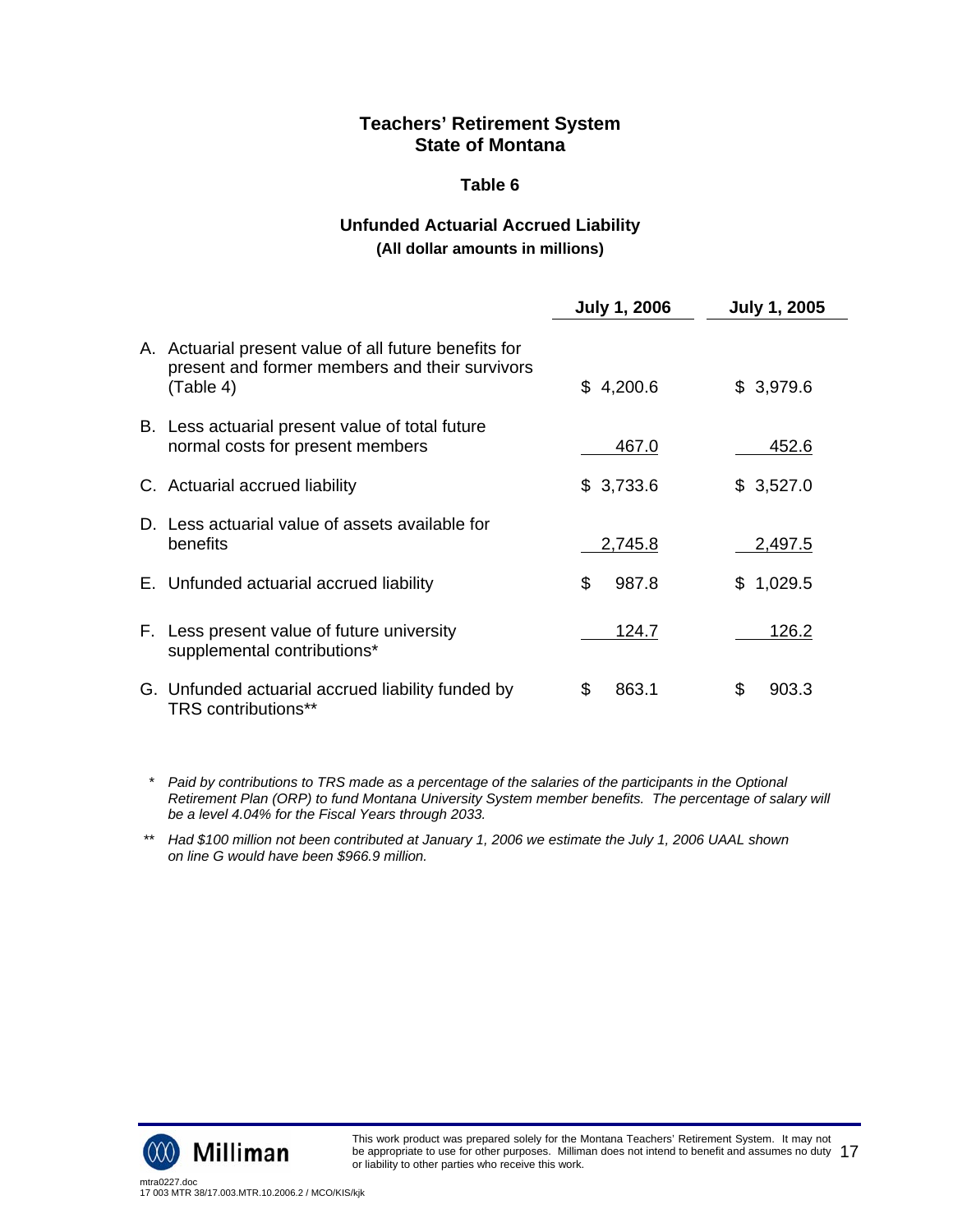#### **Table 7**

## **Recommended Contribution Rates As Percentages of Salary**

|                                                                                     | <b>July 1, 2006</b> | <b>July 1, 2005</b> |
|-------------------------------------------------------------------------------------|---------------------|---------------------|
| A. Employer contribution rate*                                                      | 7.58%               | 7.58%               |
| B. Member contribution rate                                                         | 7.15                | <u>7.15</u>         |
| C. Total contribution rate                                                          | 14.73%              | 14.73%              |
| D. Less total normal cost rate (Table 7)                                            | <u> 10.37</u>       | <u> 10.35</u>       |
| E. Amount available to amortize unfunded actuarial accrued<br>liability** $(C - D)$ | 4.36%               | 4.38%               |
| F. Amortization period from Valuation Date**                                        | N/A                 | N/A                 |
| G. 30 year amortization contribution rate increase**                                | 3.38%               | 4.06%               |
| H. Total 30 year UAAL amortization rate $(E + G)$                                   | 7.74%               | 8.44%               |
| 1. Total 30 year contribution rate $(D + H)$                                        | 18.11%              | 18.79%              |

*\* In accordance with MCA 19-20-604, the employer contribution rate will be reduced by 0.11% when the amortization period of the System's unfunded actuarial accrued liability is 10 years or less according to the System's latest actuarial valuation. This is reflected in all relevant calculations in this report.* 

*\*\* As of July 1, 2006, the unfunded actuarial accrued liability does not amortize over a reasonable period. The employer contribution rate would have to be increased by 3.38% starting July 1, 2007 to maintain an amortization of the unfunded actuarial accrued liability over the 30-year period starting July 1, 2006. Alternatively, the employer contribution rate could be increased by 1.00% on July 1, of 2007, 2009, 2011 and 2013 for a total increase of 4.00%. This graded increase would achieve the same 30-year amortization. A third alternative would be to contribute \$100 million as a one-time event at July 1, 2007 and increase the employer contribution rate by 2.53% at July 1, 2007.* 

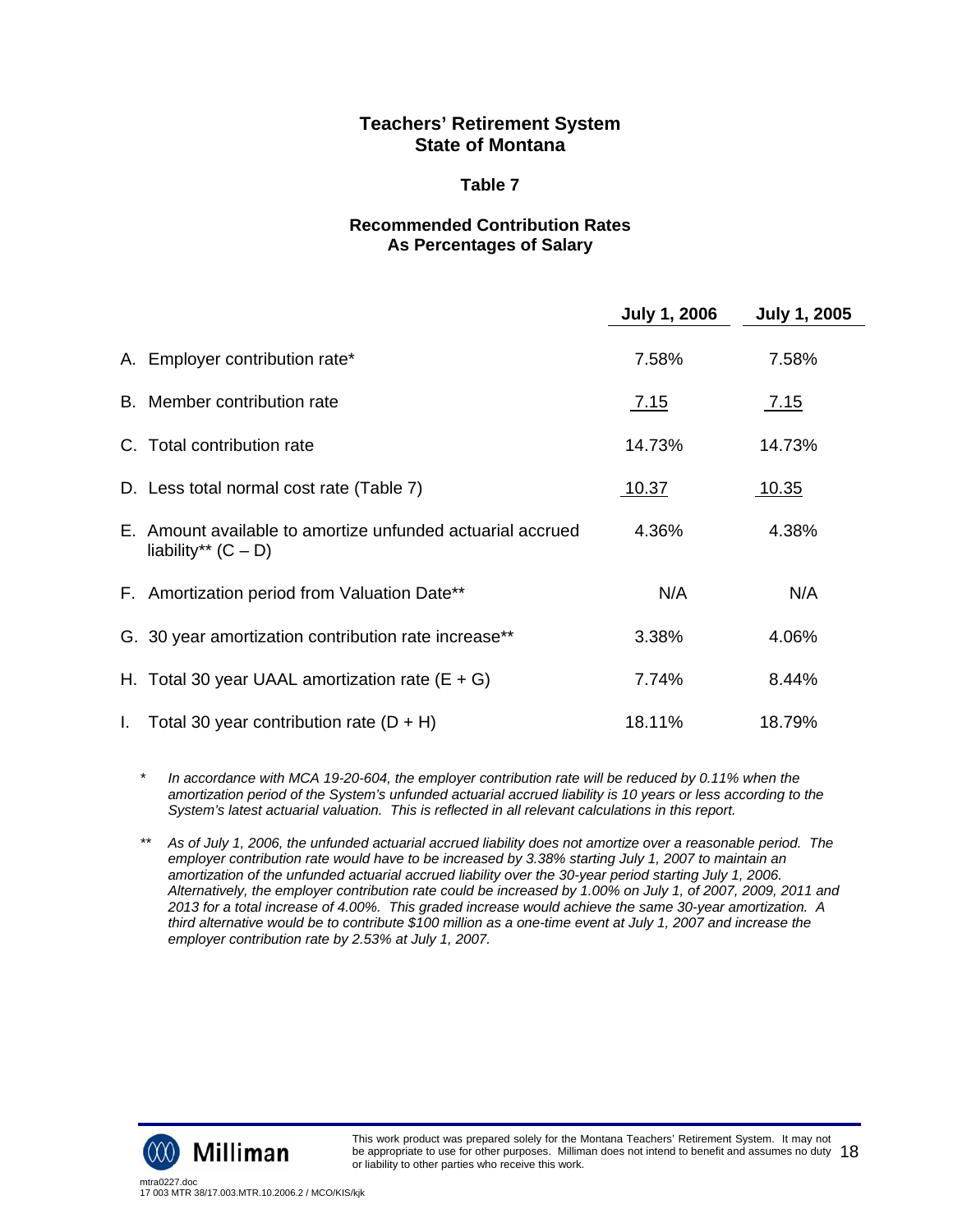#### **Table 8**

## **Illustration of TRS Contribution Rates Needed to Meet a 30-Year Amortization Policy**

|                | Contribution Increase effective July 1, 2007: | Investment Assumption:<br>General Wage Increases: | 7.75%<br>4.50%<br>3.38% |                                  |                |              |              |                                          |
|----------------|-----------------------------------------------|---------------------------------------------------|-------------------------|----------------------------------|----------------|--------------|--------------|------------------------------------------|
| Fiscal<br>Year |                                               | <b>TRS Payroll</b>                                |                         | <b>Total TRS</b><br>Contribution | Normal<br>Cost | Amortization | Amortization | Amortization<br>Payment<br>Discounted to |
| Ending         | non-MUS                                       | <b>MUS</b>                                        | Total                   | Rate                             | Rate           | Rate         | Payment      | <b>Valuation Date</b>                    |
| 2007           | 584,561,264                                   | 39,169,839                                        | 623,731,103             | 14.73%                           | 10.37%         | 4.36%        | 27,194,676   | 26,198,429                               |
| 2008           | 610,866,521                                   | 36,148,079                                        | 647,014,600             | 18.11%                           | 10.37%         | 7.74%        | 50,078,930   | 44,774,333                               |
| 2009           | 638,355,514                                   | 33,277,850                                        | 671,633,364             | 18.11%                           | 10.37%         | 7.74%        | 51,984,422   | 43,135,022                               |
| 2010           | 667,081,513                                   | 30,385,864                                        | 697,467,377             | 18.11%                           | 10.37%         | 7.74%        | 53,983,975   | 41,572,332                               |
| 2011           | 697,100,181                                   | 27,390,200                                        | 724,490,381             | 18.11%                           | 10.37%         | 7.74%        | 56,075,555   | 40,077,058                               |
| 2012           | 728,469,689                                   | 24,747,465                                        | 753,217,154             | 18.11%                           | 10.37%         | 7.74%        | 58,299,008   | 38,669,284                               |
| 2013           | 761,250,825                                   | 22,044,033                                        | 783,294,858             | 18.11%                           | 10.37%         | 7.74%        | 60,627,022   | 37,321,056                               |
| 2014           | 795,507,112                                   | 19,510,775                                        | 815,017,887             | 18.11%                           | 10.37%         | 7.74%        | 63,082,384   | 36,039,479                               |
| 2015           | 831,304,932                                   | 17,183,258                                        | 848,488,190             | 18.11%                           | 10.37%         | 7.74%        | 65,672,986   | 34,820,892                               |
| 2016           | 868,713,654                                   | 15,026,893                                        | 883,740,547             | 18.11%                           | 10.37%         | 7.74%        | 68,401,518   | 33,659,030                               |
| 2017           | 907,805,768                                   | 13,017,793                                        | 920,823,561             | 18.11%                           | 10.37%         | 7.74%        | 71,271,744   | 32,548,873                               |
| 2018           | 948,657,028                                   | 11,068,318                                        | 959,725,346             | 18.11%                           | 10.37%         | 7.74%        | 74,282,742   | 31,483,950                               |
| 2019           | 991,346,594                                   | 9,393,927                                         | 1,000,740,521           | 18.11%                           | 10.37%         | 7.74%        | 77,457,316   | 30,468,176                               |
| 2020           | 1,035,957,191                                 | 7,906,487                                         | 1,043,863,678           | 18.11%                           | 10.37%         | 7.74%        | 80,795,049   | 29,495,209                               |
| 2021           | 1,082,575,264                                 | 6,653,714                                         | 1,089,228,978           | 18.11%                           | 10.37%         | 7.74%        | 84,306,323   | 28,563,380                               |
| 2022           | 1,131,291,151                                 | 5,631,117                                         | 1,136,922,268           | 18.11%                           | 10.37%         | 7.74%        | 87,997,784   | 27,669,666                               |
| 2023           | 1,182,199,253                                 | 4,679,747                                         | 1,186,879,000           | 18.11%                           | 10.37%         | 7.74%        | 91,864,435   | 26,807,870                               |
| 2024           | 1,235,398,219                                 | 3,894,792                                         | 1,239,293,011           | 18.11%                           | 10.37%         | 7.74%        | 95,921,279   | 25,978,411                               |
| 2025           | 1,290,991,139                                 | 3,240,707                                         | 1,294,231,846           | 18.11%                           | 10.37%         | 7.74%        | 100,173,545  | 25,178,705                               |
| 2026           | 1,349,085,741                                 | 2,633,220                                         | 1,351,718,961           | 18.11%                           | 10.37%         | 7.74%        | 104,623,048  | 24,405,653                               |
| 2027           | 1,409,794,599                                 | 2,170,614                                         | 1,411,965,213           | 18.00%                           | 10.37%         | 7.63%        | 107,732,946  | 23,323,532                               |
| 2028           | 1,473,235,356                                 | 1,726,867                                         | 1,474,962,223           | 18.00%                           | 10.37%         | 7.63%        | 112,539,618  | 22,611,738                               |
| 2029           | 1,539,530,947                                 | 1,433,712                                         | 1,540,964,659           | 18.00%                           | 10.37%         | 7.63%        | 117,575,603  | 21,924,437                               |
| 2030           | 1,608,809,839                                 | 1,171,892                                         | 1,609,981,731           | 18.00%                           | 10.37%         | 7.63%        | 122,841,606  | 21,258,834                               |
| 2031           | 1,681,206,282                                 | 919,244                                           | 1,682,125,526           | 18.00%                           | 10.37%         | 7.63%        | 128,346,178  | 20,613,874                               |
| 2032           | 1,756,860,565                                 | 755,398                                           | 1,757,615,963           | 18.00%                           | 10.37%         | 7.63%        | 134,106,098  | 19,989,775                               |
| 2033           | 1,835,919,290                                 | 622,259                                           | 1,836,541,549           | 18.00%                           | 10.37%         | 7.63%        | 140,128,120  | 19,385,071                               |
| 2034           | 1,918,535,658                                 | 474,072                                           | 1,919,009,730           | 18.00%                           | 10.37%         | 7.63%        | 146,420,442  | 18,798,645                               |
| 2035           | 2,004,869,763                                 | 359,596                                           | 2,005,229,359           | 18.00%                           | 10.37%         | 7.63%        | 152,999,000  | 18,230,398                               |
| 2036           | 2,095,088,902                                 | 270,407                                           | 2,095,359,309           | 18.00%                           | 10.37%         | 7.63%        | 159,875,915  | 17,679,636                               |

Present Value of Future Amortization Payments: 862,682,747



This work product was prepared solely for the Montana Teachers' Retirement System. It may not be appropriate to use for other purposes. Milliman does not intend to benefit and assumes no duty be appropriate to use for other purposes. Milliman does not intend to benefit and assumes no duty  $\;19$ <br>or liability to other parties who receive this work.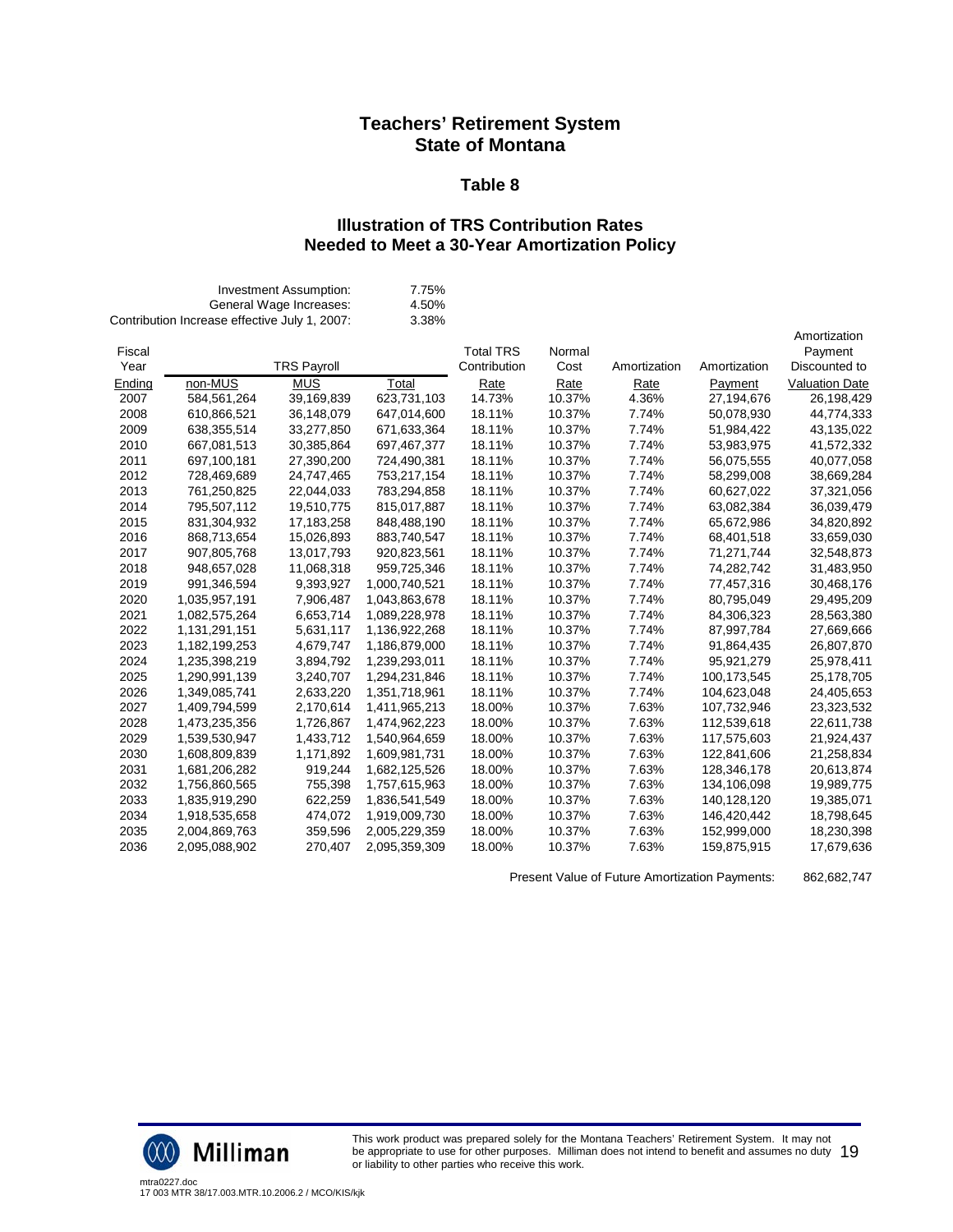# **Section 6**

# **Cash Flows**

The fundamental equation for funding a retirement system is that benefits and administrative expenses must be provided for by contributions (past and future) and investment income. When a retirement system matures, benefits and administrative expenses often exceed contributions. In this case we say the system has a "negative cash flow." Mature systems are characterized by negative cash flows and large pools of assets. This is natural. Actuarial funding is designed to accumulate large pools of assets which will in turn provide investment income and finance negative cash flows when systems mature. If the fund is looked at as a whole, investment income is usually larger than the difference between contributions and benefit payments. The retirement system's investment strategy should maximize potential returns at a prudent level of risk while providing for needed cash flows.

The Table 9 shows that in 1997 the System had a small negative cash flow. In the year ended June 30, 2006, contributions exceeded the System's benefits and administrative expenses by \$34 million, due to a one-time cash contribution of \$100 million. At the current contribution rates, however, expenses are projected to again exceed contributions in the year ending June 30, 2007, and this deficit is projected to increase to \$167 million for the year ending June 30, 2016.

As long as the System had a positive cash flow, there was no need to plan where the funds would come from to pay benefits since benefits could be paid by incoming contributions. A negative cash flow, as defined above, requires planning what funds will be used to pay the difference between benefits and contributions. We are providing these projections to aid in developing the investment strategy for the System's assets.

The projected contributions and administrative expenses are based on the actual amounts for the year ended June 30, 2006. Contributions are assumed to increase at the general wage increase assumption of 4.5%. Expenses are assumed to increase at the underlying inflation assumption of 3.5%. The future employer contribution rate is assumed to stay at 7.58% for the purpose of these projections.

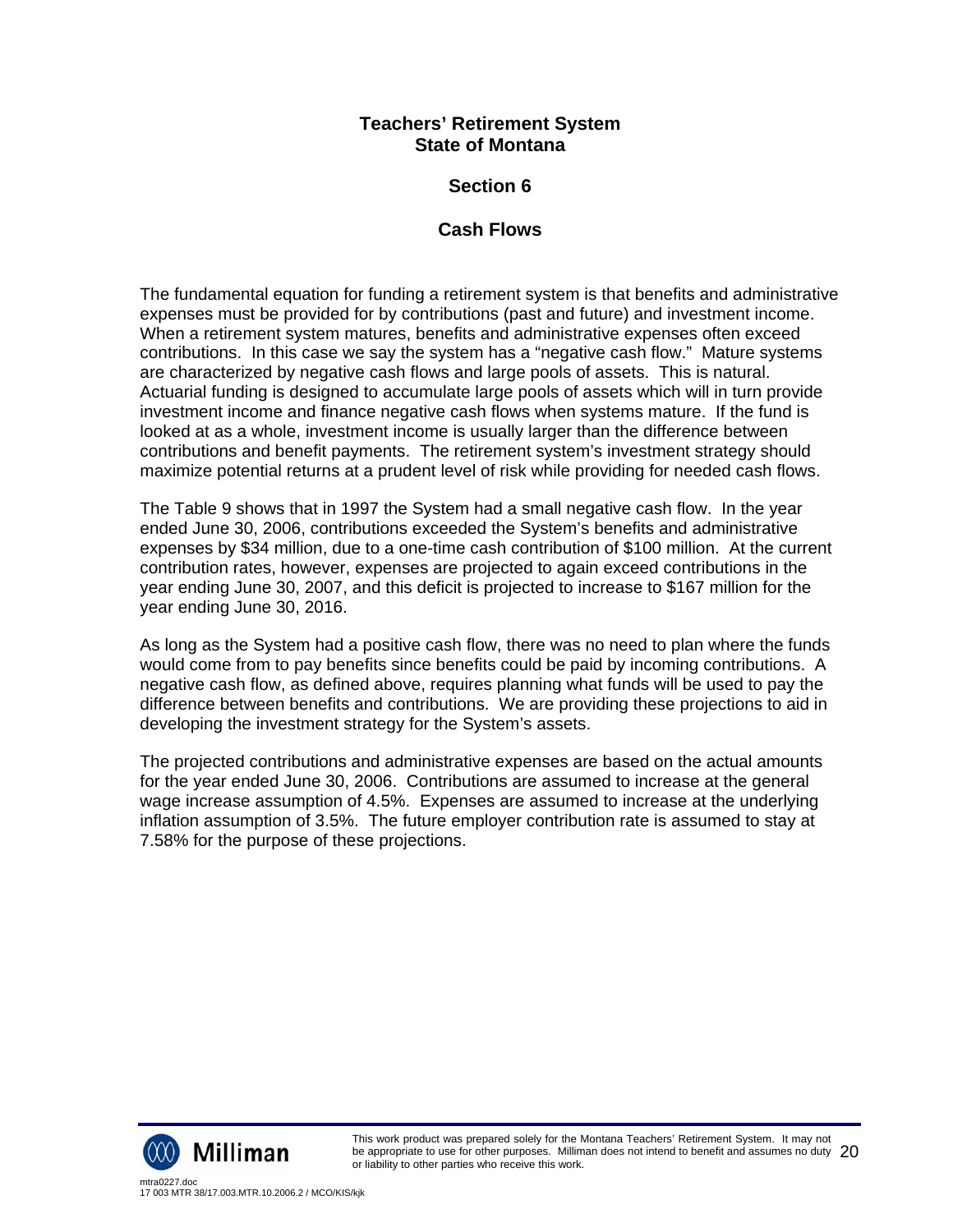





This work product was prepared solely for the Montana Teachers' Retirement System. It may not be appropriate to use for other purposes. Milliman does not intend to benefit and assumes no duty or liability to other parties who receive this work.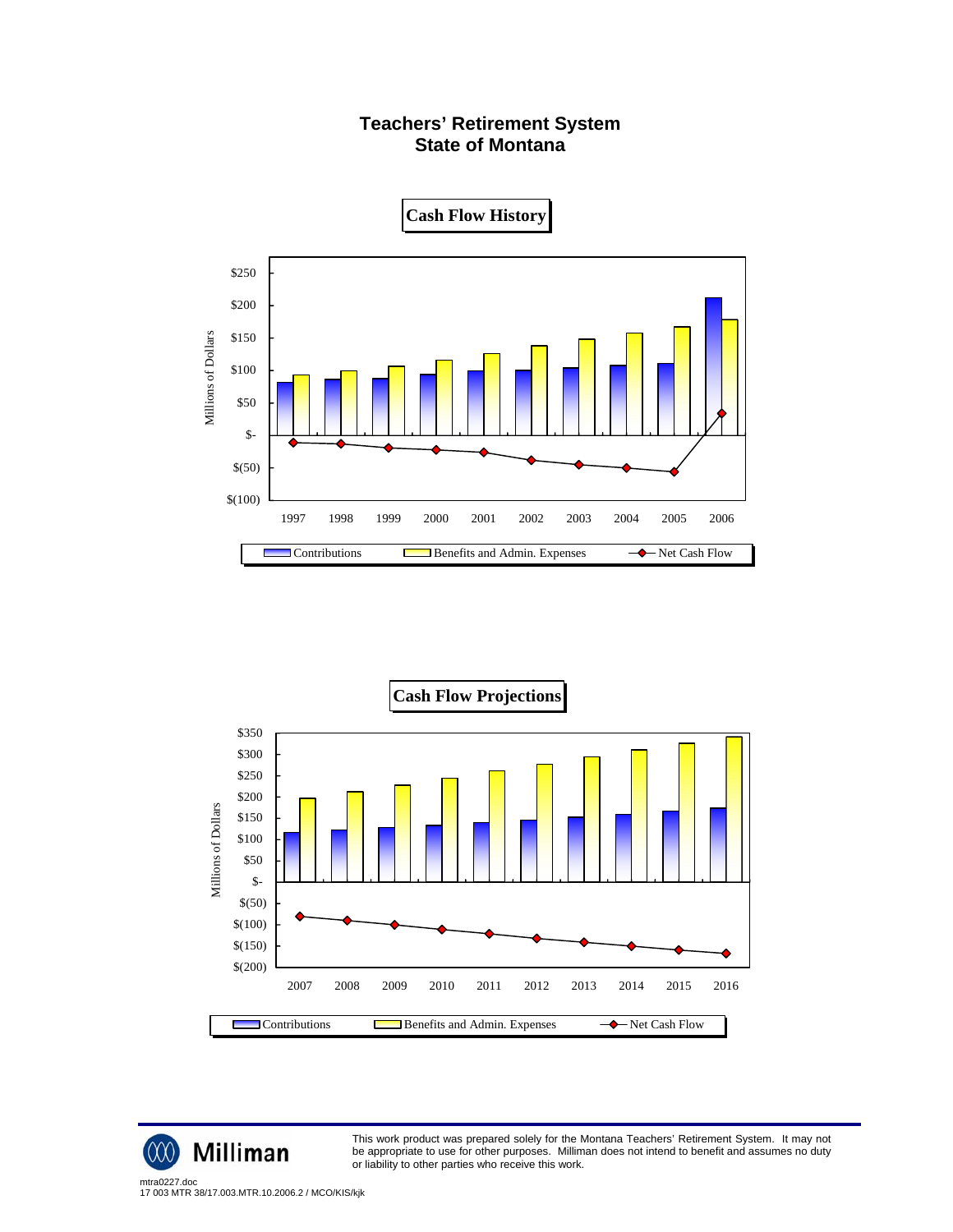#### **Table 9**

## **Cash Flow History and Projections**

|          |               | <b>Historical Cash Flows*</b> |            |  |
|----------|---------------|-------------------------------|------------|--|
| Year     |               | Benefits &                    |            |  |
| Ended    |               | Administrative                | <b>Net</b> |  |
| June 30, | Contributions | <b>Expenses</b>               | Cash Flow  |  |
| 1997     | \$<br>82      | 93<br>\$                      | \$<br>(11) |  |
| 1998     | 87            | 100                           | (13)       |  |
| 1999     | 88            | 107                           | (19)       |  |
| 2000     | 94            | 116                           | (22)       |  |
| 2001     | 100           | 126                           | (26)       |  |
| 2002     | 100           | 138                           | (38)       |  |
| 2003     | 104           | 149                           | (45)       |  |
| 2004     | 108           | 158                           | (50)       |  |
| 2005     | 111           | 167                           | (56)       |  |
| 2006     | **<br>212     | 178                           | 34         |  |

|          | <b>Projected Cash Flows*</b> |                 |    |            |
|----------|------------------------------|-----------------|----|------------|
| Year     |                              | Benefits &      |    |            |
| Ending   |                              | Administrative  |    | <b>Net</b> |
| June 30, | Contributions                | <b>Expenses</b> |    | Cash Flow  |
| 2007     | \$117                        | \$197           | \$ | (80)       |
| 2008     | 123                          | 213             |    | (90)       |
| 2009     | 128                          | 228             |    | (100)      |
| 2010     | 134                          | 245             |    | (111)      |
| 2011     | 140                          | 261             |    | (121)      |
| 2012     | 146                          | 278             |    | (132)      |
| 2013     | 153                          | 294             |    | (141)      |
| 2014     | 160                          | 310             |    | (150)      |
| 2015     | 167                          | 326             |    | (159)      |
| 2016     | 174                          | 341             |    | (167)      |

 *\* Millions of dollars.* 

 *\*\* Reflects \$100 million transfer to TRS.* 

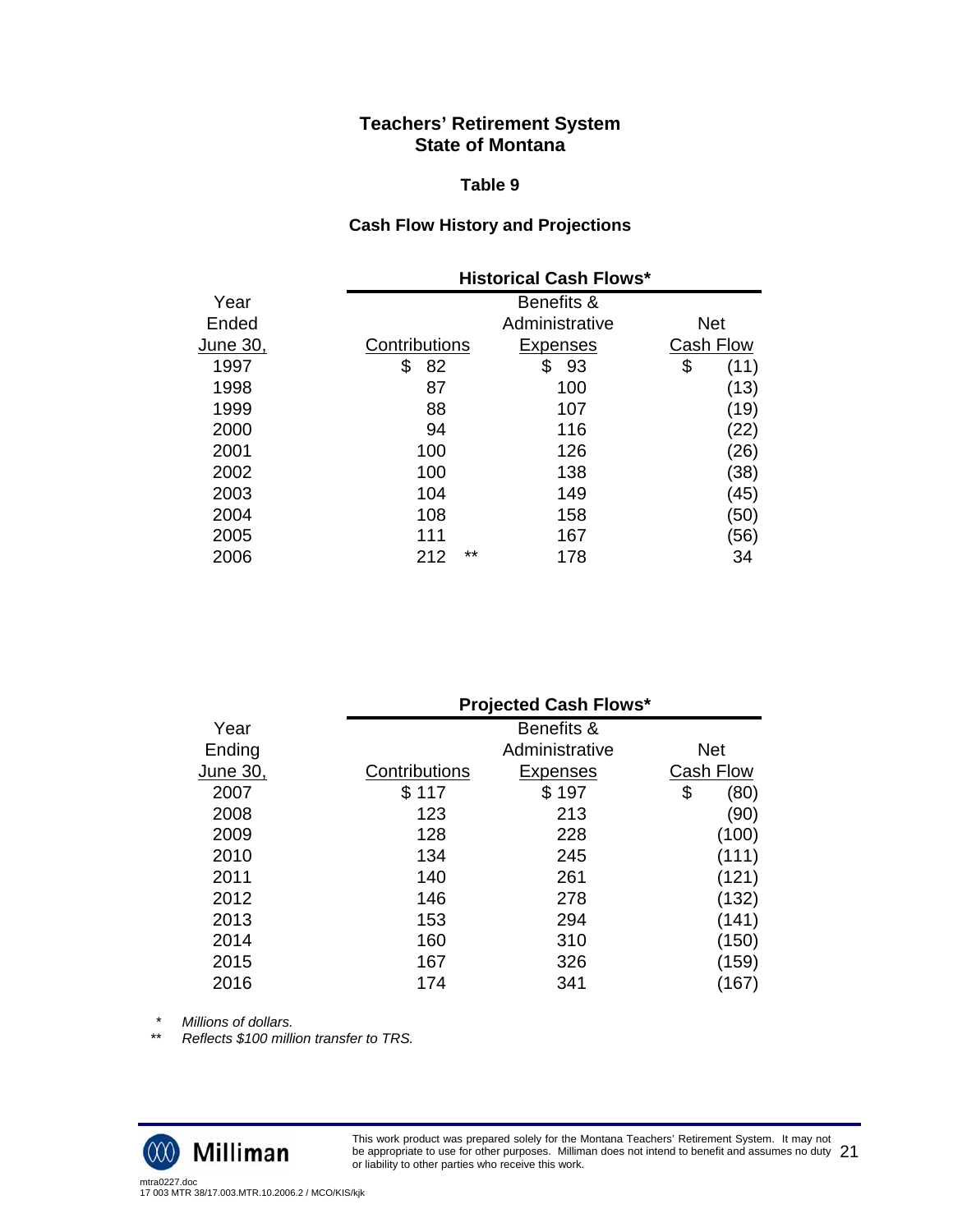# **Appendix A**

# **Actuarial Procedures and Assumptions**

The actuarial assumptions used in this valuation were adopted by the Board for the July 1, 2006 Actuarial Valuation. The Board adopted new mortality assumptions at the May 19, 2006 Retirement Board Meeting. Active demographic assumptions were reviewed in the 2002 Investigation of Experience Study. Economic assumptions were reviewed in the 2004 Investigation of Experience Study.

Tables A-3 through A-6 give rates of decrement for service retirement, disablement, mortality, and other terminations of employment. These rates of decrement are referred to in actuarial literature as the absolute rate of decrement, or  $q_{\mathbf{x}}^{'}$ . Table A-7 shows the assumed probability of retaining membership in the System among members terminating with five or more years of service.

## **Actuarial Cost Method**

The actuarial valuation was prepared using the entry age actuarial cost method. Under this method, the actuarial present value of the projected benefits of each individual included in the valuation is allocated as a level percentage of the individual's projected compensation between entry age and assumed exit. The portion of this actuarial present value allocated to a valuation year is called the normal cost. The normal cost was first calculated for each individual member. The normal cost rate is defined to equal the total of the individual normal costs, divided by the total pay rate.

The portion of this actuarial present value not provided for at a valuation date by the sum of (a) the actuarial value of the assets and (b) the actuarial present value of future normal costs is called the unfunded actuarial accrued liability. The unfunded actuarial accrued liability is amortized as a level percentage of the projected salaries of present and future members of the System.

## **Records and Data**

The data used in the valuation consist of financial information; records of age, sex, service, salary, contribution rates, and account balances of contributing members; and records of age, sex, and amount of benefit for retired members and beneficiaries. All of the data were supplied by the System and are accepted for valuation purposes without audit.

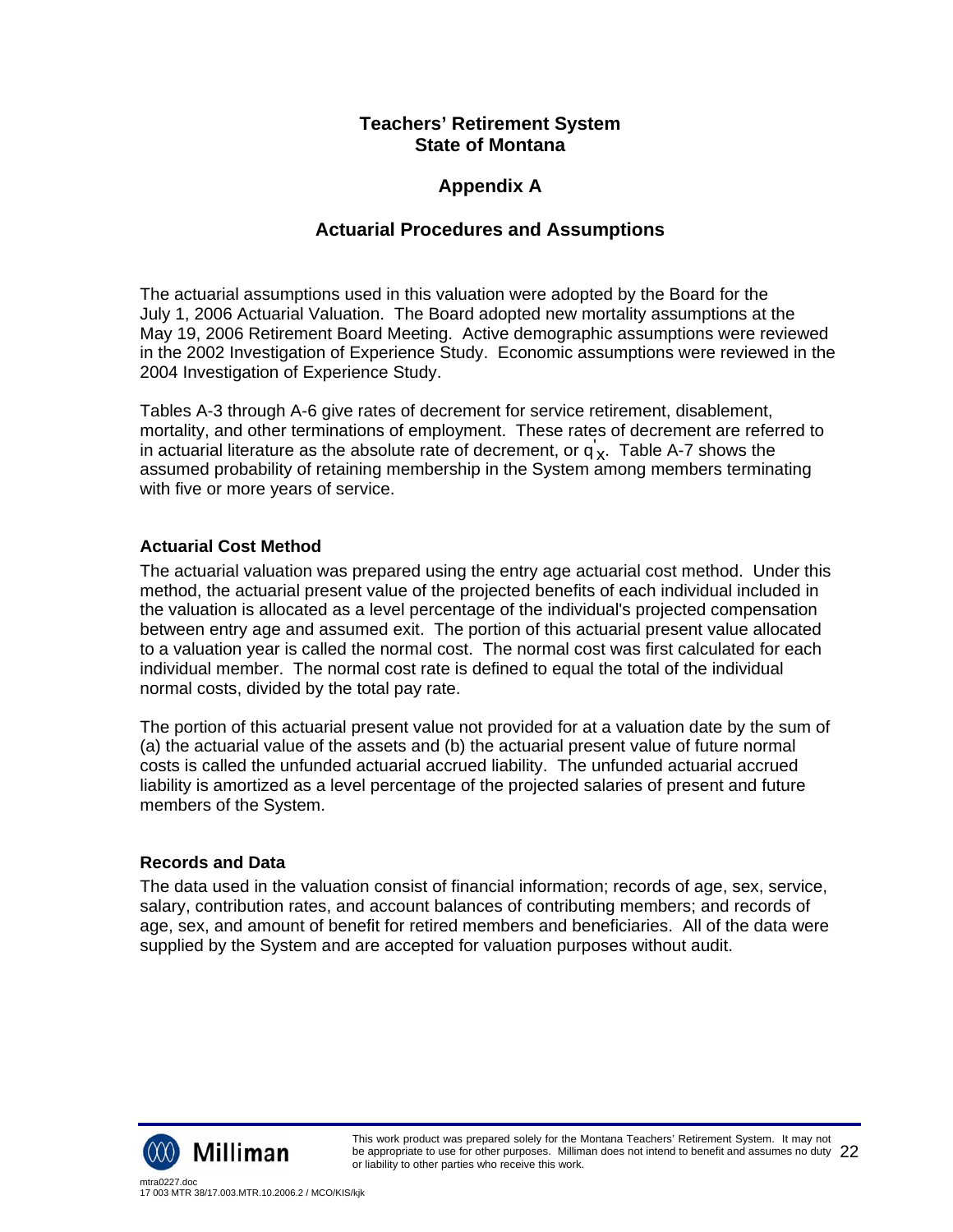### **Replacement of Terminated Members**

The ages at entry and distribution by sex of future members are assumed to average the same as those of the present members they replace. If the number of active members should increase, it is further assumed that the average entry age of the larger group will be the same, from an actuarial standpoint, as that of the present group. Under these assumptions, the normal cost rates for active members will not vary with the termination of present members.

### **Employer Contributions**

At the time of this valuation, the total employer contribution rate for normal costs and amortization of the unfunded actuarial accrued liability was 7.58% of members' salaries. In accordance with MCA 19-20-604, the employer contribution rate will be reduced by 0.11% when the amortization period of the System's unfunded actuarial accrued liability is 10 years or less according to the System's latest actuarial valuation.

### **Administrative and Investment Expenses**

The administrative and investment expenses of the System are assumed to be funded by investment earnings in excess of 7.75% per year. (Adopted effective July 1, 2004)

### **Valuation of Assets - Actuarial Basis**

Market value is used as the actuarial basis for the valuation of assets. Adopted in the July 1, 2006 actuarial valuation.

## **Investment Earnings**

The annual rate of investment earnings of the assets of the System is assumed to be 7.75% per year, compounded annually. (Adopted effective July 1, 2004)

#### **Interest on Member Contributions**

Interest on member contributions is assumed to accrue at a rate of 5% per annum, compounded annually. This assumption was set as of July 1, 2004.

## **Postretirement Benefit Increases**

On January 1 of each year, the retirement allowance payable must be increased by 1.5% if the retiree's most recent retirement effective date is at least 36 months prior to January 1 of the year in which the adjustment is to be made.

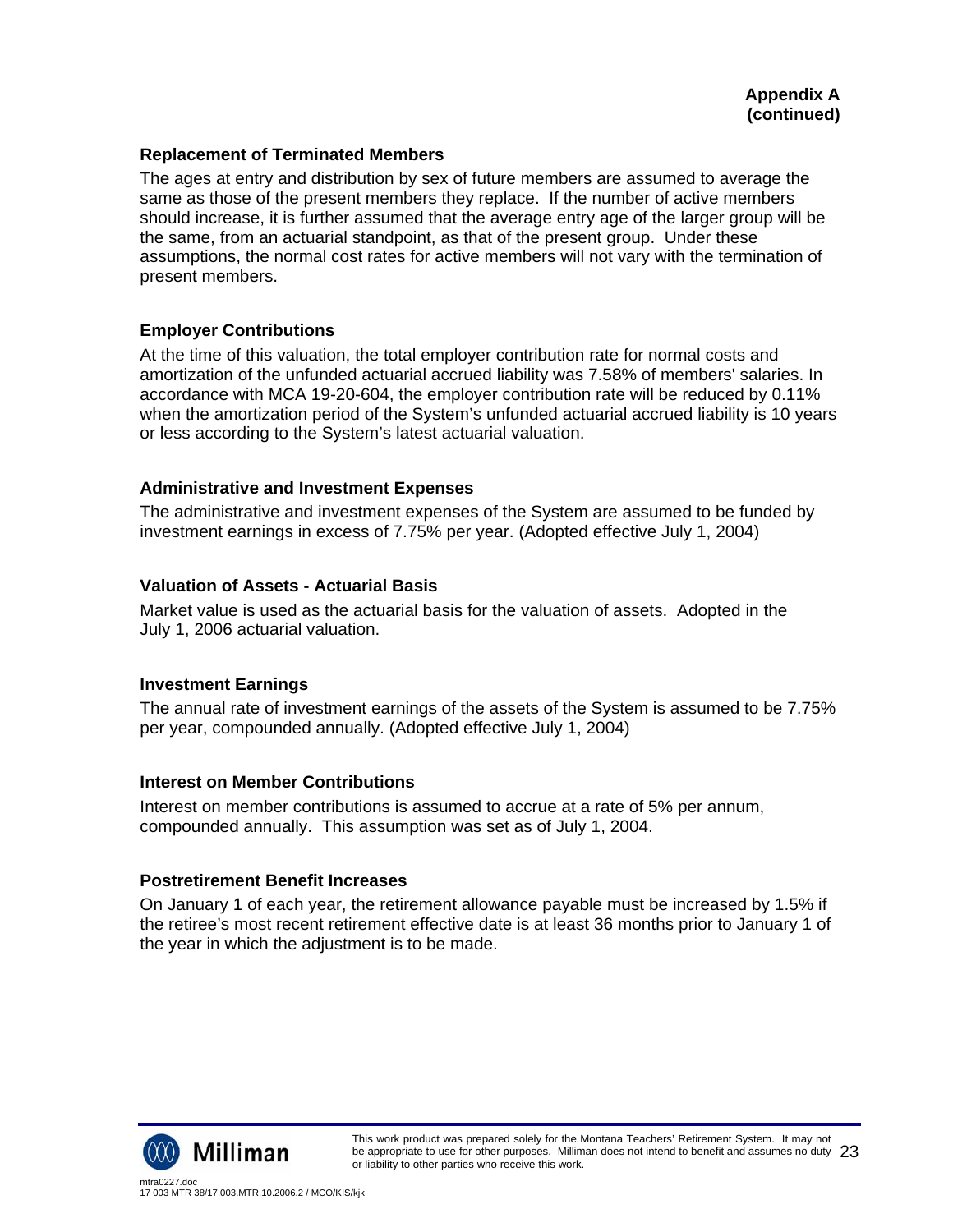## **Future Salaries**

The rates of annual salary increase assumed for the purpose of the valuation are illustrated in Table A-2. In addition to increases in salary due to merit and longevity, this scale includes an assumed 4.5% annual rate of increase in the general wage level of the membership. The merit and longevity increases for the MUS members did not show a pattern of increasing or decreasing with service at the time of our most recent study. Therefore, the MUS members have a flat 1% merit and longevity assumption. The general wage increase assumption was adopted July 1, 2004 and the merit and longevity scales were adopted July 1, 2002.

Montana University System (MUS) members are assumed to have a 0.63% higher average final compensation to account for the larger than average annual compensation increases observed in the years immediately preceding retirement.

## **Service Retirement**

Table A-3 shows the annual assumed rates of retirement among members eligible for service retirement. Separate rates are used when a member is eligible for reduced benefits, for the first year a member is eligible for full benefits, and for the years following the first year a member is eligible for full benefits. The rates for General Members were adopted July 1, 2002. The rates for University Members were adopted July 1, 2002.

## **Disablement**

The rates of disablement used in this valuation are illustrated in Table A-4. The rates for General Members were adopted July 1, 2002. The rates for University Members were adopted July 1, 1996.

## **Mortality**

The mortality rates used in this valuation are illustrated in Table A-5. A written description of each table used is included in Table A-1. These rates were adopted July 1, 2006.

## **Other Terminations of Employment**

The rates of assumed future withdrawal from active service for reasons other than death, disability or retirement are shown for representative ages in Table A-6. These rates were adopted July 1, 2002.

## **Benefits for Terminating Members**

Members terminating with less than five years of service are assumed to request an immediate withdrawal of their contributions with interest. Table A-7 shows the assumed probability of retaining membership in the System among members terminating with five or more years of service. These rates were adopted July 1, 2002.

We estimated the present value of future benefits for terminated vested members based on the greater of the present value of their deferred benefit or their available contribution account.

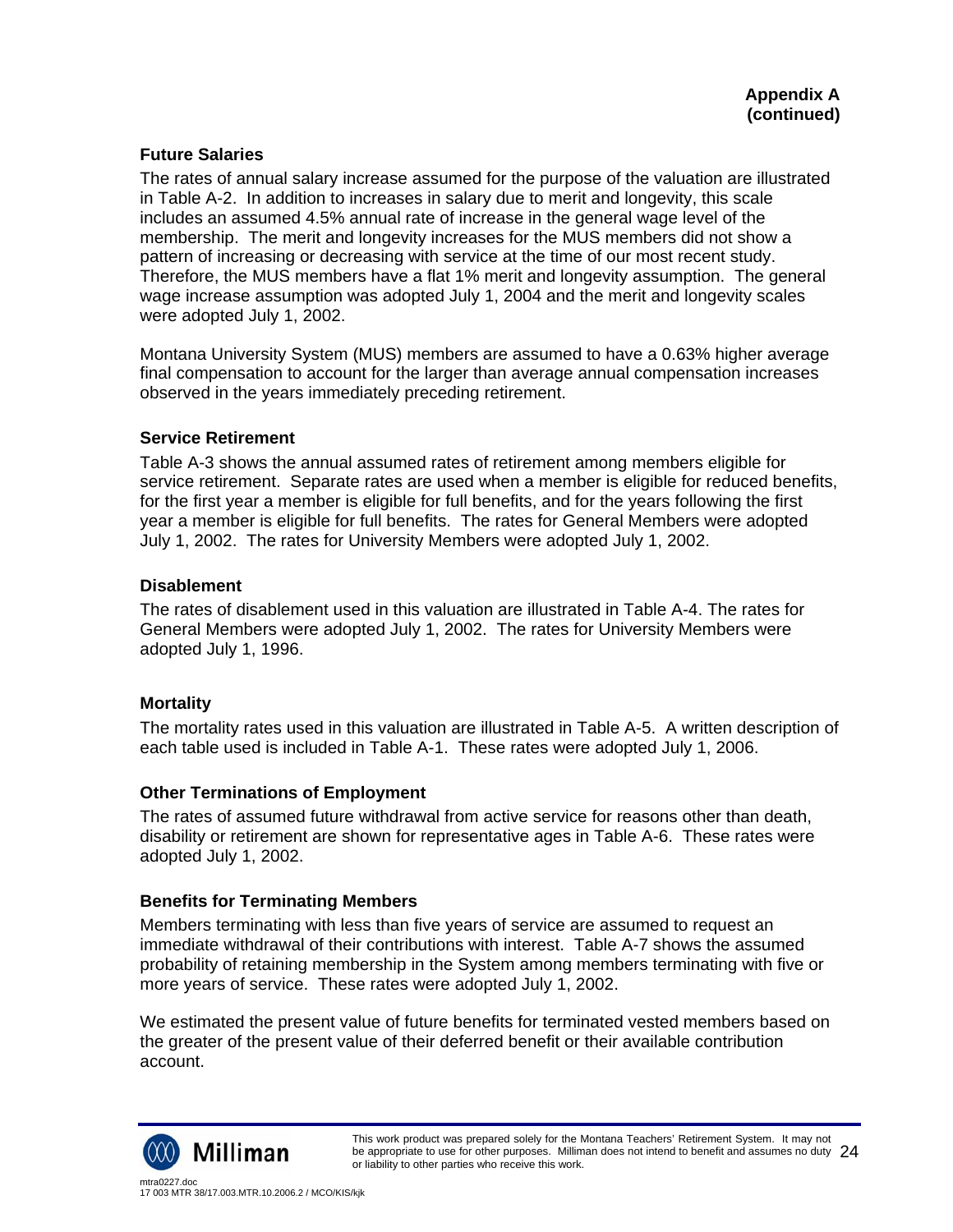## **Part-Time Employees**

The valuation data for active members identify part-time members, but give no indication as to the number of hours worked. As done in the past, we imputed a "part-time percentage" by comparing the pay received with their annual equivalent full-time salary. Their accumulated service was divided by this percentage to reflect their full benefit. Part-time members earning less than \$1,000 during the last year were valued at their current member contribution balance.

## **Optional Retirement Program**

The total contribution received for the fiscal year ending June 30, 2006 was \$5,512,447. Based on a contribution rate of 4.04%, we assumed the total ORP payroll for the fiscal year to be \$136,446,708 (\$5,512,447 divided by 4.04%).

## **Buybacks, Purchase of Service, and Military Service**

The active liabilities and normal cost were increased to 100.5% of their original value to fund this additional service based on a study of the System's experience for the five calendar years 1995 through 1999. Effective July 1, 2000.

## **Probability of Marriage**

If death occurs in active status, all members are assumed to have an eligible surviving spouse and two children. The spouse is assumed to be the same age as the member.

## **Blank or Missing Data**

There were 77 cases where the Date of Birth for an active participant was missing in the 2006 data. In these cases, the participant was assumed to have been hired at age 25.

There was 1 active member record in the 2006 data with a blank sex field. Sex was assigned randomly based on the male/female percentage of the entire active population.

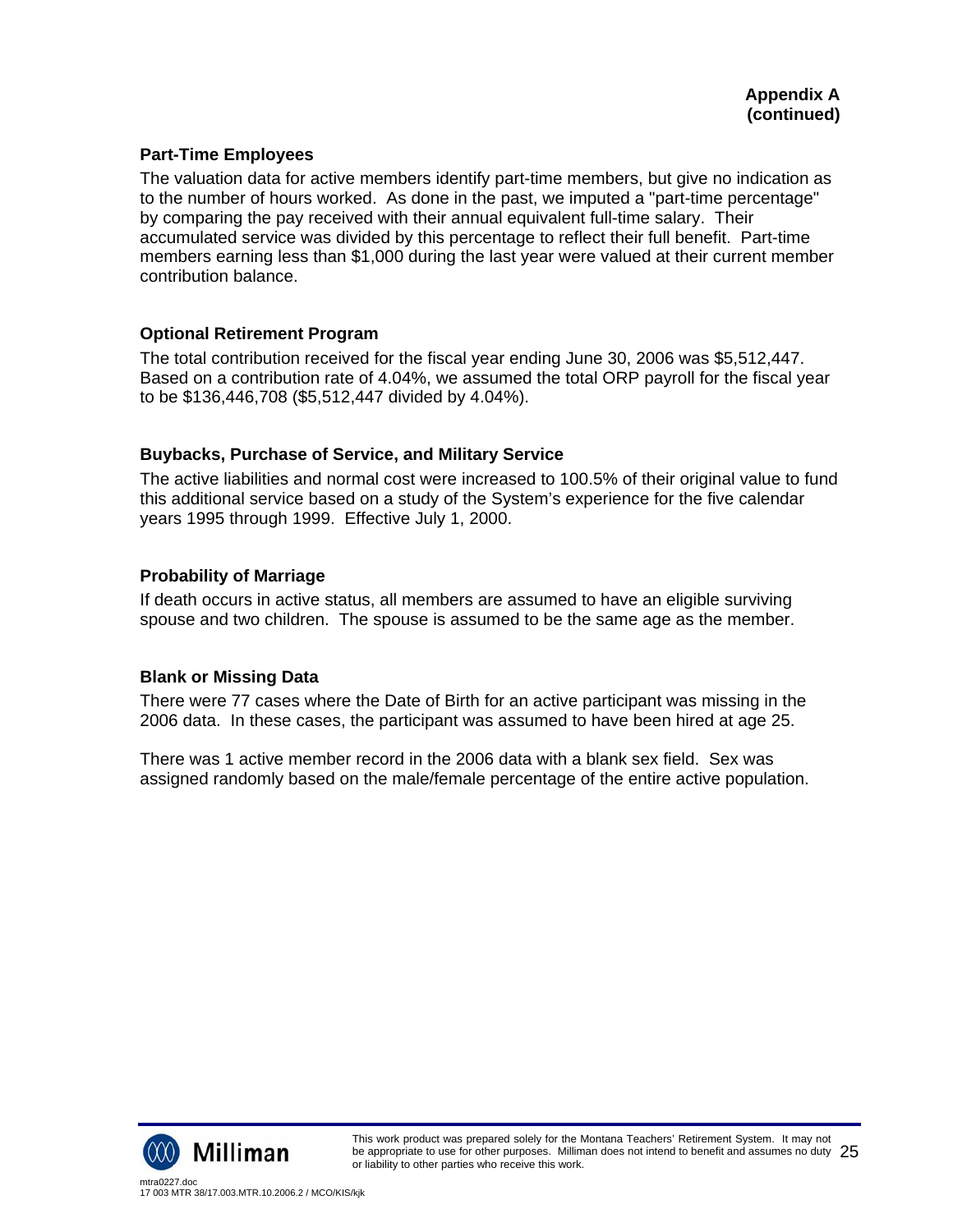## **Table A-1**

## **Summary of Valuation Assumptions**

**(July 1, 2006)** 

| I. | Economic assumptions |
|----|----------------------|
|----|----------------------|

|     | А. | General wage increases* (Adopted July 1, 2004)                                                                                                                          | 4.50%     |
|-----|----|-------------------------------------------------------------------------------------------------------------------------------------------------------------------------|-----------|
|     | В. | Investment return (Adopted July 1, 2004)                                                                                                                                | 7.75%     |
|     | C. | Price Inflation Assumption (Adopted July 1, 2004)                                                                                                                       | 3.50%     |
|     | D. | Growth in membership                                                                                                                                                    | 0.00%     |
|     | Ε. | Postretirement benefit increases<br>(Starting three years after retirement)                                                                                             | 1.50%     |
|     | F. | Interest on member accounts (Adopted July 1, 2004)                                                                                                                      | 5.00%     |
| ΙΙ. |    | Demographic assumptions                                                                                                                                                 |           |
|     | А. | Individual salary increase due to promotion and longevity<br>(General Member assumptions adopted July 1, 2002)<br>(University Member assumptions adopted July 1, 2000)  | Table A-2 |
|     | В. | Retirement<br>(adopted July 1, 2002)                                                                                                                                    | Table A-3 |
|     | С. | Disablement (adopted July 1, 2002)<br>(General Member assumptions adopted July 1, 2002)<br>(University Member assumptions adopted July 1, 1996)                         | Table A-4 |
|     | D. | Mortality among contributing members, service retired<br>members, and beneficiaries                                                                                     | Table A-5 |
|     |    | For Males: RP 2000 Combined Mortality Table for Males, set<br>back 3 years, with mortality improvements projected by Scale<br>AA to 2008 (adopted July 1, 2006).        |           |
|     |    | For Females: RP 2000 Combined Mortality Table for Females,<br>set back 2 years, with mortality improvements projected by<br>Scale AA to 2008 (adopted July 1, 2006).    |           |
|     | Ε. | Mortality among disabled members                                                                                                                                        | Table A-5 |
|     |    | For Males: RP 2000 Disabled Mortality Table for Males, set<br>back 3 years, with mortality improvements projected by Scale<br>AA to 2008 (adopted July 1, 2006).        |           |
|     |    | For Females: RP 2000 Disabled Mortality Table for Females,<br>set forward 3 years, with mortality improvements projected by<br>Scale AA to 2008 (adopted July 1, 2006). |           |
|     | F. | Other terminations of employment (adopted July 1, 2002)                                                                                                                 | Table A-6 |
|     | G. | Probability of retaining membership in the System upon vested<br>termination (adopted July 1, 2002)                                                                     | Table A-7 |

*\* Montana University System (MUS) members are assumed to have a 0.63% higher average final compensation to account for the larger than average annual compensation increases observed in the years immediately preceding retirement.* 



This work product was prepared solely for the Montana Teachers' Retirement System. It may not be appropriate to use for other purposes. Milliman does not intend to benefit and assumes no duty be appropriate to use for other purposes. Milliman does not intend to benefit and assumes no duty  $\,26\,$ <br>or liability to other parties who receive this work.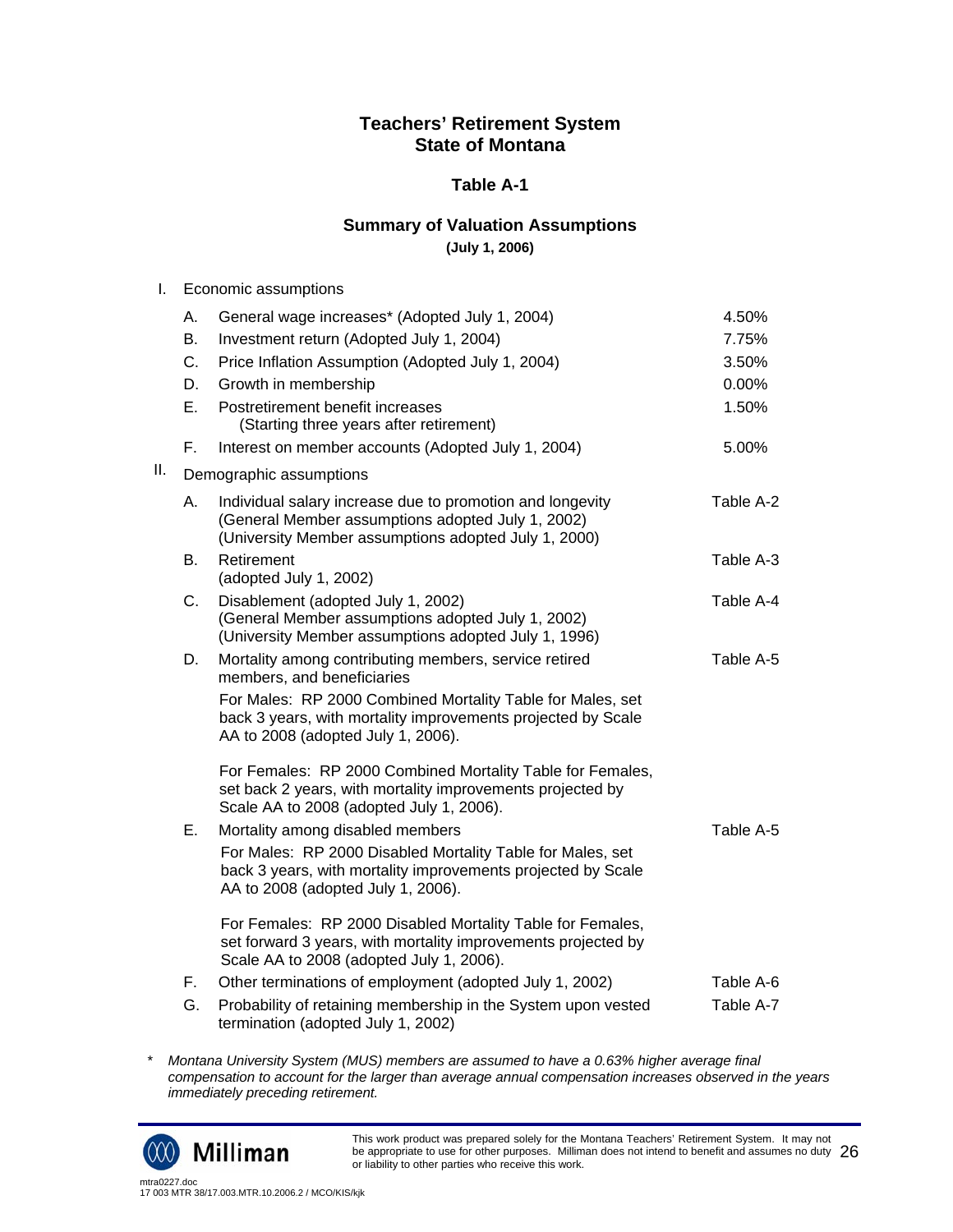### **Table A-2**

## **Future Salaries**

|                                    |                                    | General                       |                                 |                                    | University                    |                                 |
|------------------------------------|------------------------------------|-------------------------------|---------------------------------|------------------------------------|-------------------------------|---------------------------------|
|                                    | Members                            |                               | Members                         |                                    |                               |                                 |
| Years of<br>Service                | Individual<br>Merit &<br>Longevity | General<br>Wage<br>Increase   | <b>Total Salary</b><br>Increase | Individual<br>Merit &<br>Longevity | General<br>Wage<br>Increase   | <b>Total Salary</b><br>Increase |
| 1<br>$\overline{c}$<br>3<br>4<br>5 | 4.51%<br>4.09<br>3.46<br>2.94      | 4.50%<br>4.50<br>4.50<br>4.50 | 9.01%<br>8.59<br>7.96<br>7.44   | 1.00%<br>1.00<br>1.00<br>1.00      | 4.50%<br>4.50<br>4.50<br>4.50 | 5.50%<br>5.50<br>5.50<br>5.50   |
| 6                                  | 2.52                               | 4.50                          | 7.02                            | 1.00                               | 4.50                          | 5.50                            |
| $\overline{7}$                     | 2.21                               | 4.50                          | 6.71                            | 1.00                               | 4.50                          | 5.50                            |
| 8<br>9<br>10                       | 1.89<br>1.68<br>1.47<br>1.31       | 4.50<br>4.50<br>4.50<br>4.50  | 6.39<br>6.18<br>5.97<br>5.81    | 1.00<br>1.00<br>1.00<br>1.00       | 4.50<br>4.50<br>4.50<br>4.50  | 5.50<br>5.50<br>5.50<br>5.50    |
| 11                                 | 1.16                               | 4.50                          | 5.66                            | 1.00                               | 4.50                          | 5.50                            |
| 12                                 | 1.00                               | 4.50                          | 5.50                            | 1.00                               | 4.50                          | 5.50                            |
| 13                                 | 0.84                               | 4.50                          | 5.34                            | 1.00                               | 4.50                          | 5.50                            |
| 14                                 | 0.68                               | 4.50                          | 5.18                            | 1.00                               | 4.50                          | 5.50                            |
| 15                                 | 0.58                               | 4.50                          | 5.08                            | 1.00                               | 4.50                          | 5.50                            |
| 16                                 | 0.47                               | 4.50                          | 4.97                            | 1.00                               | 4.50                          | 5.50                            |
| 17                                 | 0.37                               | 4.50                          | 4.87                            | 1.00                               | 4.50                          | 5.50                            |
| 18                                 | 0.26                               | 4.50                          | 4.76                            | 1.00                               | 4.50                          | 5.50                            |
| 19                                 | 0.21                               | 4.50                          | 4.71                            | 1.00                               | 4.50                          | 5.50                            |
| 20                                 | 0.16                               | 4.50                          | 4.66                            | 1.00                               | 4.50                          | 5.50                            |
| 21                                 | 0.11                               | 4.50                          | 4.61                            | 1.00                               | 4.50                          | 5.50                            |
| 22 & Up                            | 0.00                               | 4.50                          | 4.50                            | 1.00                               | 4.50                          | 5.50                            |



This work product was prepared solely for the Montana Teachers' Retirement System. It may not be appropriate to use for other purposes. Milliman does not intend to benefit and assumes no duty be appropriate to use for other purposes. Milliman does not intend to benefit and assumes no duty  $\ 27$ <br>or liability to other parties who receive this work.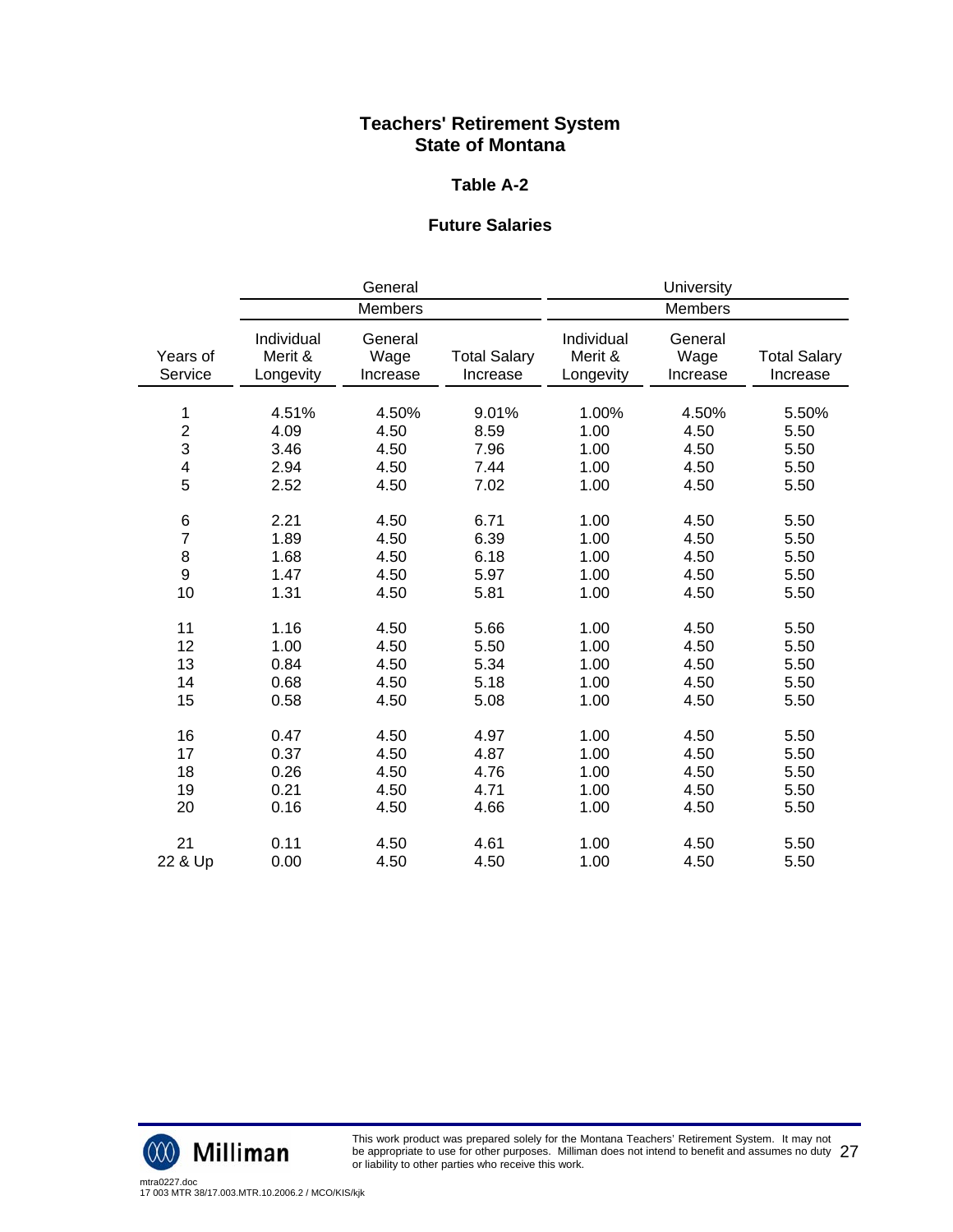### **Table A-3**

## **Retirement Annual Rates**

|                            | <b>General Members</b>                     |                                                           |                                      | <b>University Members</b>                     |                                                           |                                      |
|----------------------------|--------------------------------------------|-----------------------------------------------------------|--------------------------------------|-----------------------------------------------|-----------------------------------------------------------|--------------------------------------|
| Age                        | Eligible for<br>Reduced<br><b>Benefits</b> | <b>First Year</b><br>Eligible for<br><b>Full Benefits</b> | Thereafter                           | Eligible<br>for<br>Reduced<br><b>Benefits</b> | <b>First Year</b><br>Eligible for<br><b>Full Benefits</b> | Thereafter                           |
| 45<br>46<br>47<br>48<br>49 | $\star$                                    | 18.0%<br>18.0<br>12.5<br>12.5<br>12.5                     | 9.5%<br>9.5<br>9.5<br>9.5<br>9.5     | $\star$                                       | 5.0%<br>5.0<br>5.0<br>5.0<br>5.0                          | 4.9%<br>4.9<br>4.9<br>4.9<br>4.9     |
| 50<br>51<br>52<br>53<br>54 | 4.0%<br>4.0<br>4.5<br>4.5<br>5.0           | 12.5<br>16.0<br>16.0<br>16.0<br>16.0                      | 9.5<br>9.5<br>9.5<br>9.5<br>9.5      | 1.9%<br>2.2<br>2.5<br>2.8<br>3.1              | 8.0<br>8.0<br>8.0<br>8.0<br>12.0                          | 4.9<br>4.9<br>6.0<br>6.0<br>6.0      |
| 55<br>56<br>57<br>58<br>59 | 5.5<br>6.0<br>6.5<br>6.5<br>7.0            | 22.0<br>22.0<br>22.0<br>22.0<br>22.0                      | 14.0<br>14.0<br>14.0<br>15.0<br>18.0 | 3.4<br>3.7<br>4.0<br>4.3<br>4.7               | 15.0<br>15.0<br>15.0<br>15.0<br>15.0                      | 6.0<br>6.0<br>7.0<br>7.0<br>9.0      |
| 60<br>61<br>62<br>63<br>64 | $\star$                                    | 22.0<br>22.0<br>27.0<br>22.0<br>25.0                      | 22.0<br>22.0<br>27.0<br>22.0<br>25.0 | $\star$                                       | 19.0<br>19.0<br>24.0<br>14.0<br>20.0                      | 10.0<br>14.0<br>24.0<br>14.0<br>20.0 |
| 65<br>66<br>67<br>68<br>69 |                                            | 35.0<br>30.0<br>24.0<br>22.0<br>22.0                      | 35.0<br>30.0<br>24.0<br>22.0<br>22.0 |                                               | 33.0<br>23.0<br>23.0<br>23.0<br>23.0                      | 33.0<br>23.0<br>23.0<br>23.0<br>23.0 |
| 70                         |                                            | $***$                                                     | $***$                                |                                               | $***$                                                     | $***$                                |

 *\* All benefits are unreduced after attaining age 60. Reduced benefits are not available before age 50.* 

*\*\* Immediate retirement is assumed at age 70 or over.* 

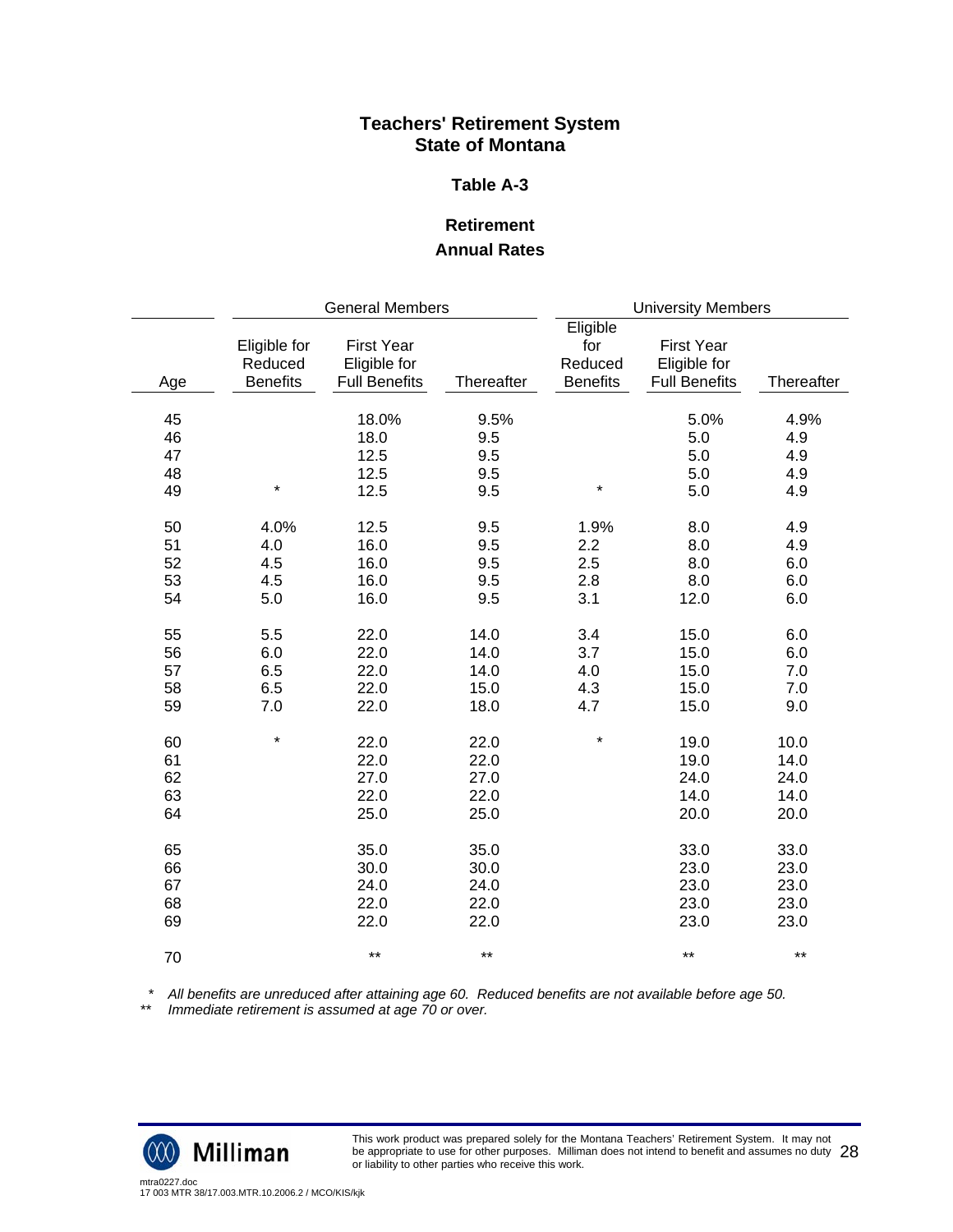### **Table A-4**

# **Disablement Annual Rates**

| Age | <b>General Members</b> | <b>University Members</b> |
|-----|------------------------|---------------------------|
|     |                        |                           |
| 25  | .010%                  | .003%                     |
| 30  | .010                   | .006                      |
| 35  | .020                   | .012                      |
| 40  | .040                   | .021                      |
|     |                        |                           |
| 45  | .080                   | .036                      |
| 50  | .130                   | .055                      |
| 55  | .180                   | .083                      |
| 60  | .260                   | .126                      |



This work product was prepared solely for the Montana Teachers' Retirement System. It may not be appropriate to use for other purposes. Milliman does not intend to benefit and assumes no duty be appropriate to use for other purposes. Milliman does not intend to benefit and assumes no duty  $\ 29$ <br>or liability to other parties who receive this work.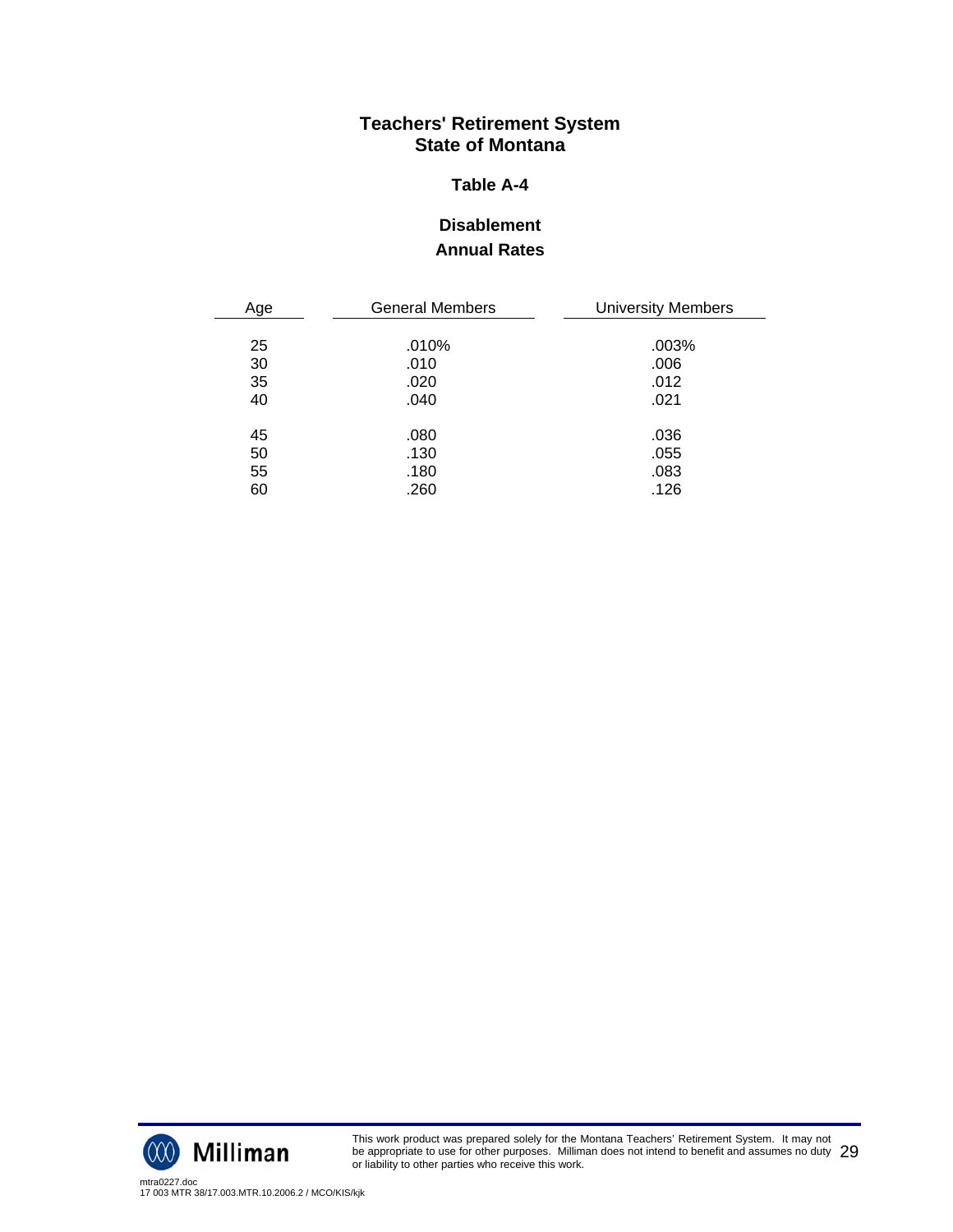### **Table A-5**

# **Mortality Annual Rates**

#### Contributing Members, Service Retired Members and Beneficiaries

|     | INGUIGU MIGHIDEIS ANU DENGICIANES |       |                  |       |  |
|-----|-----------------------------------|-------|------------------|-------|--|
|     |                                   |       | Disabled Members |       |  |
| Age | Men                               | Women | Men              | Women |  |
| 25  | .03%                              | .02%  | 1.97%            | .68%  |  |
| 30  | .04                               | .02   | 2.17             | .69   |  |
| 35  | .05                               | .04   | 2.17             | .67   |  |
| 40  | .09                               | .05   | 2.17             | .66   |  |
| 45  | .11                               | .08   | 2.08             | .85   |  |
| 50  | .15                               | .12   | 2.23             | 1.31  |  |
| 55  | .23                               | .20   | 2.69             | 1.89  |  |
| 60  | .41                               | .38   | 3.32             | 2.43  |  |
| 65  | .78                               | .73   | 3.99             | 3.19  |  |
| 70  | 1.45                              | 1.29  | 4.90             | 4.33  |  |
| 75  | 2.42                              | 2.17  | 6.15             | 6.01  |  |
| 80  | 4.22                              | 3.55  | 8.30             | 8.30  |  |
| 85  | 7.55                              | 5.91  | 11.43            | 11.86 |  |
|     |                                   |       |                  |       |  |

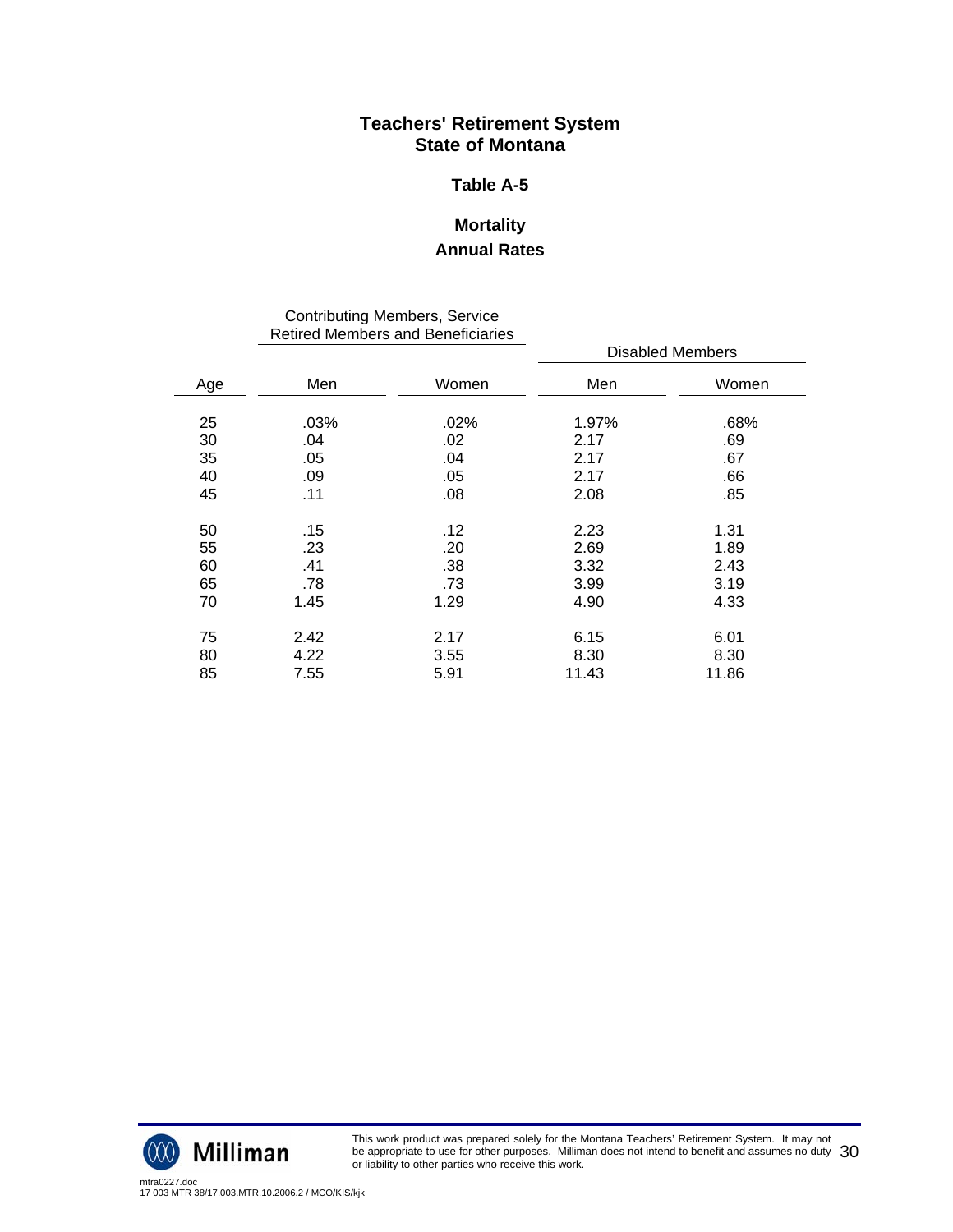#### **Table A-6**

## **Other Terminations of Employment Among Members Not Eligible to Retire Annual Rates**

| Years of                | General | University     |
|-------------------------|---------|----------------|
| Service                 | Members | <b>Members</b> |
| 1                       | 30.0%   | 33.0%          |
| $\overline{\mathbf{c}}$ | 16.0    | 17.0           |
| 3                       | 11.0    | 13.0           |
| 4                       | 9.0     | 11.0           |
| 5                       | 8.0     | 9.0            |
| 6                       | 7.7     | 8.3            |
| $\overline{7}$          | 7.3     | 7.7            |
| 8                       | 7.0     | 7.0            |
| 9                       | 6.6     | 6.6            |
| 10                      | 6.2     | 6.2            |
| 11                      | 5.8     | 5.8            |
| 12                      | 5.4     | 5.4            |
| 13                      | 5.0     | 5.0            |
| 14                      | 4.6     | 4.6            |
| 15                      | 4.2     | 4.2            |
| 16                      | 3.8     | 3.8            |
| 17                      | 3.4     | 3.4            |
| 18 and up               | 3.0     | 3.0            |



This work product was prepared solely for the Montana Teachers' Retirement System. It may not be appropriate to use for other purposes. Milliman does not intend to benefit and assumes no duty be appropriate to use for other purposes. Milliman does not intend to benefit and assumes no duty  $\,31$ <br>or liability to other parties who receive this work.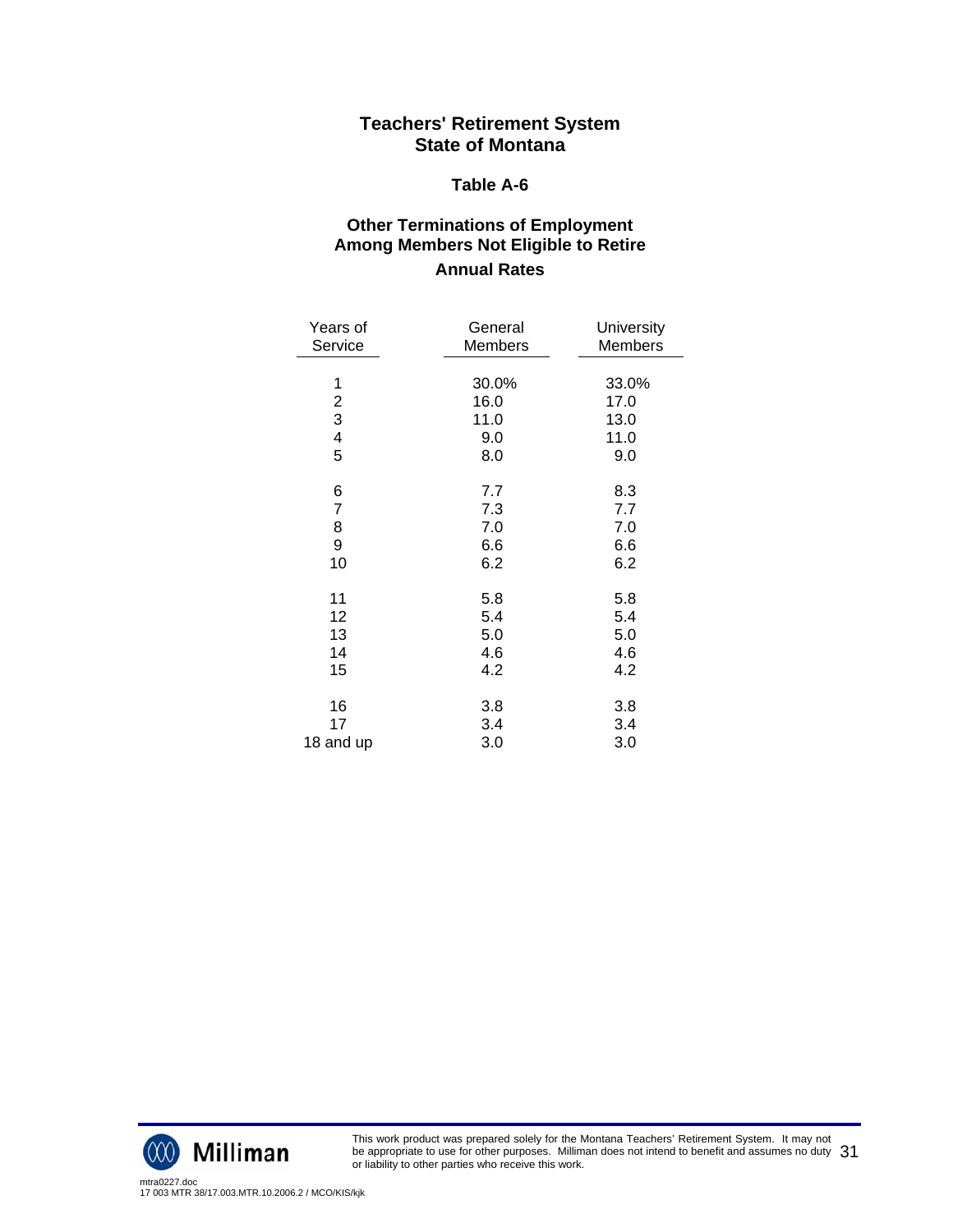### **Table A-7**

## **Probability of Retaining Membership in the System Upon Vested Termination**

| Age | Probability of<br><b>Retaining Membership</b> |
|-----|-----------------------------------------------|
|     |                                               |
| 25  | 54%                                           |
| 30  | 54                                            |
| 35  | 58                                            |
| 40  | 58                                            |
| 45  | 60                                            |
|     |                                               |
| 50  | 70                                            |
| 55  | 75                                            |



This work product was prepared solely for the Montana Teachers' Retirement System. It may not be appropriate to use for other purposes. Milliman does not intend to benefit and assumes no duty be appropriate to use for other purposes. Milliman does not intend to benefit and assumes no duty  $\,32$ <br>or liability to other parties who receive this work.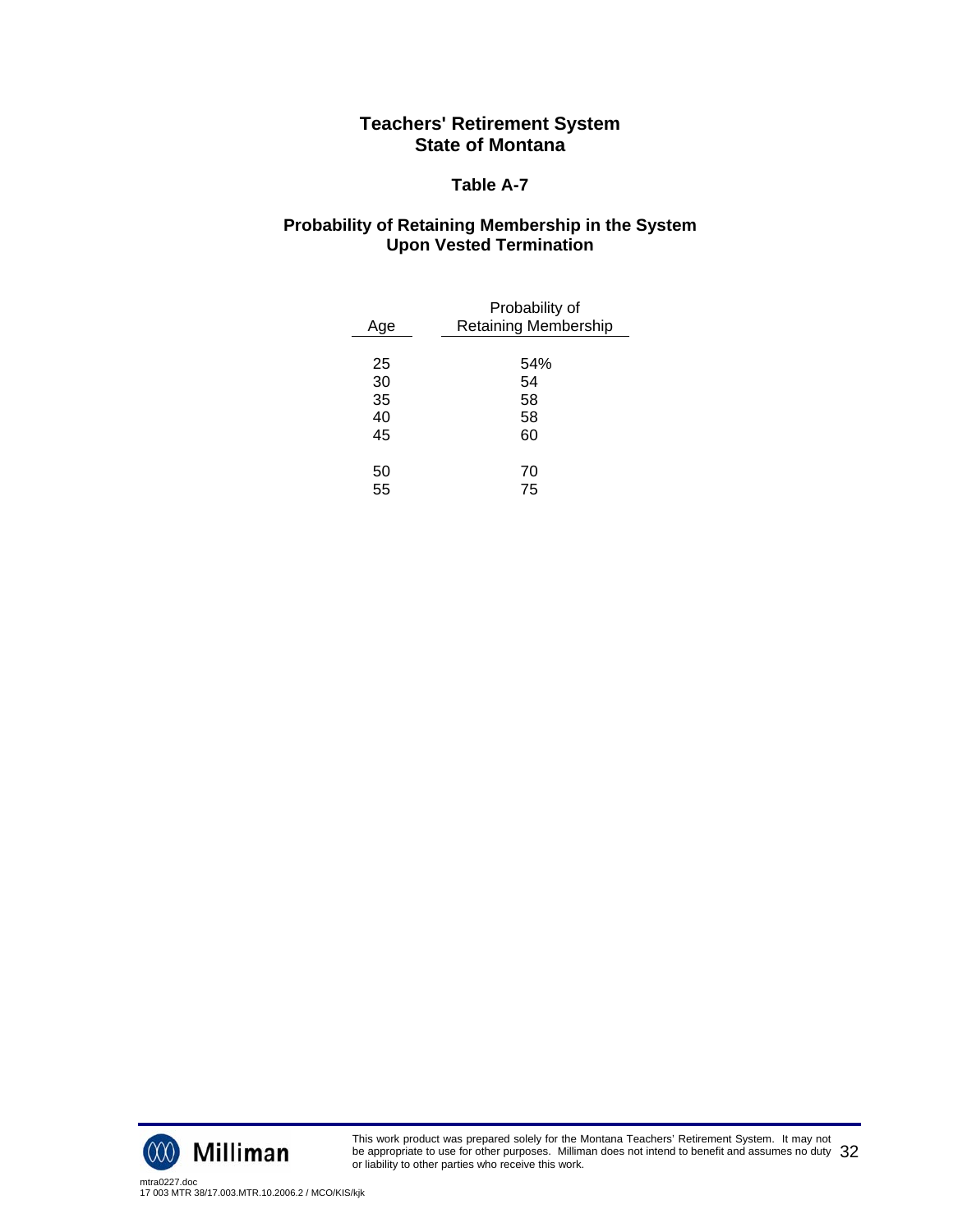# **Appendix B**

# **Summary of Benefit Provisions**

| <b>Effective Date</b>             | September 1, 1937.                                                                                                                                                                                                                   |
|-----------------------------------|--------------------------------------------------------------------------------------------------------------------------------------------------------------------------------------------------------------------------------------|
| <b>Vesting Period</b>             | 5 years. No benefits are payable unless the member has<br>a vested right, except the return of employee contributions<br>with interest.                                                                                              |
| <b>Final Compensation</b>         | Average of highest 3 consecutive years of earned<br>compensation.                                                                                                                                                                    |
| Normal Form of Benefits           | Life only annuity. All benefits cease upon death; however,<br>in no event will the member receive less than the amount<br>of employee contributions with interest.                                                                   |
| <b>Normal Retirement Benefits</b> |                                                                                                                                                                                                                                      |
| Eligibility:                      | 25 years of service or age 60 and 5 years of service.                                                                                                                                                                                |
| Benefit:                          | The retirement benefit is equal to 1/60 of final<br>compensation for each year of service.                                                                                                                                           |
| <b>Early Retirement Benefits</b>  |                                                                                                                                                                                                                                      |
| Eligibility:                      | 5 years of service and age 50.                                                                                                                                                                                                       |
| Benefit:                          | The retirement benefit is calculated in the same manner as<br>described for normal retirement, but the benefit is reduced<br>1/2 of 1% for each of the first 60 months early and 3/10 of<br>1% for each of the next 60 months early. |

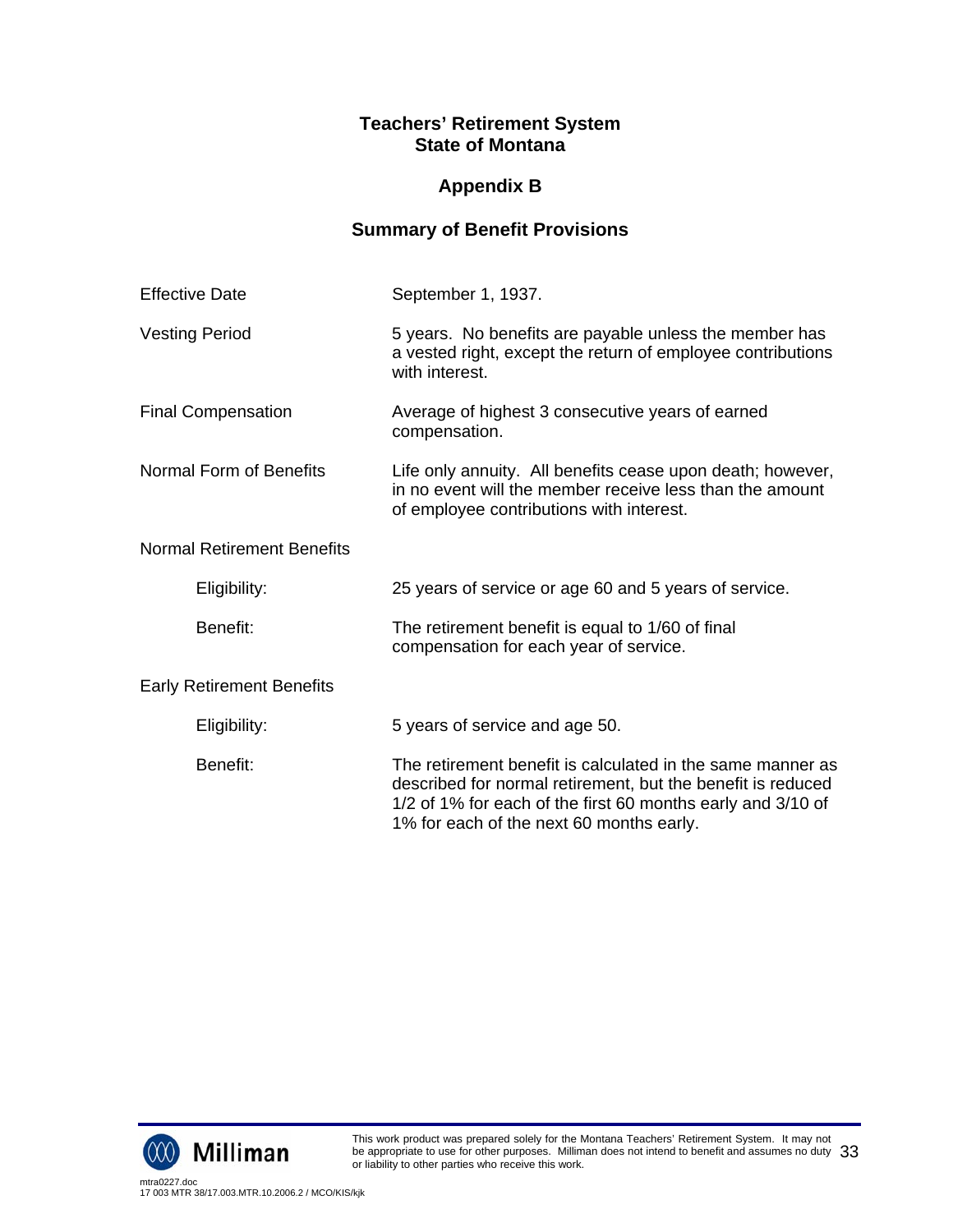| Death Benefit                       |                                                                                                                                                                                                                                                                                                                                                                                                         |
|-------------------------------------|---------------------------------------------------------------------------------------------------------------------------------------------------------------------------------------------------------------------------------------------------------------------------------------------------------------------------------------------------------------------------------------------------------|
| Eligibility:                        | 5 years of service.                                                                                                                                                                                                                                                                                                                                                                                     |
| Benefit:                            | The death benefit is equal to 1/60 of final compensation for<br>each year of service accrued at date of death, with an<br>actuarial adjustment based on the relation of the member's<br>age at death to the beneficiary's age. A monthly benefit of<br>\$200 is paid to each child until age 18. In addition, a lump-<br>sum benefit of \$500 is paid upon the death of an active or<br>retired member. |
| <b>Disability Benefit</b>           |                                                                                                                                                                                                                                                                                                                                                                                                         |
| Eligibility:                        | 5 years of service.                                                                                                                                                                                                                                                                                                                                                                                     |
| Benefit:                            | The disability benefit is equal to 1/60 of final compensation<br>for each year of service accrued at date of disability. The<br>minimum benefit is 1/4 of the final compensation.                                                                                                                                                                                                                       |
| <b>Withdrawal Benefits</b>          | With less than 5 years of service, the accumulated<br>employee contributions with interest are returned. With<br>more than 5 years, the member may elect a refund of<br>contributions with interest or leave the contributions and<br>interest in the System and retain a vested right to<br>retirement benefits.                                                                                       |
| Contributions                       | Member: 7.15% of compensation.<br>Employer: 7.58% of compensation.                                                                                                                                                                                                                                                                                                                                      |
|                                     | MCA 19-20-604 specifies that the employer contribution<br>rate will be reduced by 0.11% when the amortization<br>period of the System's unfunded actuarial accrued liability<br>is 10 years or less according to the System's latest<br>actuarial valuation.                                                                                                                                            |
| Interest on Member<br>Contributions | Interest on member contributions is currently being<br>credited at a rate of 4.0% per annum.                                                                                                                                                                                                                                                                                                            |
| Cost-of-Living Adjustments          | On January 1 of each year, the retirement allowance<br>payable must be increased by 1.5% if the retiree's most<br>recent retirement effective date is at least 36 months prior<br>to January 1 of the year in which the adjustment is to be<br>made.                                                                                                                                                    |



This work product was prepared solely for the Montana Teachers' Retirement System. It may not be appropriate to use for other purposes. Milliman does not intend to benefit and assumes no duty be appropriate to use for other purposes. Milliman does not intend to benefit and assumes no duty  $\,34$ <br>or liability to other parties who receive this work.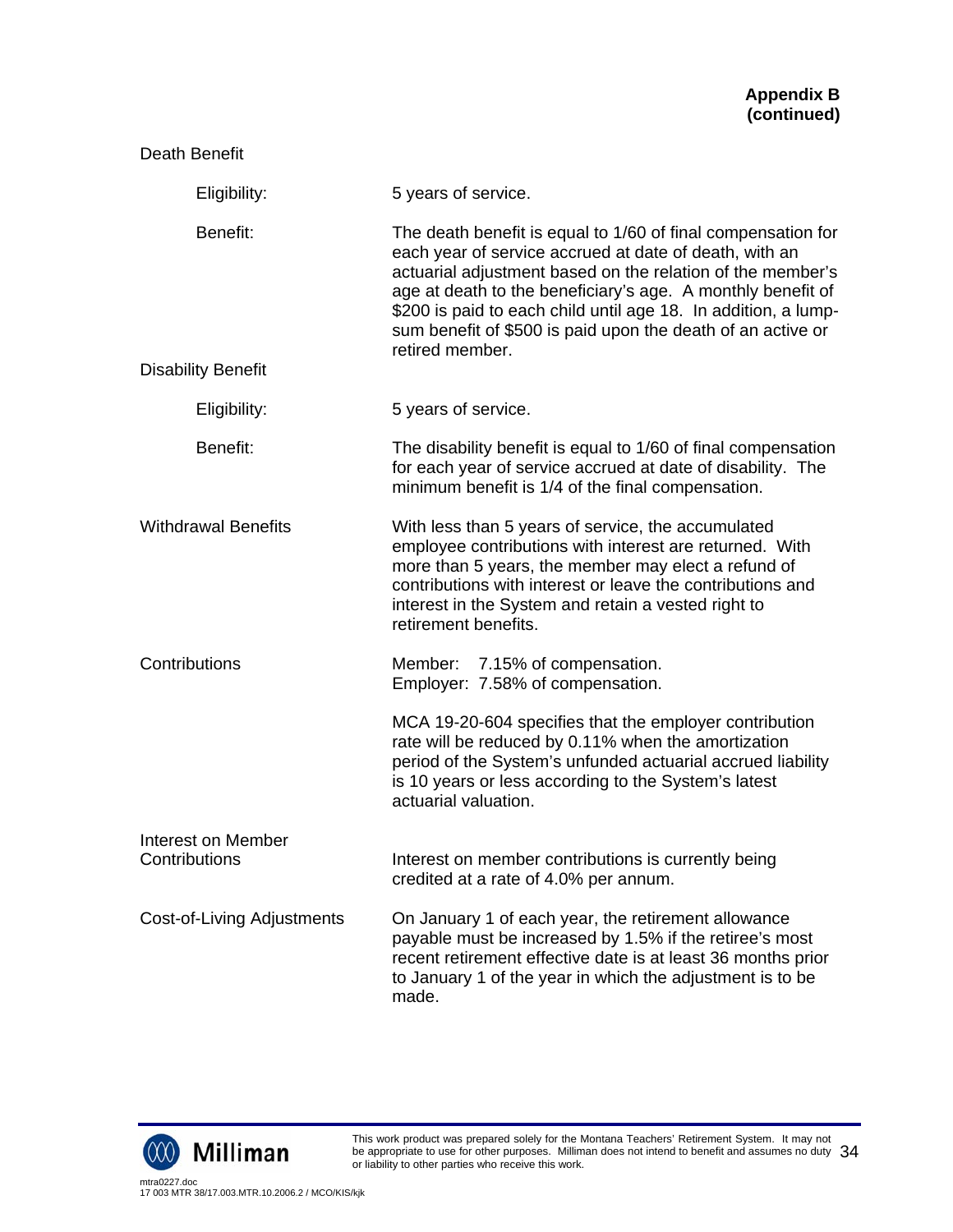# **Appendix C**

# **Valuation Data**

This valuation is based upon the membership of the System as of July 1, 2006. Membership data were supplied by the System and accepted for valuation purposes without audit. However, tests were performed to ensure that the data are sufficiently accurate for valuation purposes.

Table C-1 contains summaries of the data for contributing members. For full-time members, values shown in the tables are the numbers of members and their total and average annual salaries. For part-time members, only the numbers of members are shown.

| <b>Active Members</b>                                        | Number | <b>Annual Salaries</b><br>in Millions |
|--------------------------------------------------------------|--------|---------------------------------------|
| <b>Full-Time Members</b>                                     | 12,715 | \$<br>549.3                           |
| Part-Time Members*                                           | 4,840  | 57.7                                  |
| <b>Total Contributing Members*</b>                           | 17,555 | \$<br>607.0                           |
| Active Members with<br>Annual Compensation less than \$1,000 | 544    |                                       |
| <b>Total Active Members</b>                                  | 18,099 |                                       |

*\* Excludes part-time members with annual compensation less than \$1,000.* 

Table C-2 presents distributions of the following:

- Members receiving service retirement benefits.
- Members receiving disability retirement benefits.
- Survivors of deceased retired members receiving benefits.
- Survivors of deceased active members.
- Child beneficiaries.
- Terminated vested members.

Table C-3 is a reconciliation of membership data from July 1, 2005 to July 1, 2006.

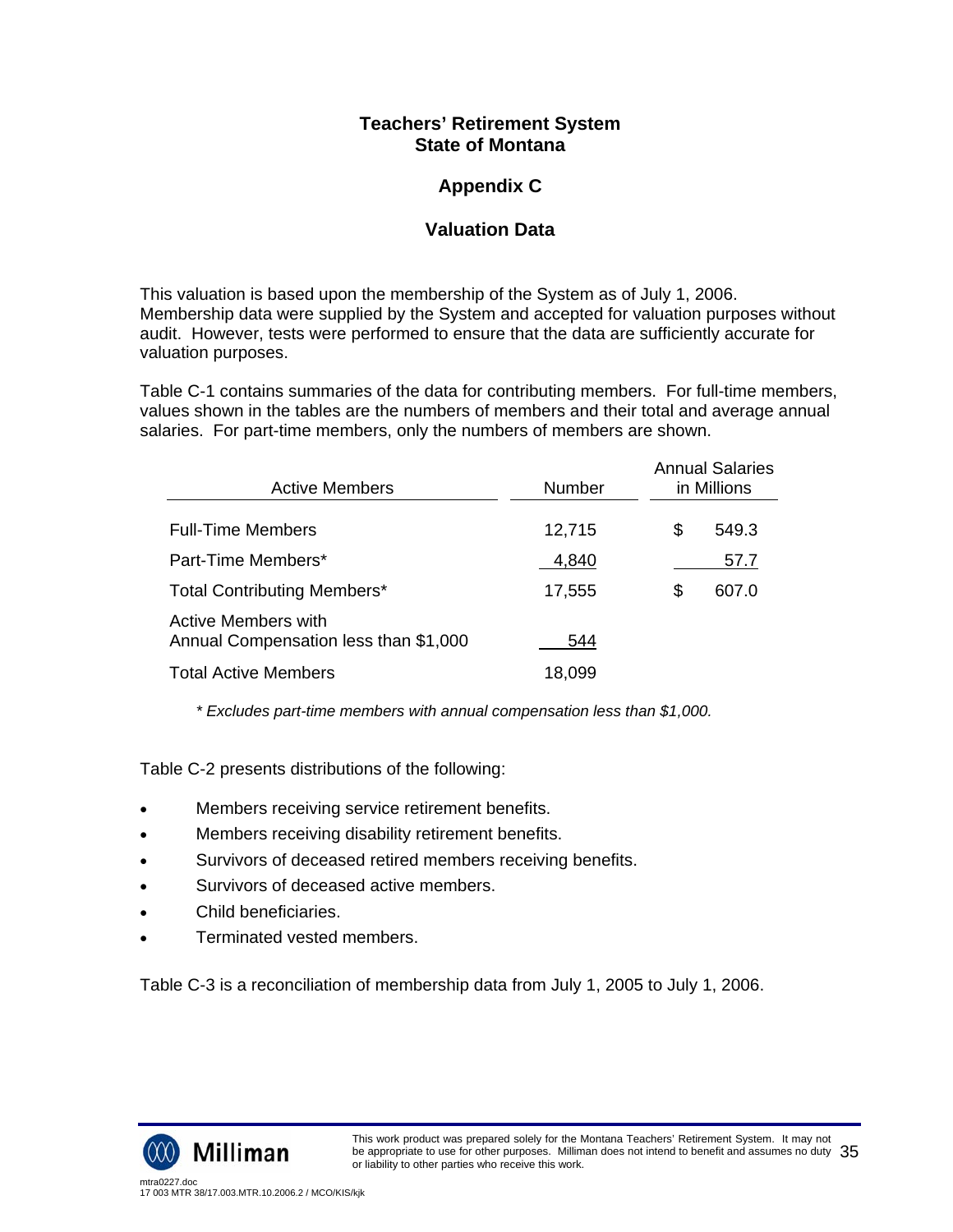| <b>Type of Annuitant</b>                                 | Number | <b>Annual Benefits</b><br>in Thousands | Average Annual<br><b>Benefits</b> |
|----------------------------------------------------------|--------|----------------------------------------|-----------------------------------|
| <b>Service Retirement</b>                                | 9,564  | 166,913<br>S                           | \$<br>17,452                      |
| <b>Survivors of Deceased Retired</b><br>Members          | 815    | 8,910                                  | 10,933                            |
| <b>Total Service Retirement</b><br>(including survivors) | 10,379 | 175,823                                | 16,940                            |
| <b>Disability Retirement</b>                             | 205    | 1,855                                  | 9,049                             |
| <b>Survivors of Deceased Active</b><br>Members           | 405    | 3,364                                  | 8,306                             |
| <b>Child Beneficiaries</b>                               | 30     | 72                                     | 2,400                             |
| <b>Total Annuitants</b>                                  | 11,019 | 181,114<br>S                           | \$<br>16,436                      |

The following is a summary of retired members and beneficiaries currently receiving benefits:

| <b>Terminated Members with</b>     |        |
|------------------------------------|--------|
| <b>Contributions Not Withdrawn</b> | Number |
| <b>Vested Terminated Members</b>   | 1,684  |
| Non-Vested Terminated Members      | 8,542  |
| <b>Total Terminated Members</b>    | 10.226 |

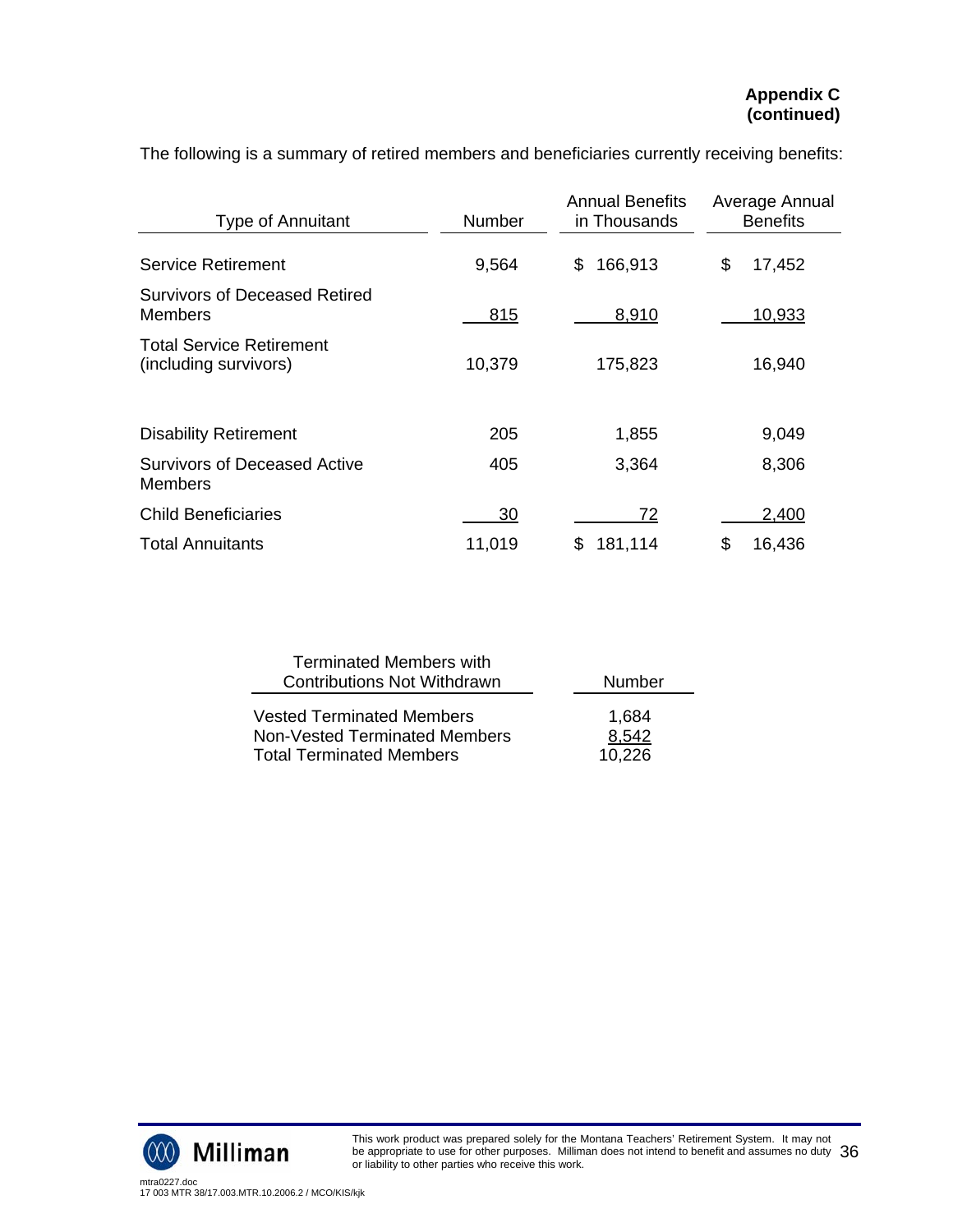#### **Table C-1**

## **Active Members Distribution of Full-Time Employees and Salaries as of July 1, 2006**

#### **Number of Employees - By Age Group - All Members**

|               |     |     |     |            |        | <b>Completed Years of Service</b> |          |          |                          |          |          |                          |        |
|---------------|-----|-----|-----|------------|--------|-----------------------------------|----------|----------|--------------------------|----------|----------|--------------------------|--------|
| Age           | 0   |     |     | $3$ to $4$ | 5 to 9 | 10 to 14                          | 15 to 19 | 20 to 24 | 25 to 29                 | 30 to 34 | 35 to 39 | $40+$                    | Totals |
| $<$ 25        | 18  | 84  | 25  |            |        |                                   |          |          |                          |          |          |                          | 129    |
| 25 to 29      | 33  | 267 | 248 | 302        | 152    | $\overline{\phantom{0}}$          |          |          | $\overline{\phantom{a}}$ |          |          | $\overline{\phantom{a}}$ | 1,002  |
| 30 to 34      | 18  | 106 | 99  | 236        | 637    | 86                                |          |          | $\overline{\phantom{a}}$ |          |          |                          | 1,182  |
| 35 to 39      | 9   | 81  | 61  | 144        | 446    | 530                               | 91       |          | $\overline{\phantom{a}}$ |          |          |                          | 1,362  |
| 40 to 44      | 12  | 61  | 73  | 124        | 292    | 365                               | 438      | 111      | $\overline{\phantom{a}}$ |          |          | $\overline{\phantom{a}}$ | 1,476  |
| 45 to 49      | 13  | 62  | 51  | 97         | 280    | 324                               | 376      | 538      | 152                      |          |          |                          | 1,893  |
| 50 to 54      | 10  | 42  | 33  | 82         | 250    | 339                               | 415      | 440      | 562                      | 166      |          |                          | 2,339  |
| 55 to 59      |     | 33  | 31  | 59         | 172    | 226                               | 370      | 368      | 388                      | 529      | 112      |                          | 2,292  |
| 60 to 64      |     | 13  |     | 33         | 53     | 62                                | 126      | 126      | 124                      | 151      | 130      | 13                       | 843    |
| 65 to 69      |     | 5   |     | 4          | 9      | 14                                | 22       | 19       | 20                       | 20       | 27       | 21                       | 163    |
| 70 and up     |     |     |     |            |        |                                   |          |          |                          |          |          | 5                        | 34     |
| <b>Totals</b> | 121 | 754 | 631 | 1,083      | 2,295  | 1,950                             | 1,839    | 1,606    | 1,253                    | 870      | 273      | 40                       | 12,715 |



This work product was prepared solely for the Montana Teachers' Retirement System. It may not be appropriate to use for other purposes. Milliman does not  $\,37$ <br>intend to benefit and assumes no duty or liability to other p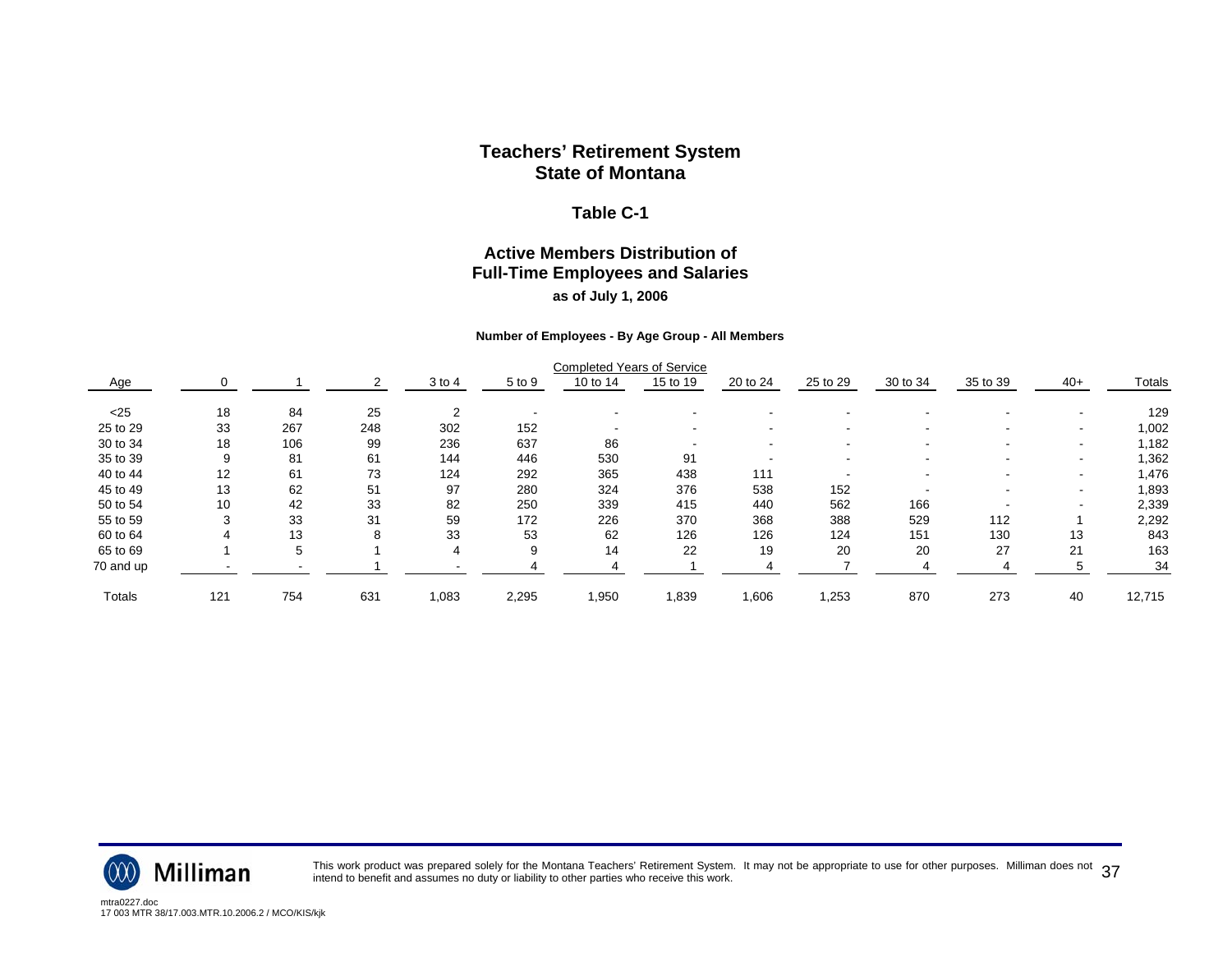#### **Table C-1**

## **Active Members Distribution of Full-Time Employees and Salaries as of July 1, 2006**

#### **Annual Salaries in Thousands - By Age Group - All Members**

|           |       |        |        |            |        | <b>Completed Years of Service</b> |          |          |          |          |                          |       |         |
|-----------|-------|--------|--------|------------|--------|-----------------------------------|----------|----------|----------|----------|--------------------------|-------|---------|
| Age       |       |        |        | $3$ to $4$ | 5 to 9 | 10 to 14                          | 15 to 19 | 20 to 24 | 25 to 29 | 30 to 34 | 35 to 39                 | $40+$ | Totals  |
| < 25      | 240   | 2,089  | 649    | 46         |        |                                   |          |          |          |          |                          |       | 3,024   |
| 25 to 29  | 445   | 6,915  | 7,000  | 8,754      | 4.774  |                                   |          |          |          |          | $\overline{\phantom{a}}$ |       | 27,888  |
| 30 to 34  | 260   | 2,964  | 3,097  | 7,400      | 22,170 | 3,499                             |          |          |          |          | $\sim$                   |       | 39,390  |
| 35 to 39  | 136   | 2,361  | 2,023  | 4,828      | 16.445 | 22,545                            | 4,156    |          |          |          |                          |       | 52,494  |
| 40 to 44  | 179   | 1,741  | 2,359  | 4,023      | 10,781 | 15,912                            | 20,916   | 5,495    |          |          |                          |       | 61,406  |
| 45 to 49  | 200   | 1,808  | 1,651  | 3,245      | 10,011 | 13,940                            | 18,015   | 27,134   | 8,019    |          |                          |       | 84,023  |
| 50 to 54  | 127   | 1,393  | 1,110  | 3,001      | 9,658  | 14,971                            | 19,962   | 22,413   | 29,760   | 8,758    |                          |       | 111,153 |
| 55 to 59  | 59    | 1,124  | 1,129  | 2,149      | 6,727  | 9,741                             | 17,679   | 19,309   | 21,241   | 29,044   | 6,035                    | 55    | 114,292 |
| 60 to 64  | 78    | 319    | 283    | 1,372      | 2,322  | 2,627                             | 6,156    | 6,734    | 6,912    | 9,249    | 7,728                    | 745   | 44,525  |
| 65 to 69  | 28    | 155    | 48     | 144        | 459    | 652                               | 1,003    | 973      | 1,116    | 1,158    | 1,944                    | 1,460 | 9,140   |
| 70 and up |       |        | 25     |            | 149    | 136                               | 176      | 251      | 408      | 237      | 283                      | 268   | 1,933   |
| Totals    | 1,752 | 20,869 | 19,374 | 34,962     | 83,496 | 84,023                            | 88,063   | 82,309   | 67,456   | 48,446   | 15,990                   | 2,528 | 549,268 |



This work product was prepared solely for the Montana Teachers' Retirement System. It may not be appropriate to use for other purposes. Milliman does not  $\,38$ <br>intend to benefit and assumes no duty or liability to other p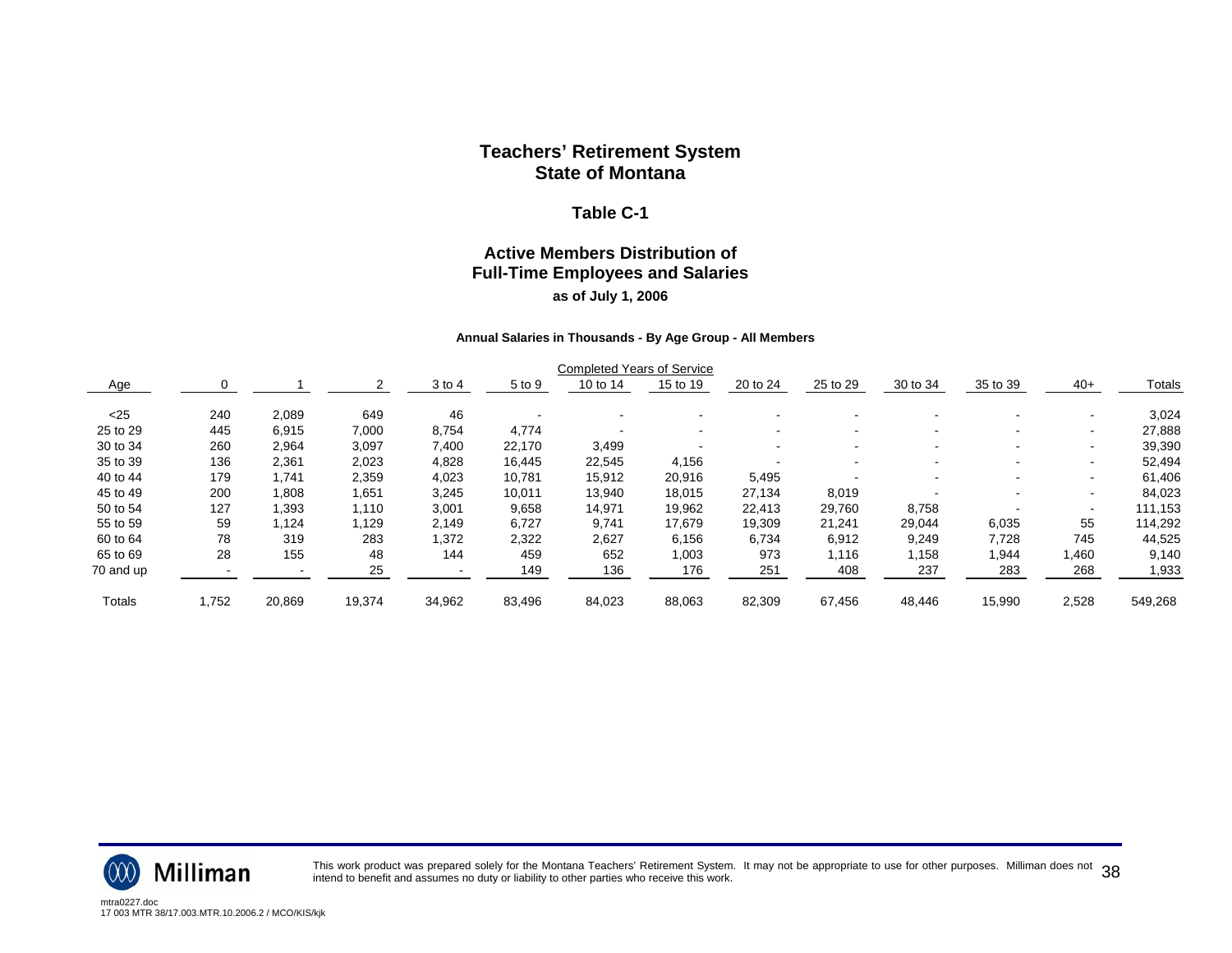#### **Table C-1**

## **Active Members Distribution of Full-Time Employees and Salaries as of July 1, 2006**

#### **Average Annual Salary - By Age Group - All Members**

|           |        |        |        |        |        | <b>Completed Years of Service</b> |          |          |          |          |                          |                          |        |
|-----------|--------|--------|--------|--------|--------|-----------------------------------|----------|----------|----------|----------|--------------------------|--------------------------|--------|
| Age       |        |        |        | 3 to 4 | 5 to 9 | 10 to 14                          | 15 to 19 | 20 to 24 | 25 to 29 | 30 to 34 | 35 to 39                 | $40+$                    | Totals |
| $<$ 25    | 13,321 | 24,874 | 25,942 | 22.780 |        |                                   |          |          |          |          |                          |                          | 23,436 |
| 25 to 29  | 13,474 | 25,900 | 28,228 | 28,985 | 31,406 | -                                 |          |          |          |          | $\overline{\phantom{a}}$ | $\overline{\phantom{a}}$ | 27,832 |
| 30 to 34  | 14,465 | 27,964 | 31,281 | 31,355 | 34,803 | 40,690                            |          |          |          |          |                          | $\overline{\phantom{a}}$ | 33,325 |
| 35 to 39  | 15,099 | 29,154 | 33,165 | 33,528 | 36,872 | 42,538                            | 45,668   |          |          |          |                          |                          | 38,542 |
| 40 to 44  | 14,920 | 28,537 | 32,322 | 32,447 | 36,920 | 43,594                            | 47.754   | 49,503   |          |          |                          | $\overline{\phantom{a}}$ | 41,603 |
| 45 to 49  | 15,421 | 29,159 | 32,364 | 33,457 | 35,752 | 43,024                            | 47,912   | 50,435   | 52,756   |          |                          | $\overline{\phantom{a}}$ | 44,386 |
| 50 to 54  | 12,677 | 33,168 | 33,627 | 36,594 | 38,632 | 44,163                            | 48,101   | 50,940   | 52,953   | 52,757   |                          |                          | 47,521 |
| 55 to 59  | 19,802 | 34,055 | 36,431 | 36,419 | 39,109 | 43,103                            | 47.781   | 52,469   | 54,745   | 54,903   | 53,887                   | 55,039                   | 49,866 |
| 60 to 64  | 19,534 | 24,538 | 35,349 | 41,573 | 43,807 | 42,365                            | 48,856   | 53,444   | 55,745   | 61,252   | 59,448                   | 57,298                   | 52,817 |
| 65 to 69  | 28,245 | 31,090 | 48.142 | 35,905 | 50,984 | 46,582                            | 45.590   | 51.228   | 55,803   | 57,903   | 71,982                   | 69,518                   | 56,075 |
| 70 and up |        |        | 24,764 |        | 37,330 | 33,882                            | 176,047  | 62,738   | 58,323   | 59,341   | 70,689                   | 53,689                   | 56,866 |
| Totals    | 14,486 | 27,679 | 30,703 | 32,281 | 36,381 | 43,089                            | 47,886   | 51,251   | 53,836   | 55,685   | 58,571                   | 63,206                   | 43,198 |



This work product was prepared solely for the Montana Teachers' Retirement System. It may not be appropriate to use for other purposes. Milliman does not  $~39$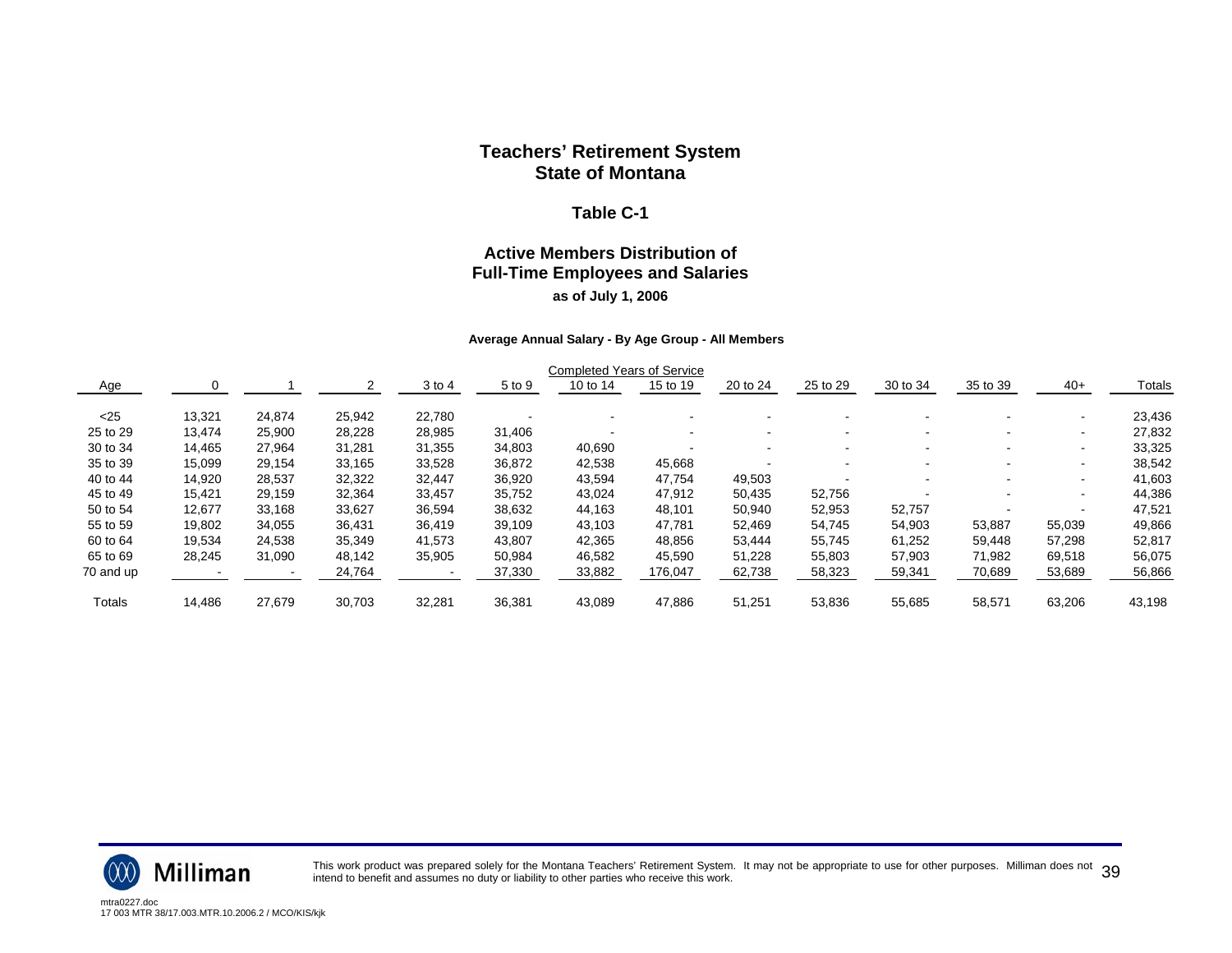#### **Table C-1**

#### **Active Members Distribution of Part-Time Employees as of July 1, 2006**

#### **Number of Employees - By Age Group - All Members**

|               |     |     |     |        |        | <b>Completed Years of Service</b> |          |                          |                          |          |          |                          |               |
|---------------|-----|-----|-----|--------|--------|-----------------------------------|----------|--------------------------|--------------------------|----------|----------|--------------------------|---------------|
| Age           |     |     |     | 3 to 4 | 5 to 9 | 10 to 14                          | 15 to 19 | 20 to 24                 | 25 to 29                 | 30 to 34 | 35 to 39 | $40+$                    | <b>Totals</b> |
| < 25          | 108 | 32  | 13  |        |        |                                   |          |                          |                          |          |          |                          | 155           |
| 25 to 29      | 157 | 115 | 58  | 50     | 27     | $\overline{\phantom{a}}$          |          | $\overline{\phantom{0}}$ | $\overline{\phantom{0}}$ | $\sim$   | $\sim$   | $\overline{\phantom{a}}$ | 407           |
| 30 to 34      | 85  | 69  | 54  | 48     | 81     | 24                                |          |                          |                          |          |          | $\overline{\phantom{0}}$ | 361           |
| 35 to 39      | 106 | 97  | 63  | 66     | 79     | 63                                | 30       |                          |                          |          |          |                          | 504           |
| 40 to 44      | 102 | 97  | 90  | 108    | 154    | 50                                | 42       | 20                       |                          |          |          |                          | 663           |
| 45 to 49      | 72  | 90  | 66  | 135    | 237    | 122                               | 50       | 37                       | 18                       |          |          |                          | 827           |
| 50 to 54      | 89  | 77  | 68  | 126    | 213    | 126                               | 69       | 34                       | 19                       | 8        |          |                          | 829           |
| 55 to 59      | 54  | 56  | 47  | 79     | 123    | 119                               | 71       | 35                       | 19                       | 15       | ิค       |                          | 624           |
| 60 to 64      | 30  | 29  | 18  | 51     | 57     | 47                                | 40       | 17                       | 10                       |          |          |                          | 313           |
| 65 to 69      | 11  |     | 6   | 24     | 22     | 10                                |          |                          | 6                        |          |          |                          | 102           |
| 70 and up     |     |     |     | 12     | 13     | 11                                |          |                          |                          |          |          |                          | 55            |
| <b>Totals</b> | 819 | 675 | 485 | 700    | 1,007  | 572                               | 314      | 147                      | 73                       | 29       | 18       |                          | 4,840         |



This work product was prepared solely for the Montana Teachers' Retirement System. It may not be appropriate to use for other purposes. Milliman does not  $\ 40$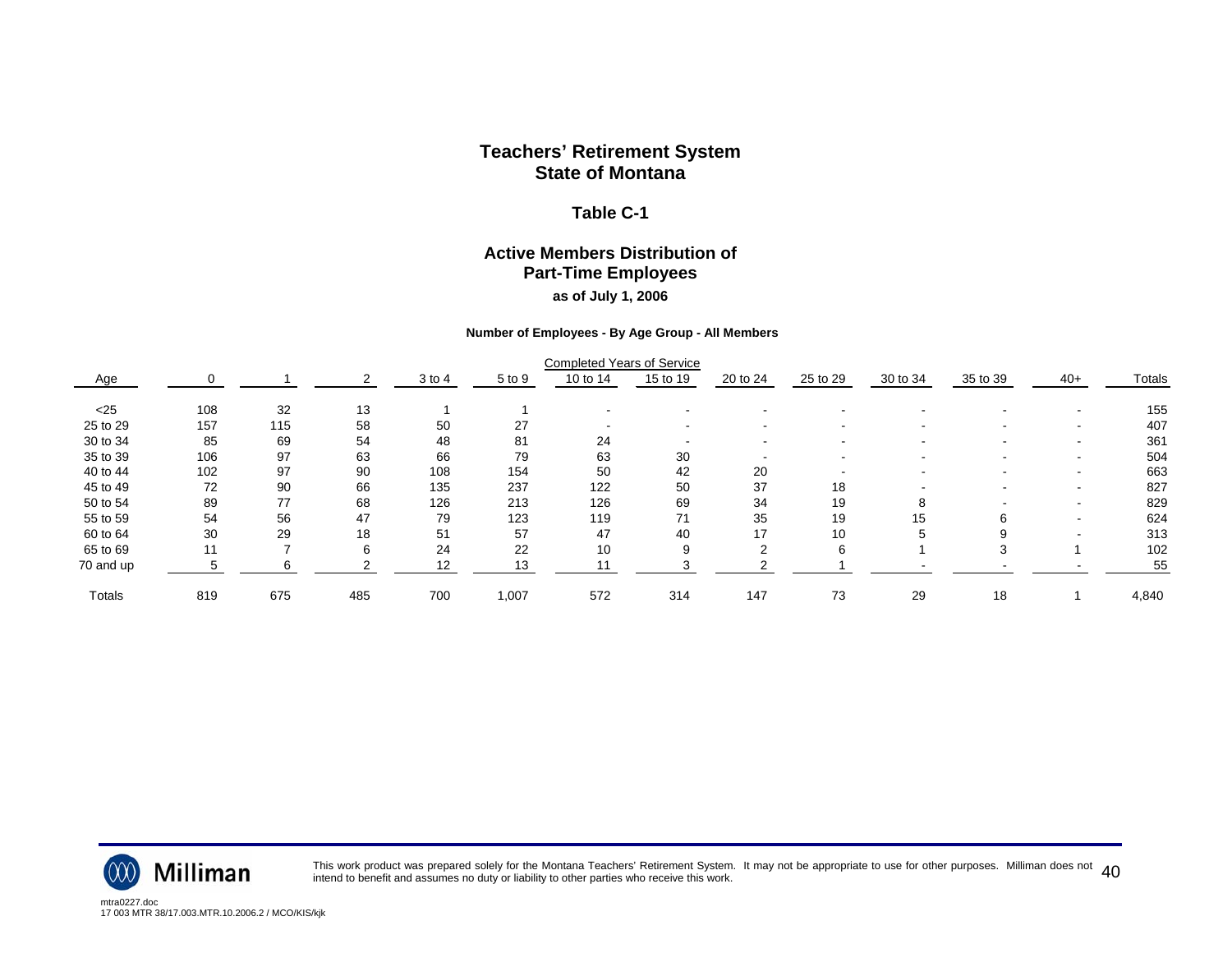### **Table C-2**

## **Distribution of Inactive Lives**

#### **Members Receiving Service Retirement Benefits as of July 1, 2006**

| <u>Age</u> | Number of Persons | <b>Annual Benefits</b><br>in Thousands | Average<br><b>Annual Benefits</b> |
|------------|-------------------|----------------------------------------|-----------------------------------|
| $50$       | 20                | \$<br>392                              | \$<br>19,597                      |
| 50 to 54   | 351               | 6,794                                  | 19,355                            |
| 55 to 59   | 1,230             | 25,065                                 | 20,378                            |
| 60 to 64   | 1,973             | 39,840                                 | 20,193                            |
| 65 to 69   | 1,854             | 36,241                                 | 19,547                            |
| 70 to 74   | 1,440             | 25,752                                 | 17,883                            |
| 75 to 79   | 1,042             | 15,705                                 | 15,072                            |
| 80 to 84   | 710               | 8,926                                  | 12,572                            |
| 85 to 89   | 522               | 5,121                                  | 9,810                             |
| 90 and up  | 422               | 3,078                                  | 7,294                             |
| Total      | 9,564             | 166,913                                | 17,452                            |

#### **Members Receiving Disability Retirement Benefits as of July 1, 2006**

| <u>Age</u> | Number of Persons | <b>Annual Benefits</b><br>in Thousands | Average<br><b>Annual Benefits</b> |
|------------|-------------------|----------------------------------------|-----------------------------------|
| $50$       | 12                | \$<br>117                              | \$<br>9,729                       |
| 50 to 54   | 16                | 152                                    | 9,471                             |
| 55 to 59   | 47                | 426                                    | 9,056                             |
| 60 to 64   | 36                | 387                                    | 10,759                            |
| 65 to 69   | 23                | 214                                    | 9,326                             |
| 70 to 74   | 21                | 177                                    | 8,434                             |
| 75 to 79   | 24                | 216                                    | 8,984                             |
| 80 to 84   | 11                | 75                                     | 6,835                             |
| 85 to 89   | 13                | 81                                     | 6,247                             |
| 90 and up  | $\mathbf{2}$      | 10                                     | 5,089                             |
| Total      | 205               | 1,855                                  | 9,049                             |



This work product was prepared solely for the Montana Teachers' Retirement System. It may not be appropriate to use for other purposes. Milliman does not intend to benefit and assumes no duty be appropriate to use for other purposes. Milliman does not intend to benefit and assumes no duty  $\ 41$ <br>or liability to other parties who receive this work.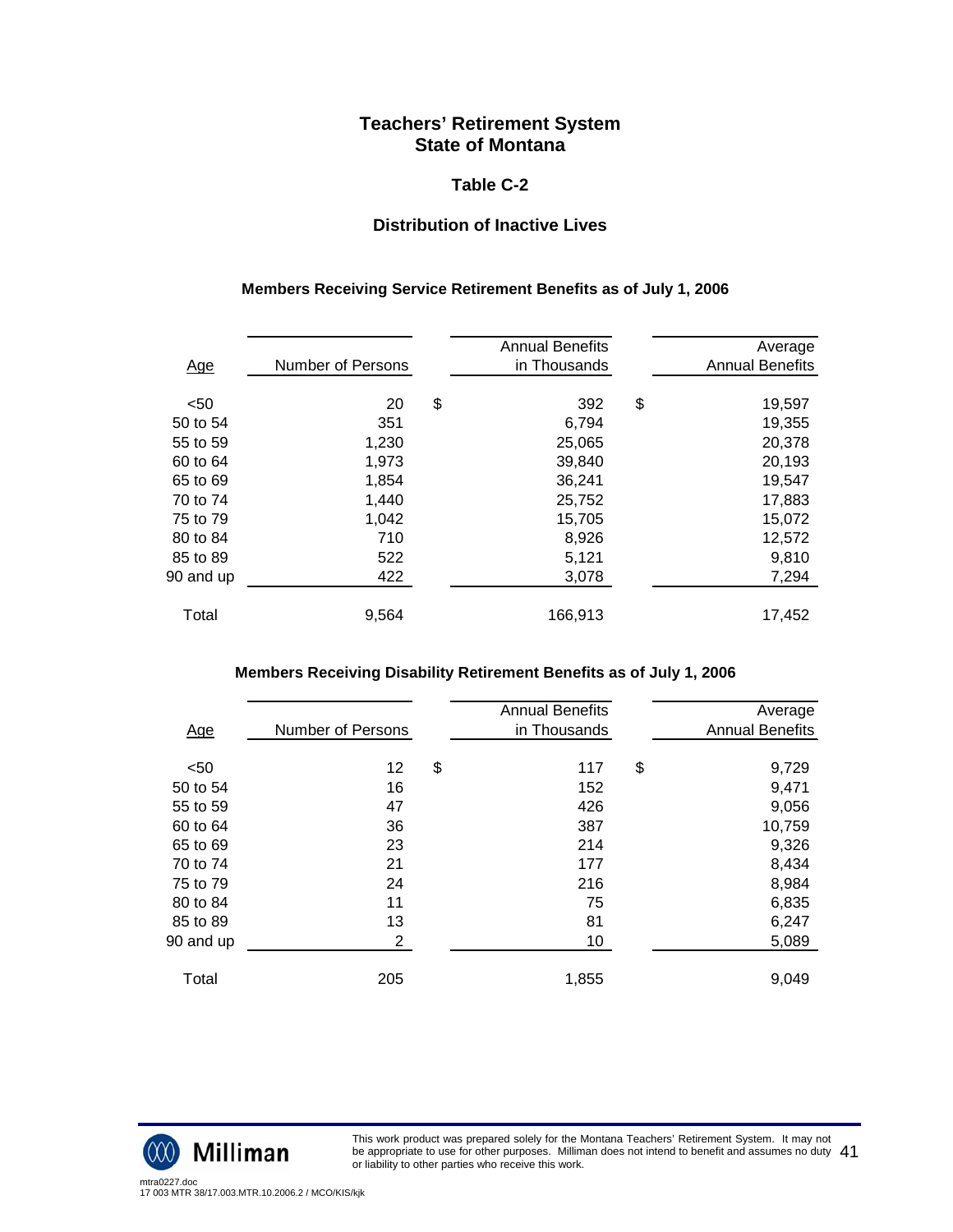### **Table C-2**

## **Distribution of Inactive**

#### **Survivors of Deceased Retired Members as of July 1, 2006**

| <u>Age</u> | Number of Persons | <b>Annual Benefits</b><br>in Thousands | Average<br><b>Annual Benefits</b> |
|------------|-------------------|----------------------------------------|-----------------------------------|
| < 50       | 31                | \$<br>201                              | \$<br>6,471                       |
| 50 to 54   | 25                | 252                                    | 10,080                            |
| 55 to 59   | 48                | 550                                    | 11,467                            |
| 60 to 64   | 75                | 905                                    | 12,072                            |
| 65 to 69   | 91                | 1,182                                  | 12,993                            |
| 70 to 74   | 110               | 1,503                                  | 13,664                            |
| 75 to 79   | 109               | 1,388                                  | 12,733                            |
| 80 to 84   | 147               | 1,426                                  | 9,702                             |
| 85 to 89   | 105               | 878                                    | 8,366                             |
| 90 and up  | 74                | 624                                    | 8,430                             |
| Total      | 815               | 8,910                                  | 10,933                            |

#### **Survivors of Deceased Active Members as of July 1, 2006**

| <u>Age</u> | Number of Persons | <b>Annual Benefits</b><br>in Thousands | Average<br><b>Annual Benefits</b> |
|------------|-------------------|----------------------------------------|-----------------------------------|
|            |                   |                                        |                                   |
| < 50       | 85                | \$<br>445                              | \$<br>5,234                       |
| 50 to 54   | 33                | 219                                    | 6,625                             |
| 55 to 59   | 58                | 512                                    | 8,835                             |
| 60 to 64   | 52                | 587                                    | 11,279                            |
| 65 to 69   | 42                | 453                                    | 10,789                            |
| 70 to 74   | 30                | 222                                    | 7,387                             |
| 75 to 79   | 44                | 442                                    | 10,056                            |
| 80 to 84   | 34                | 343                                    | 10,076                            |
| 85 to 89   | 20                | 106                                    | 5,294                             |
| 90 and up  | 7                 | 36                                     | 5,117                             |
|            |                   |                                        |                                   |
| Total      | 405               | 3,364                                  | 8,306                             |
|            |                   |                                        |                                   |



This work product was prepared solely for the Montana Teachers' Retirement System. It may not be appropriate to use for other purposes. Milliman does not intend to benefit and assumes no duty be appropriate to use for other purposes. Milliman does not intend to benefit and assumes no duty  $\ 42$ <br>or liability to other parties who receive this work.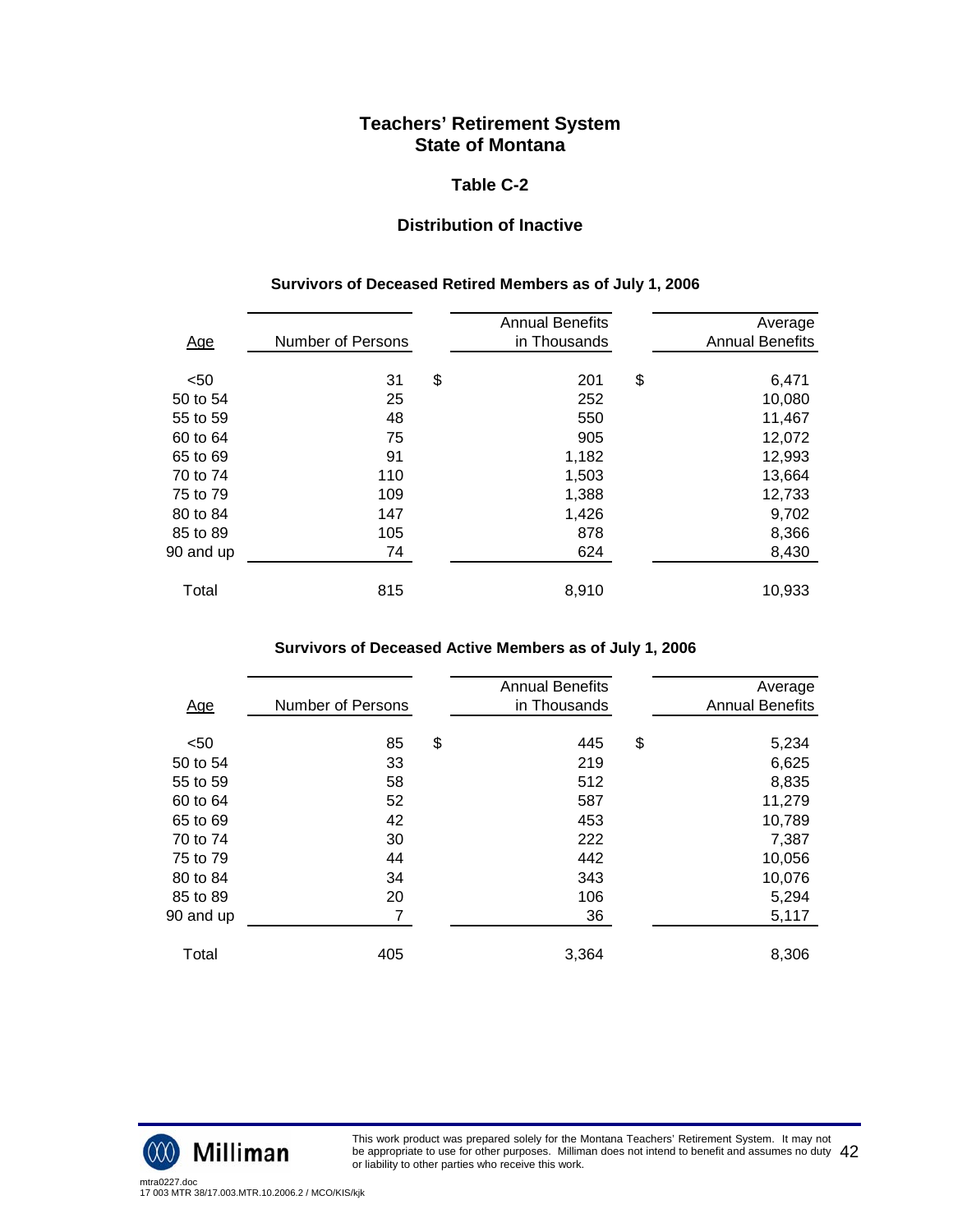### **Table C-2**

## **Distribution of Inactive Lives**

#### **Terminated Vested Members as of July 1, 2006 Number of Persons**

| Age        | Number         |
|------------|----------------|
|            |                |
| < 25       |                |
| 25 to 29   | 5              |
| 30 to 34   | 74             |
| 35 to 39   | 158            |
| 40 to 44   | 220            |
| 45 to 49   | 299            |
| 50 to 54   | 389            |
| 55 to 69   | 377            |
| 60 to 64   | 127            |
| 65 to 69   | 33             |
| 70 & above | $\overline{2}$ |
|            |                |
| Total      | 1,684          |

### **Child Beneficiaries as of July 1, 2006 Number of Persons**

| Age        | <b>Number</b>           |
|------------|-------------------------|
|            |                         |
| <5         |                         |
| $5$ to $6$ |                         |
| $7$ to $8$ | 3                       |
| 9 to 10    | 3                       |
| 11 to 12   | $\overline{\mathbf{4}}$ |
| 13 to 14   | 8                       |
| 15 to 16   | 6                       |
| 17 to 18   | 5                       |
|            |                         |
| Total      | 30                      |



This work product was prepared solely for the Montana Teachers' Retirement System. It may not be appropriate to use for other purposes. Milliman does not intend to benefit and assumes no duty be appropriate to use for other purposes. Milliman does not intend to benefit and assumes no duty  $\ 43$ <br>or liability to other parties who receive this work.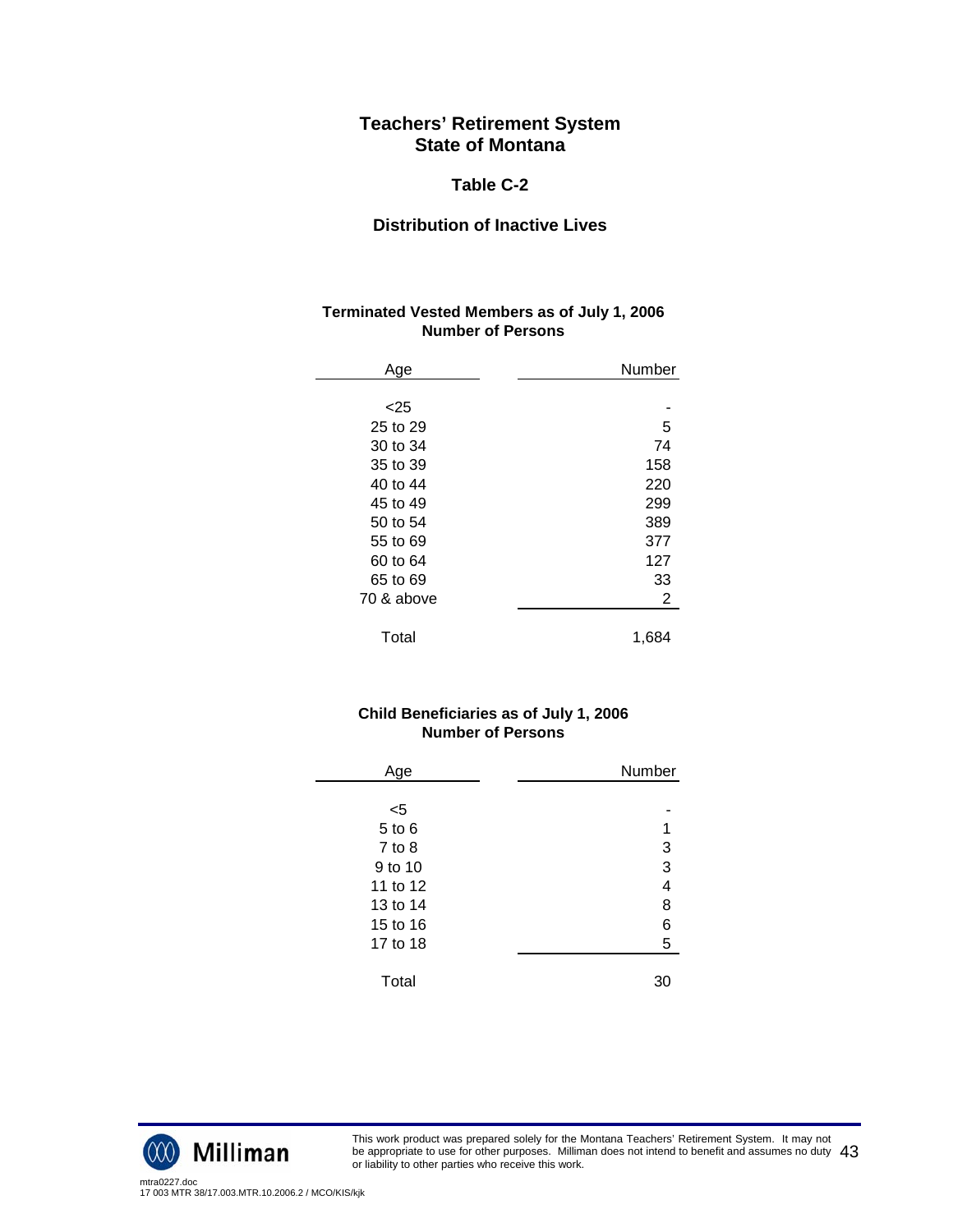### **Tab**l**e C-3**

## **Data Reconciliation**

|                                    | Active<br>Contributing<br><b>Members</b> | Vested<br>Terminated<br>Members | Service<br>Retired<br>Members | <b>Disabled</b><br><b>Members</b> | <b>Survivors</b><br>and<br><b>Beneficiaries</b> |
|------------------------------------|------------------------------------------|---------------------------------|-------------------------------|-----------------------------------|-------------------------------------------------|
| July 1, 2005 Valuation             | 17,542                                   | 1,649                           | 9,242                         | 200                               | 1,222                                           |
| Refunds and NonVested Terminations | (1,309)                                  | (51)                            |                               |                                   |                                                 |
| <b>Vested Terminations</b>         | (231)                                    | 231                             |                               |                                   |                                                 |
| <b>Service Retirements</b>         | (449)                                    | (55)                            | 504                           |                                   |                                                 |
| <b>Disability Retirements</b>      | (7)                                      | (3)                             |                               | 10                                |                                                 |
| Deaths with Beneficiary            | (16)                                     | (2)                             | (50)                          | (4)                               | 72                                              |
| Deaths without Beneficiary         | (5)                                      | (4)                             | (154)                         | (1)                               | (50)                                            |
| <b>New Entrants</b>                | 1,387                                    |                                 |                               |                                   |                                                 |
| <b>Rehires</b>                     | 643                                      | (92)                            | (3)                           |                                   |                                                 |
| Other                              |                                          | 11                              | 25                            |                                   | 6                                               |
| July 1, 2006 Valuation             | 17,555                                   | 1,684                           | 9,564                         | 205                               | 1,250                                           |

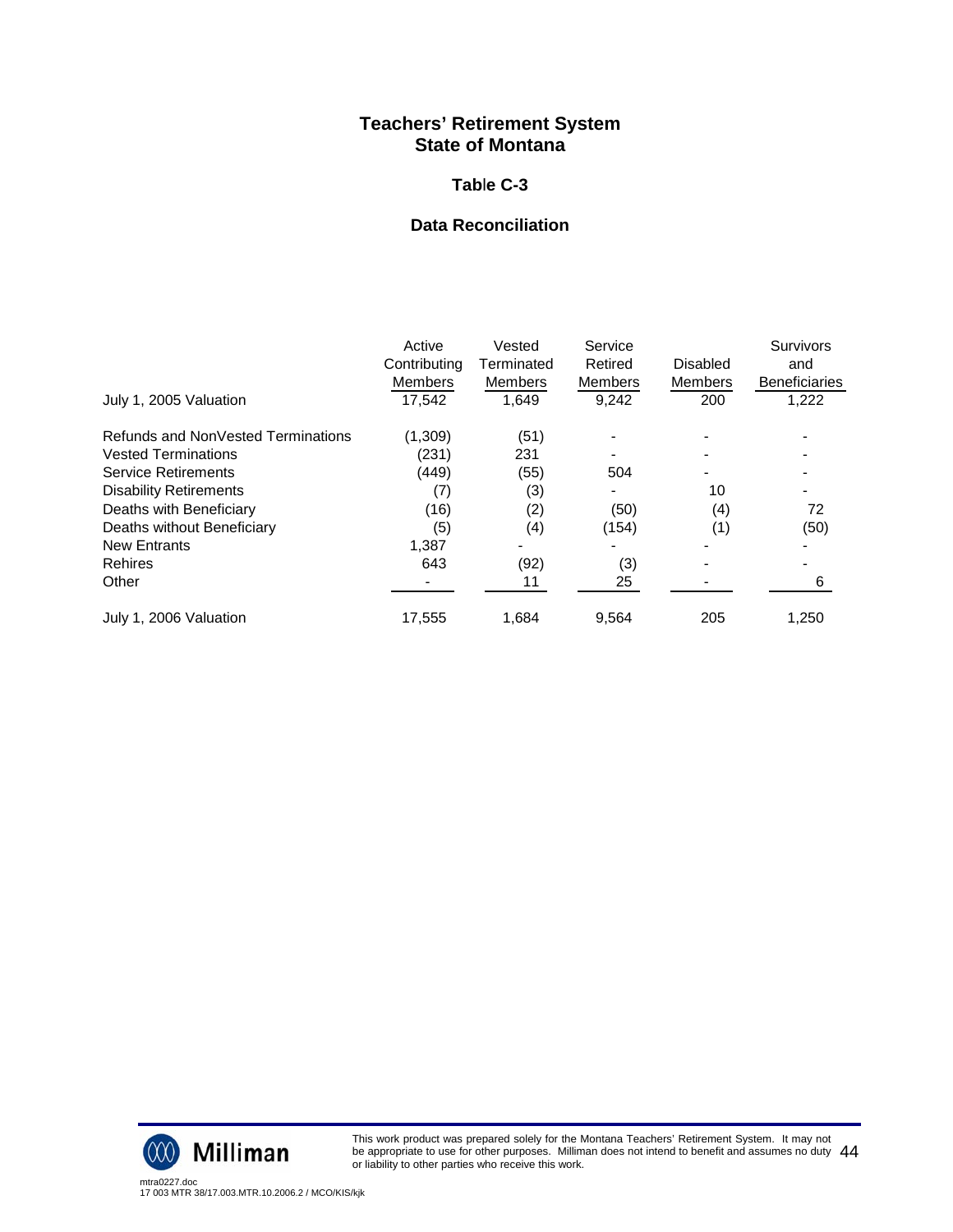# **Appendix D**

# **Comparative Schedules**

This section contains tables that summarize the experience of the System shown in present and past valuation reports.

Table D-1 shows a summary of the active members covered as of the various valuation dates.

Table D-2 shows a summary of the retired and inactive members as of the various valuation dates.

Table D-3 summarizes the contribution rates determined by each annual actuarial valuation.

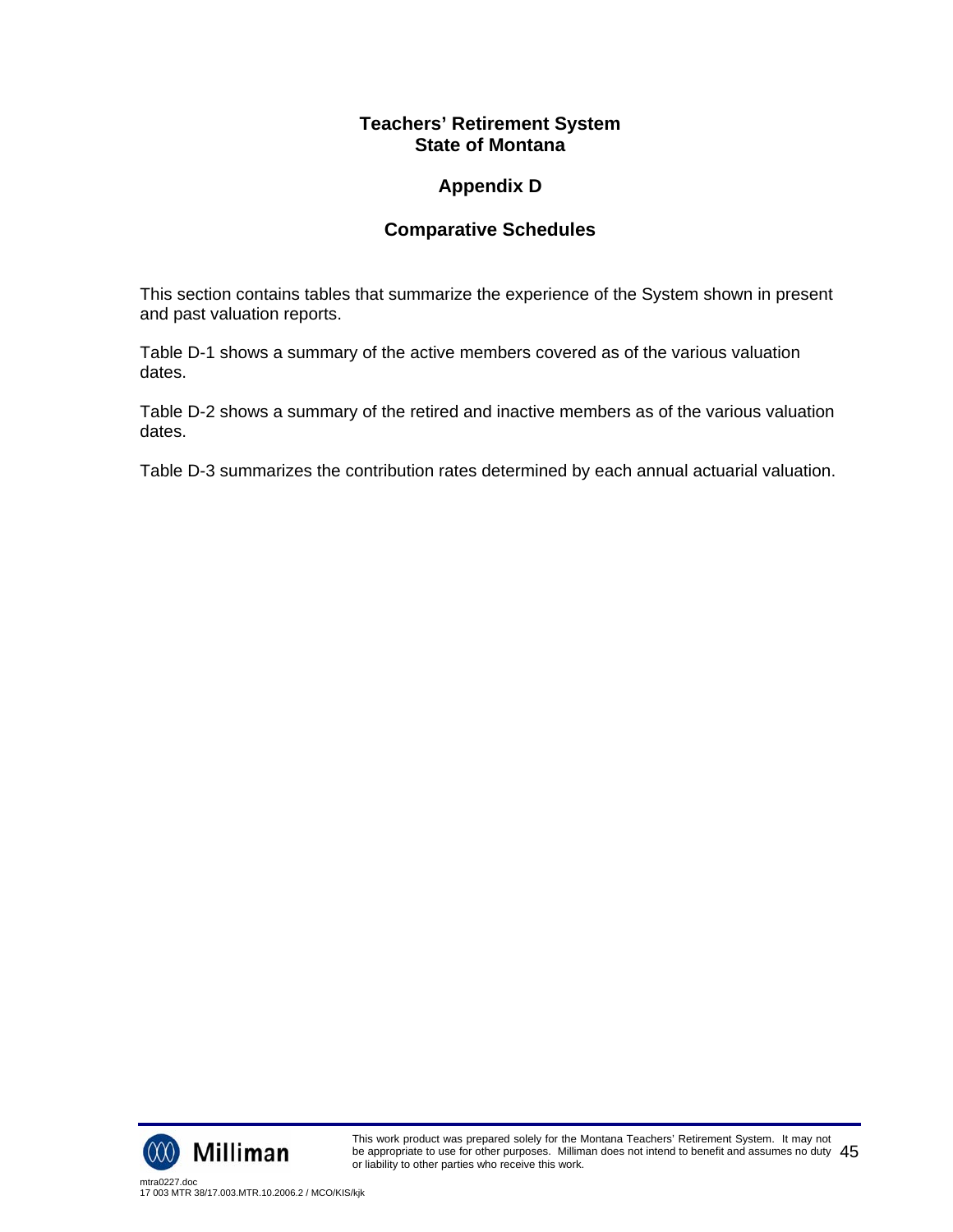#### **Table D-1**

## **Active Membership Data**

|                                   | <b>Active Members</b> |                        |                                    |                                                               |                                              |                                              |                  |                               |                       |
|-----------------------------------|-----------------------|------------------------|------------------------------------|---------------------------------------------------------------|----------------------------------------------|----------------------------------------------|------------------|-------------------------------|-----------------------|
| <b>Valuation Date</b><br>(July 1) | Full-Time<br>Members  | Part-Time<br>Members** | Total<br>Contributing<br>Members** | Part-Time Members<br>Annual Compensation<br>less than \$1,000 | Annual Full-Time<br>Salaries in<br>Thousands | Average<br>Full-Time<br><b>Annual Salary</b> | Average<br>Age** | Average Years<br>of Service** | Average Hire<br>Age** |
| 1987                              | 13,105                | 1,955                  | 15,060                             | $\star$                                                       | \$340,481                                    | \$25,981                                     | $\star$          | $\star$                       | $\star$               |
| 1989                              | 12,546                | 2,541                  | 15,087                             | $\star$                                                       | 339,866                                      | 27,090                                       | $\star$          | $\star$                       | $\star$               |
| 1992                              | 13,502                | 3,141                  | 16,643                             | $\star$                                                       | 401,092                                      | 29,706                                       | 42.4             | 11.6                          | 30.8                  |
| 1994                              | 14,938                | 2,637                  | 17,575                             | 377                                                           | 416,968                                      | 27,914                                       | 42.5             | 11.0                          | 31.5                  |
| 1996                              | 13,251                | 5,444                  | 18,695                             | 1,295                                                         | 424,085                                      | 32,004                                       | 43.3             | 11.6                          | 31.7                  |
| 1998                              | 13,545                | 4,647                  | 18,192                             | 776                                                           | 459,191                                      | 33,901                                       | 44.0             | 12.1                          | 31.9                  |
| 2000                              | 13,289                | 4,245                  | 17,534                             | 886                                                           | 477,160                                      | 35,906                                       | 44.5             | 12.2                          | 32.3                  |
| 2002                              | 12,796                | 4,650                  | 17,446                             | 723                                                           | 486,204                                      | 37,997                                       | 45.0             | 12.2                          | 32.8                  |
| 2004                              | 12,601                | 5,013                  | 17,614                             | 637                                                           | 510,808                                      | 40,537                                       | 45.6             | 12.2                          | 33.4                  |
| 2005                              | 12,523                | 5,019                  | 17,542                             | 697                                                           | 523,909                                      | 41,836                                       | 45.8             | 12.4                          | 33.4                  |
| 2006                              | 12,715                | 4,840                  | 17,555                             | 544                                                           | 549,268                                      | 43,198                                       | 46.0             | 12.5                          | 33.5                  |

*\* Not available.* 

*\*\* Excludes part-time active members with annual compensation less than \$1,000.* 



This work product was prepared solely for the Montana Teachers' Retirement System. It may not be appropriate to use for other purposes. Milliman does not  $\ 46$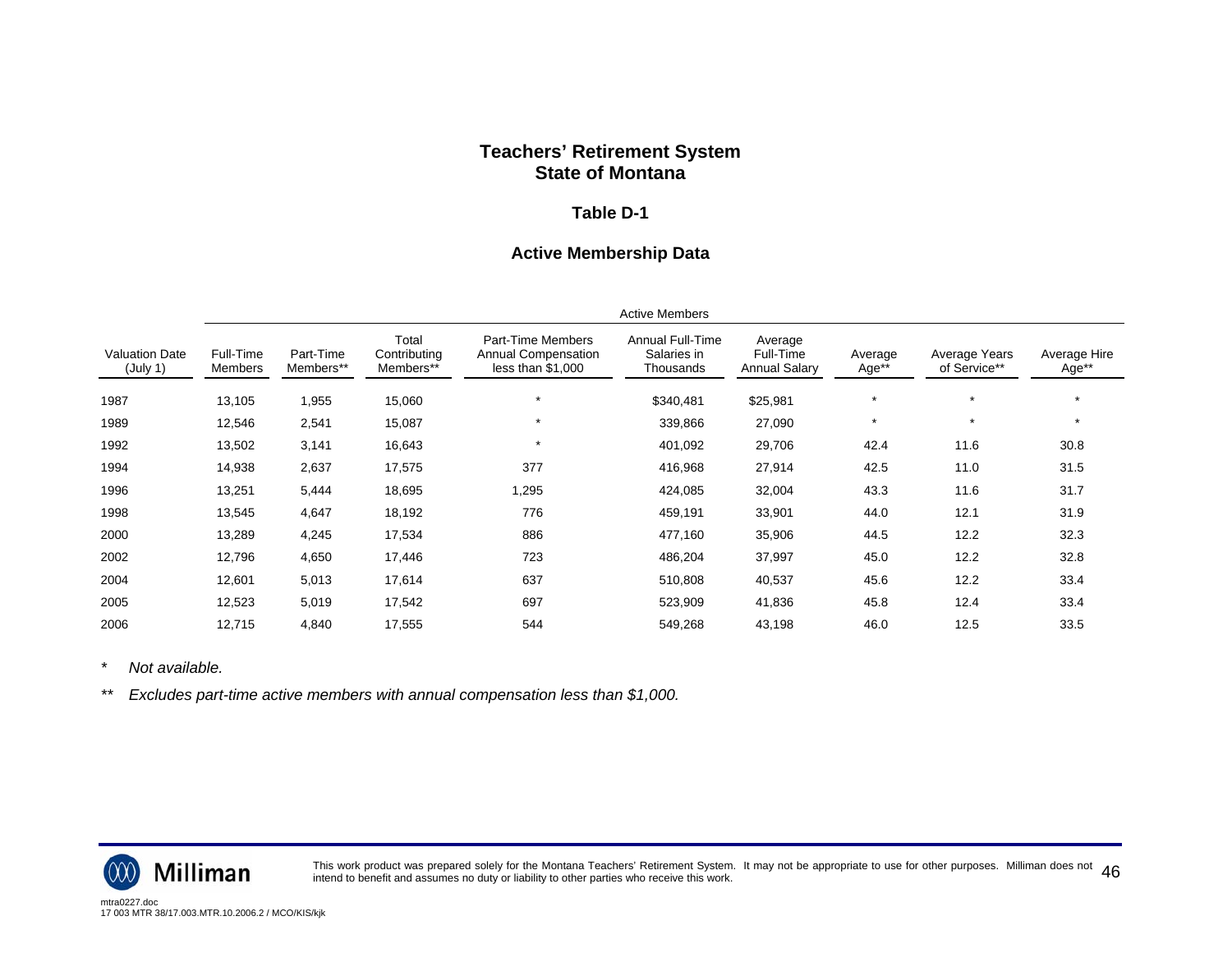#### **Table D-2**

## **Retired and Inactive Membership Data**

|                                   |        |                                    | <b>Terminated Members</b>           |                        |                              |                                |                                           |
|-----------------------------------|--------|------------------------------------|-------------------------------------|------------------------|------------------------------|--------------------------------|-------------------------------------------|
| <b>Valuation Date</b><br>(July 1) | Number | Annual<br>Benefits in<br>Thousands | Average<br>Annual<br><b>Benefit</b> | Average<br>Current Age | Average Age<br>at Retirement | Number<br>Vested<br>Terminated | <b>Number</b><br>Non-Vested<br>Terminated |
| 1987                              | 6,036  | 43,236<br>\$                       | \$<br>7,163                         | $\star$                | $\star$                      | $\star$                        | $\star$                                   |
| 1989                              | 6,330  | 49,546                             | 7,827                               | $\star$                | $\star$                      | $\star$                        | $\star$                                   |
| 1992                              | 6,927  | 63,483                             | 9,165                               | $\star$                | $\star$                      | $\star$                        | $\star$                                   |
| 1994                              | 7,530  | 78,183                             | 10,383                              | $\star$                | $\star$                      | 1,105                          | 5,722                                     |
| 1996                              | 7,896  | 87,351                             | 11,063                              | $\star$                | $\star$                      | 1,152                          | 6,479                                     |
| 1998                              | 8,362  | 99,040                             | 11,844                              | 69.6                   | 57.3                         | 1,190                          | 8,158                                     |
| 2000                              | 9,021  | 117,227                            | 12,995                              | 69.3                   | 57.0                         | 1,256                          | 9,308                                     |
| 2002                              | 9,768  | 139,131                            | 14,244                              | 69.1                   | 56.8                         | 1,485                          | 8,231                                     |
| 2004                              | 10,375 | 159,776                            | 15,400                              | 69.1                   | 56.7                         | 1,620                          | 7,861                                     |
| 2005                              | 10,664 | 170,129                            | 15,954                              | 69.3                   | 56.7                         | 1,649                          | 8,569                                     |
| 2006                              | 11,019 | 181,114                            | 16,436                              | 69.3                   | 56.5                         | 1,684                          | 8,542                                     |

*\* Not available.* 



This work product was prepared solely for the Montana Teachers' Retirement System. It may not be appropriate to use for other purposes. Milliman does not  $\ 47$ <br>intend to benefit and assumes no duty or liability to other p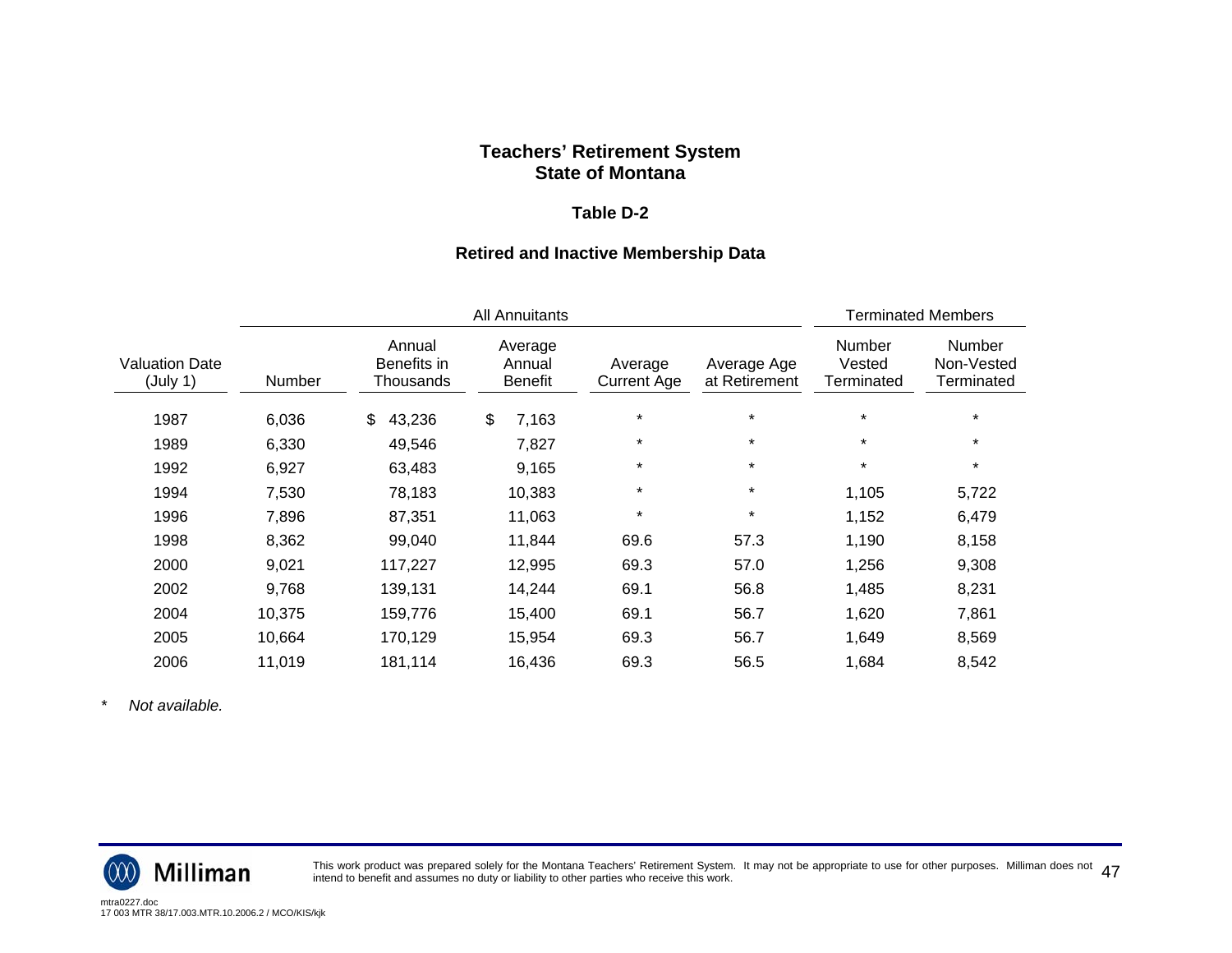## **Table D-3**

#### **Contribution Rates**

| <b>Valuation Date</b> |          | <b>Contribution Rates</b> | Normal  | <b>UAAL</b>      |        |
|-----------------------|----------|---------------------------|---------|------------------|--------|
| (July 1)              | Employee | Employer                  | Total   | <b>Cost Rate</b> | Rate*  |
| 1992                  | 7.044%   | 7.459%                    | 14.503% | 9.876%           | 4.627% |
| 1994                  | 7.044%   | 7.470%                    | 14.514% | 9.494%           | 5.020% |
| 1996                  | 7.044%   | 7.470%                    | 14.514% | 9.328%           | 5.186% |
| 1998                  | 7.044%   | 7.470%                    | 14.514% | 8.880%           | 5.634% |
| 2000                  | 7.15%    | 7.58%**                   | 14.73%  | 9.71%            | 5.02%  |
| 2002                  | 7.15%    | 7.58%                     | 14.73%  | 10.33%           | 4.40%  |
| 2004                  | 7.15%    | 7.58%                     | 14.73%  | 10.34%           | 4.39%  |
| 2005                  | 7.15%    | 7.58%                     | 14.73%  | 10.35%           | 4.38%  |
| 2006                  | 7.15%    | 7.58%                     | 14.73%  | 10.37%           | 4.36%  |

\* The unfunded actuarial accrued liability rate is the amount available to amortize the unfunded actuarial accrued liability. It is equal to the total contribution rate, minus the normal cost rate.

\*\* The 1999 Legislation which passed the 1.5% GABA, also added a 0.11% state general fund contribution.



This work product was prepared solely for the Montana Teachers' Retirement System. It may not be appropriate to use for other purposes. Milliman does not  $\,\,48$ <br>intend to benefit and assumes no duty or liability to other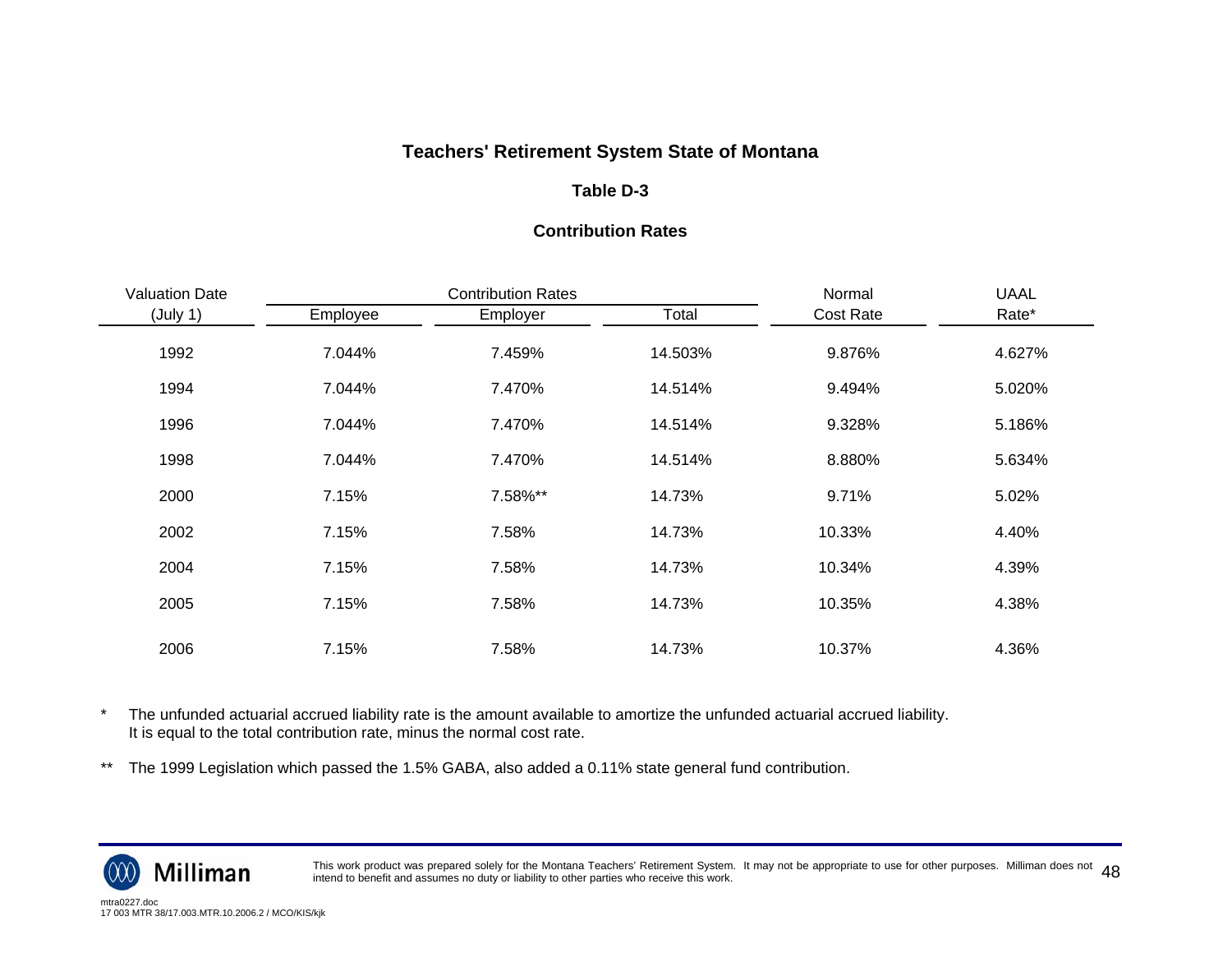# **Appendix E**

# **Glossary**

The following definitions are largely excerpts from a list adopted in 1981 by the major actuarial organizations in the United States. In some cases the definitions have been modified for specific applicability to the Teachers' Retirement System Retirement System. Defined terms are capitalized throughout this Appendix.

## **Actuarial Assumptions**

Assumptions as to the occurrence of future events affecting pension costs, such as: mortality, withdrawal, disablement, and retirement; changes in compensation, rates of investment earnings, and asset appreciation or depreciation; procedures used to determine the Actuarial Value of Assets; and other relevant items.

## **Actuarial Cost Method**

A procedure for determining the Actuarial Present Value of pension plan benefits and expenses and for developing an actuarially equivalent allocation of such value to time periods, usually in the form of a Normal Cost and an Actuarial Accrued Liability.

## **Actuarial Gain (Loss)**

A measure of the difference between actual experience and that expected based upon a set of Actuarial Assumptions during the period between two Actuarial Valuation dates, as determined in accordance with a particular Actuarial Cost Method.

## **Actuarial Present Value**

The value of an amount or series of amounts payable or receivable at various times, determined as of a given date by the application of a particular set of Actuarial Assumptions.

## **Actuarial Valuation**

The determination, as of a valuation date, of the Normal Cost, Actuarial Accrued Liability, Actuarial Value of Assets, and related Actuarial Present Values for a pension plan.

## **Actuarial Value of Assets**

The value of cash, investments and other property belonging to a pension plan, as used by the actuary for the purpose of an Actuarial Valuation.

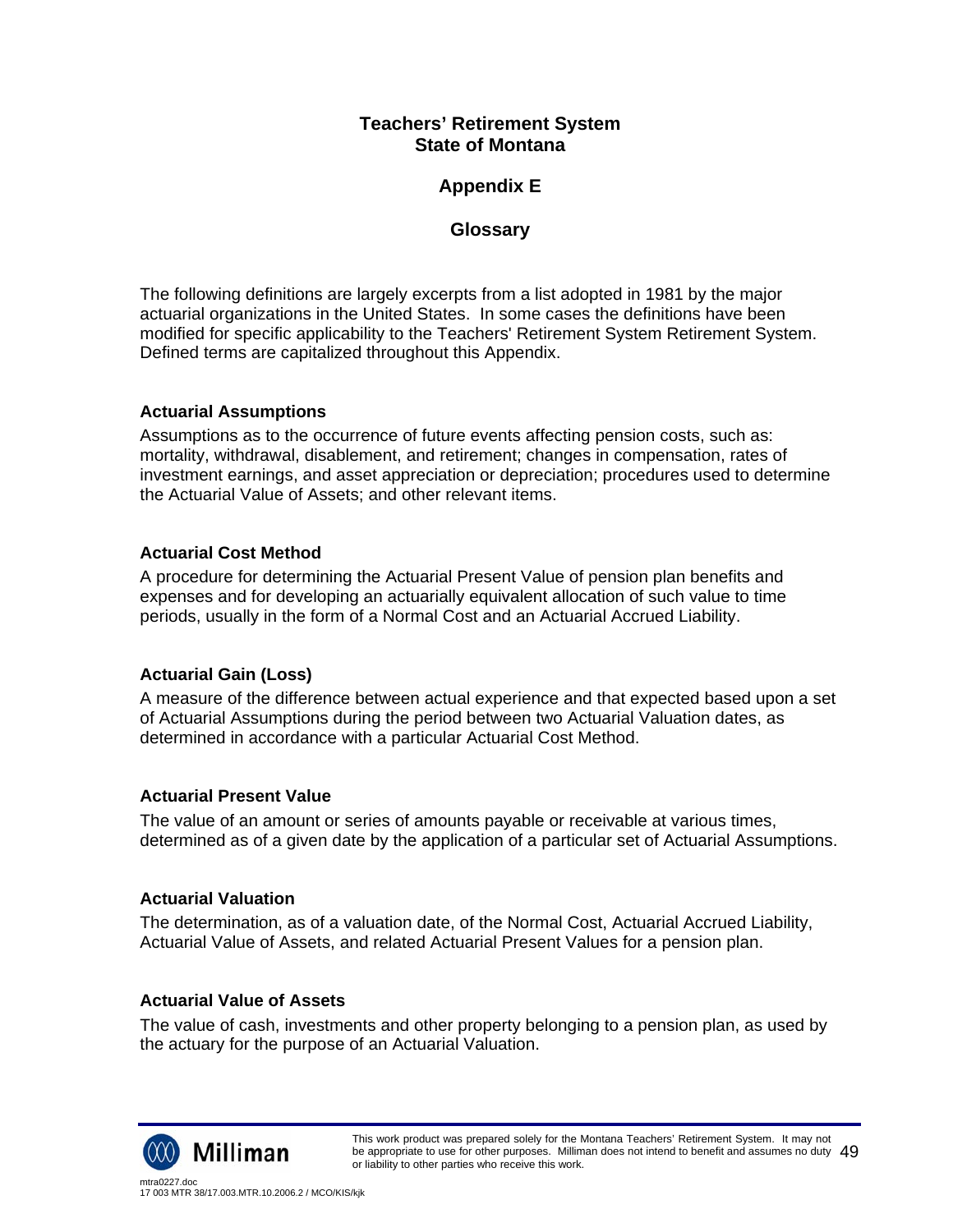### **Actuarially Equivalent**

Of equal Actuarial Present Value, determined as of a given date with each value based on the same set of Actuarial Assumptions.

### **Amortization Payment**

That portion of the pension plan contribution which is designed to pay interest on and to amortize the Unfunded Actuarial Accrued Liability.

### **Entry Age Actuarial Cost Method**

A method under which the Actuarial Present Value of the Projected Benefits of each individual included in an Actuarial Valuation is allocated on a level basis over the earnings of the individual between entry age and assumed exit ages. The portion of this Actuarial Present Value allocated to a valuation year is called the Normal Cost. The portion of this Actuarial Present Value not provided for at a valuation date by the Actuarial Present Value of future Normal Costs is called the Actuarial Accrued Liability.

### **Normal Cost**

That portion of the Actuarial Present Value of pension plan benefits and expenses which is allocated to a valuation year by the Actuarial Cost Method.

## **Actuarial Accrued Liability**

That portion, as determined by a particular Actuarial Cost Method, of the Actuarial Present Value of pension plan benefits and expenses which is not provided for by future Normal Costs.

## **Unfunded Actuarial Accrued Liability**

The excess of the Actuarial Accrued Liability over the Actuarial Value of Assets.

#### **Accrued Benefit**

The amount of an individual's benefit (whether or not vested) as of a specific date, determined in accordance with the terms of a pension plan and based on compensation and service to that date.